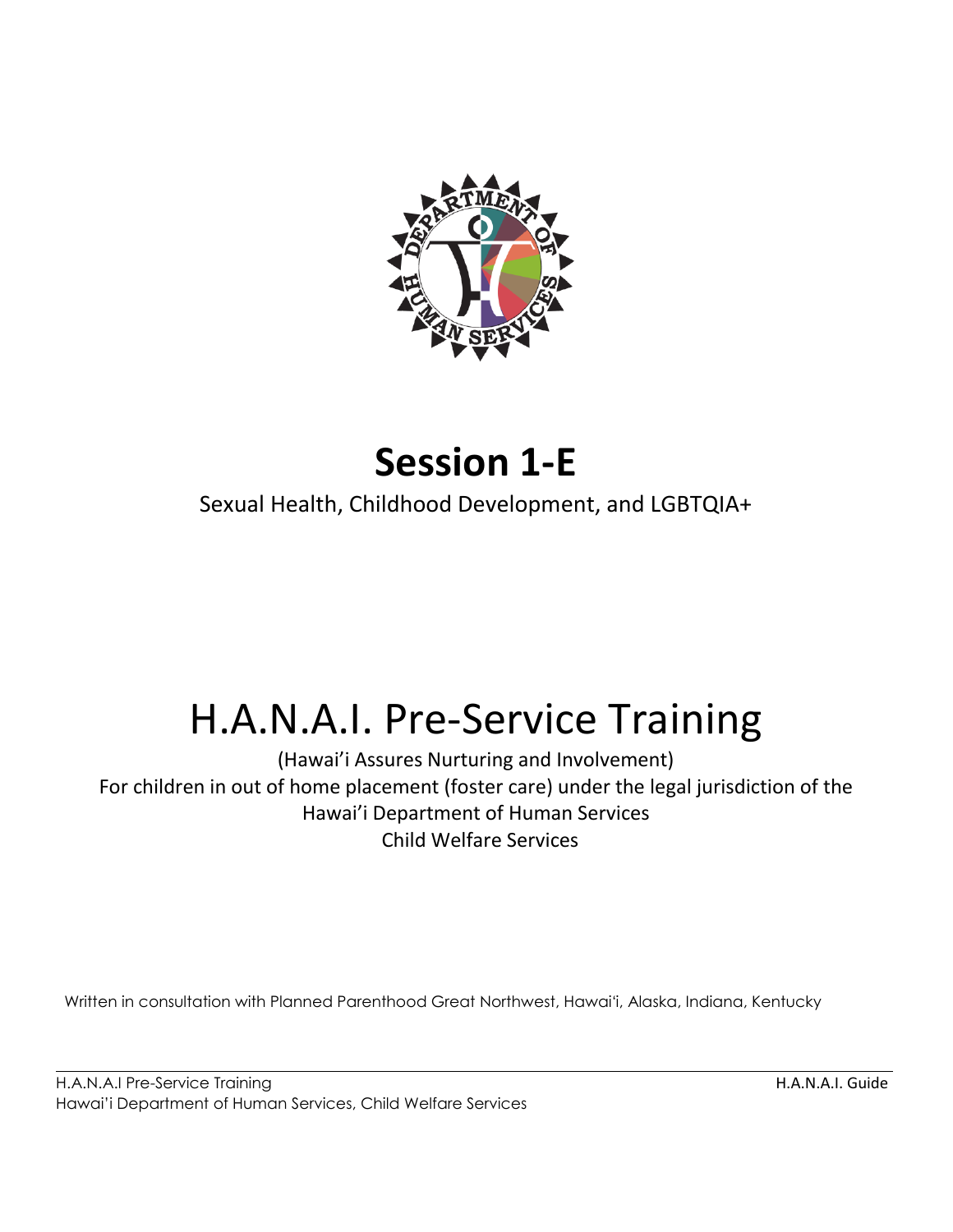# Training Agenda

| 1. Welcome Back & Hopes and Fears                   |    | 10 Minutes |
|-----------------------------------------------------|----|------------|
| 2. Video: It's Time to Talk                         |    | 3 Minutes  |
| 3. Developmental Timeline                           |    | 15 Minutes |
| 4. I Believe and 'Ohana Protocol                    |    | 15 Minutes |
| 5. Adolescent Brain Development Review & Discussion |    | 10 Minutes |
| 6. Being an Approachable Caregiver                  |    | 10 Minutes |
| 7. Video: LGBTQ+ Panelist & Discussion              |    | 35 Minutes |
| 8. Matching Terms                                   |    | 20 Minutes |
| 9. Video: A Place in the Middle                     |    | 10 Minutes |
| 10. Pronoun Practice                                |    | 15 Minutes |
| <b>11. Reflection Questions</b>                     |    | 10 Minutes |
| 12.Questions                                        | 5. | Minutes    |
|                                                     |    |            |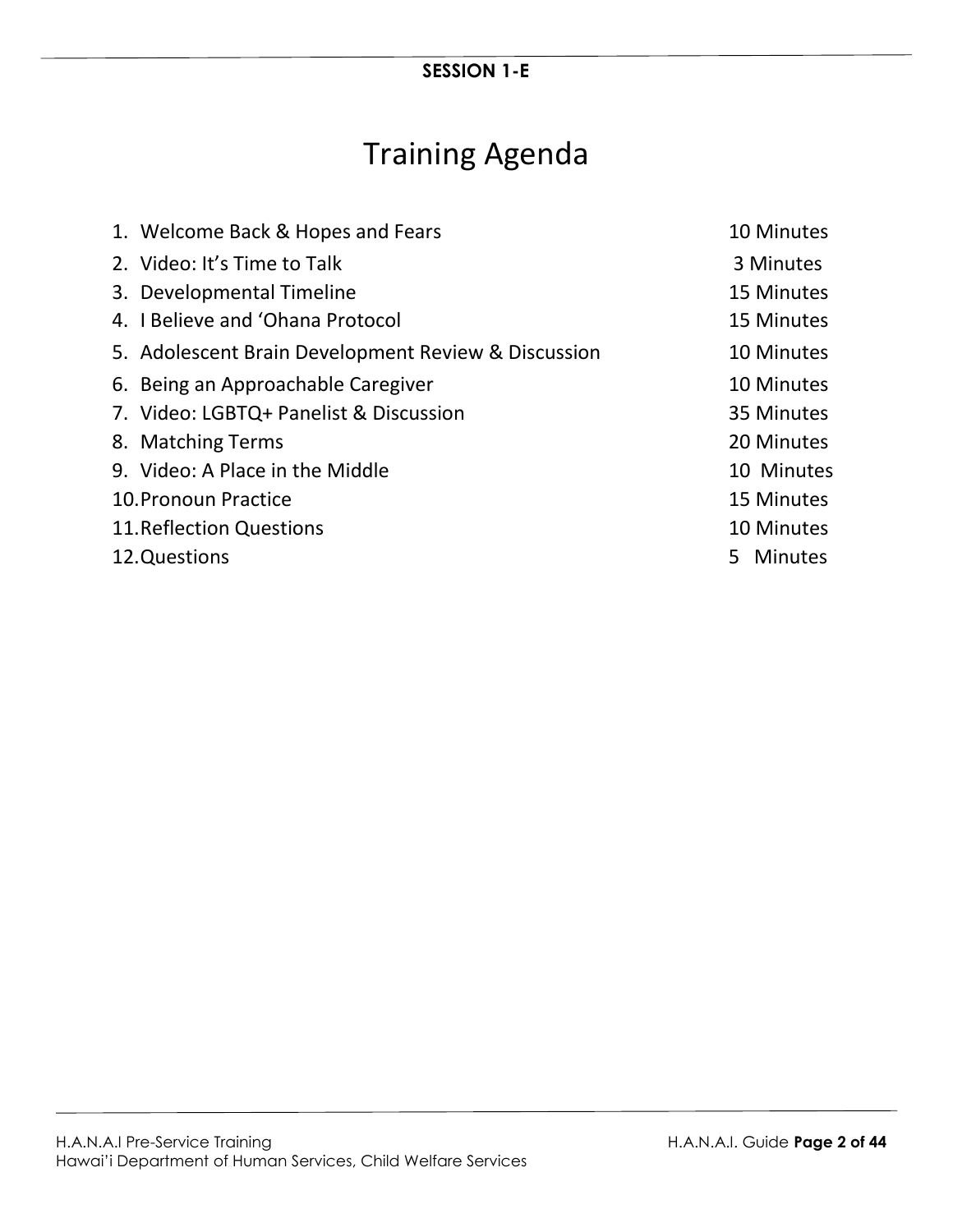# Competencies and Objectives

- Resource Caregivers will explore their values around sexuality.
- Resource Caregivers will understand typical stages of sexual development starting at birth.
- Resource Caregivers will be able to use different strategies on how to answer difficult questions.
- Resource Caregivers will learn about resources that are available to them.
- Resource Caregivers will become more familiar with SOGIE/LGBTQIA terms.
- Resource Caregivers will learn about the importance of why pronoun matters.
- Resource Caregivers will learn ways to support LGBTQIA youth thriving in foster care.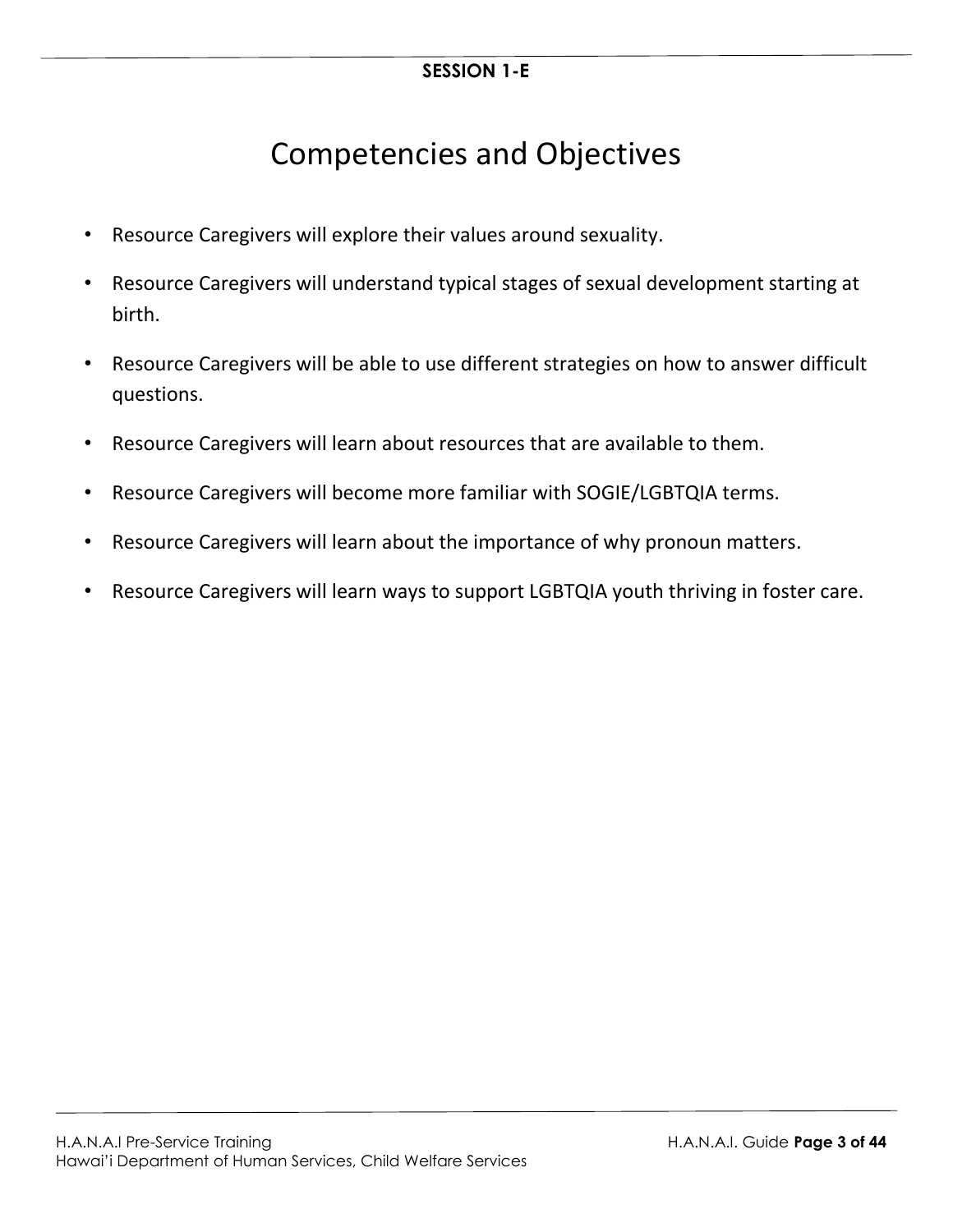# Beliefs and Values

Supporting youth in care through their development and prioritizing their health, including sexual health, can contribute to a youth's success in care. By identifying our own values and beliefs about sexual health, sexuality, and gender identity, caregivers can reflect on the messages they want to share with youth and how to share those messages with youth in their care. As we continue throughout this training, please remember to respect and recognize each other's values, opinions, experiences, and identities.

### Activity:

When I think about teaching children and youth in my care about sexuality, my biggest hope is…

When I think about teaching children and youth in my care about sexuality, my biggest fear is…

Resource caregivers have an additional perspective that is valuable and can provide the youth in our care with another range of perspectives that emphasize the universal values of dignity, respect, safety, and belonging. For our children to understand our values, we need to be able to feel more comfortable sharing openly with them.

Video: It's Time to Talk (02:41)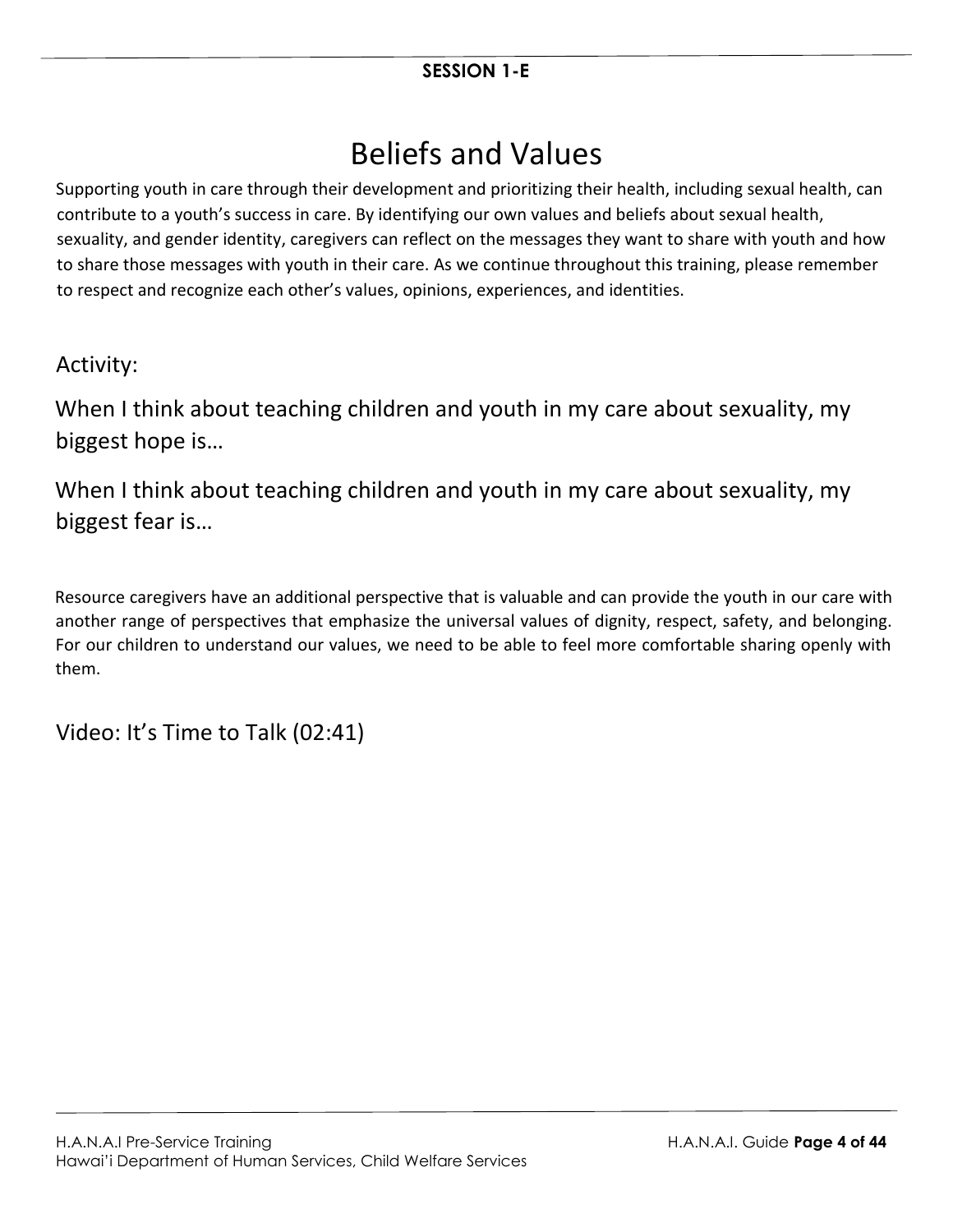# DEVELOPMENTAL TIMELINE



Resource caregivers must remember that development is an on-going timeline. It is important to provide support and resources along the youth's journey. We should not assume that youth in care are aware or educated on sexual development and health.

Sexuality, like personality, is a central and lifelong aspect of being human that encompasses gender, sexual orientation, intimacy, pleasure, sexual behavior and reproduction.

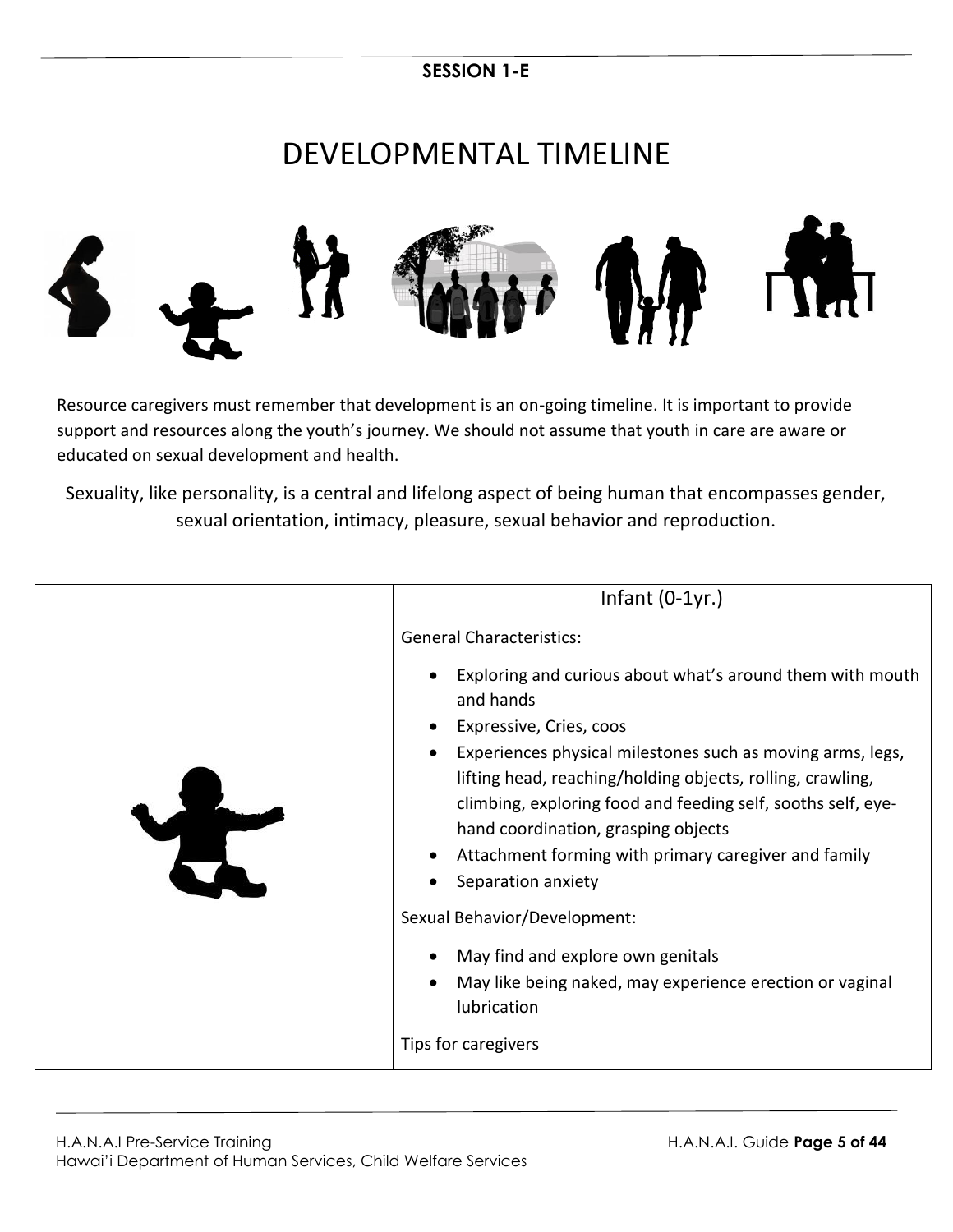|       | <b>Praising milestones</b>                                                                                                                                                                                                                       |
|-------|--------------------------------------------------------------------------------------------------------------------------------------------------------------------------------------------------------------------------------------------------|
|       | On-going positive socialization                                                                                                                                                                                                                  |
|       | Assist with developing physical milestones                                                                                                                                                                                                       |
|       | Positive with diaper changing                                                                                                                                                                                                                    |
|       | Naming all body parts including genitals                                                                                                                                                                                                         |
|       | Toddler (1-3yrs.)                                                                                                                                                                                                                                |
|       | <b>General Characteristics:</b>                                                                                                                                                                                                                  |
|       | Ongoing curiosity and develops interest, realizing objects<br>exist even if out of site, problem solving, identifying<br>letters/numbers                                                                                                         |
| 1111L | Expressive, Cries, starts talking, learns about "no", difficult<br>sharing, being more independent, self-play Trusting others<br>Separation anxiety                                                                                              |
|       | Achieves more physical mobility and urges to climb, crawl,<br>walk on their own, feeds self, toilet training,                                                                                                                                    |
|       | Sexual Behavior/Development:                                                                                                                                                                                                                     |
|       | Exploring own genitals for pleasure, may experience erection<br>or vaginal lubrication, curiosity of own bodies and bodies of<br>others (play doctor), imitate others, ask where babies come<br>from, beginning to develop gender identification |
|       | Tips for caregivers                                                                                                                                                                                                                              |
|       | Continued praise of milestones<br>On-going positive socialization<br>Naming body parts for body and function<br>Public vs. Private (clothing, behavior, discussion on sexuality)<br>Good touch, bad touch                                        |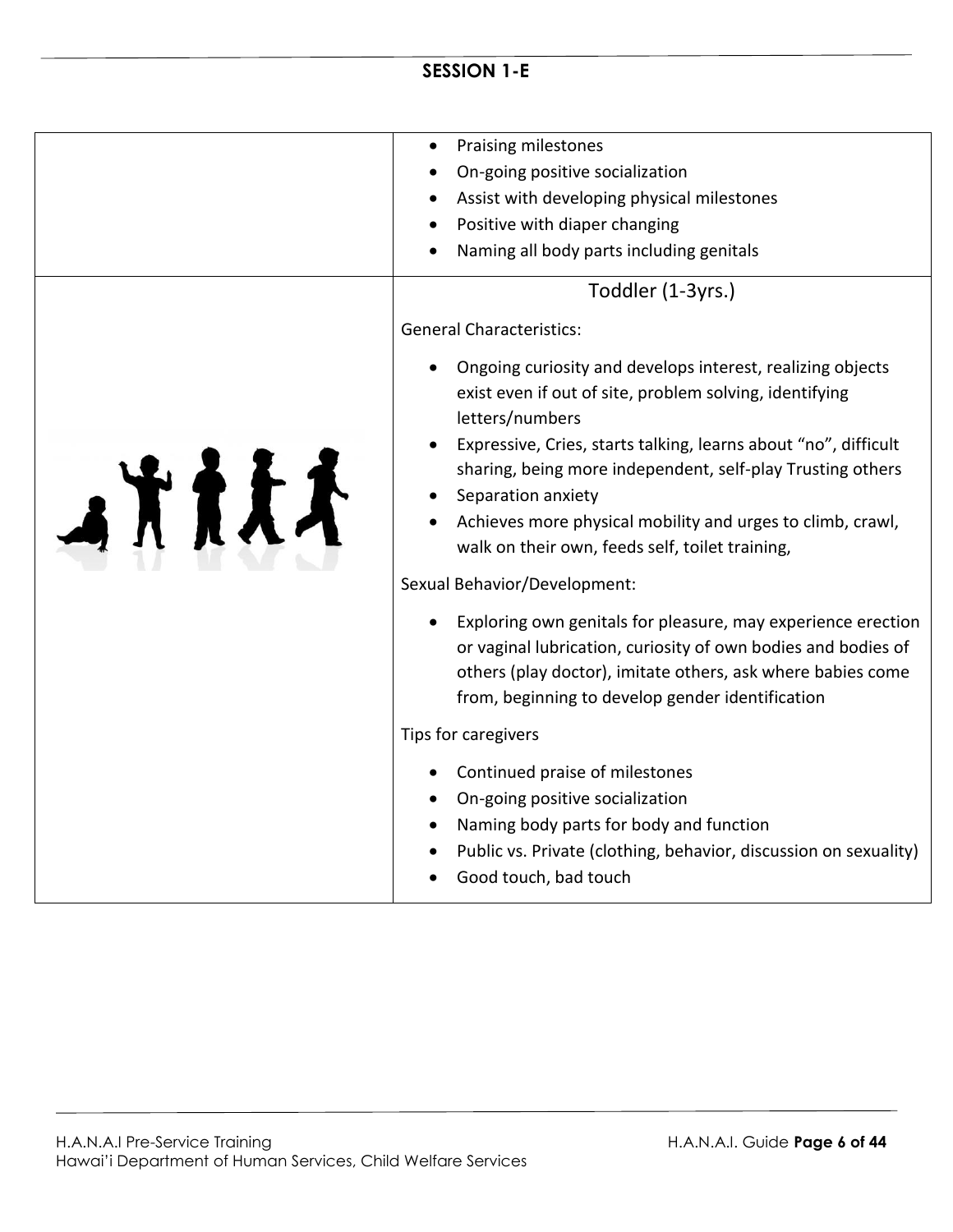## Preschool (3-5 yrs.)

General Characteristics:

- Ongoing development of problem-solving skills, identifying & writing letters and words, understands cause and effect, shows increased attention span, able to name family and friends, engages in conversations, learning concepts/comparison
- More verbal, has friends
- High energy, walk/run, jump, balances on one food, builds things, developing fine muscle control

#### Sexual Behavior/Development:

- Gender specific attitudes begin to develop
- Exploring own genitals for pleasure, may experience erection or vaginal lubrication, curiosity of own bodies and bodies of others (play doctor), imitate others, ask where more specifically about identification, identifies with same sex caregiver

#### Tips for caregivers

- Introduce and teach on differences between gender, hygiene, where babies come from (keep it simple)
- On-going positive socialization
- Ongoing discussions on body parts and function
- Ongoing discussion on public vs. private
- Continue conversations on good touch, bad touch (saying no)
- Choices

人方方式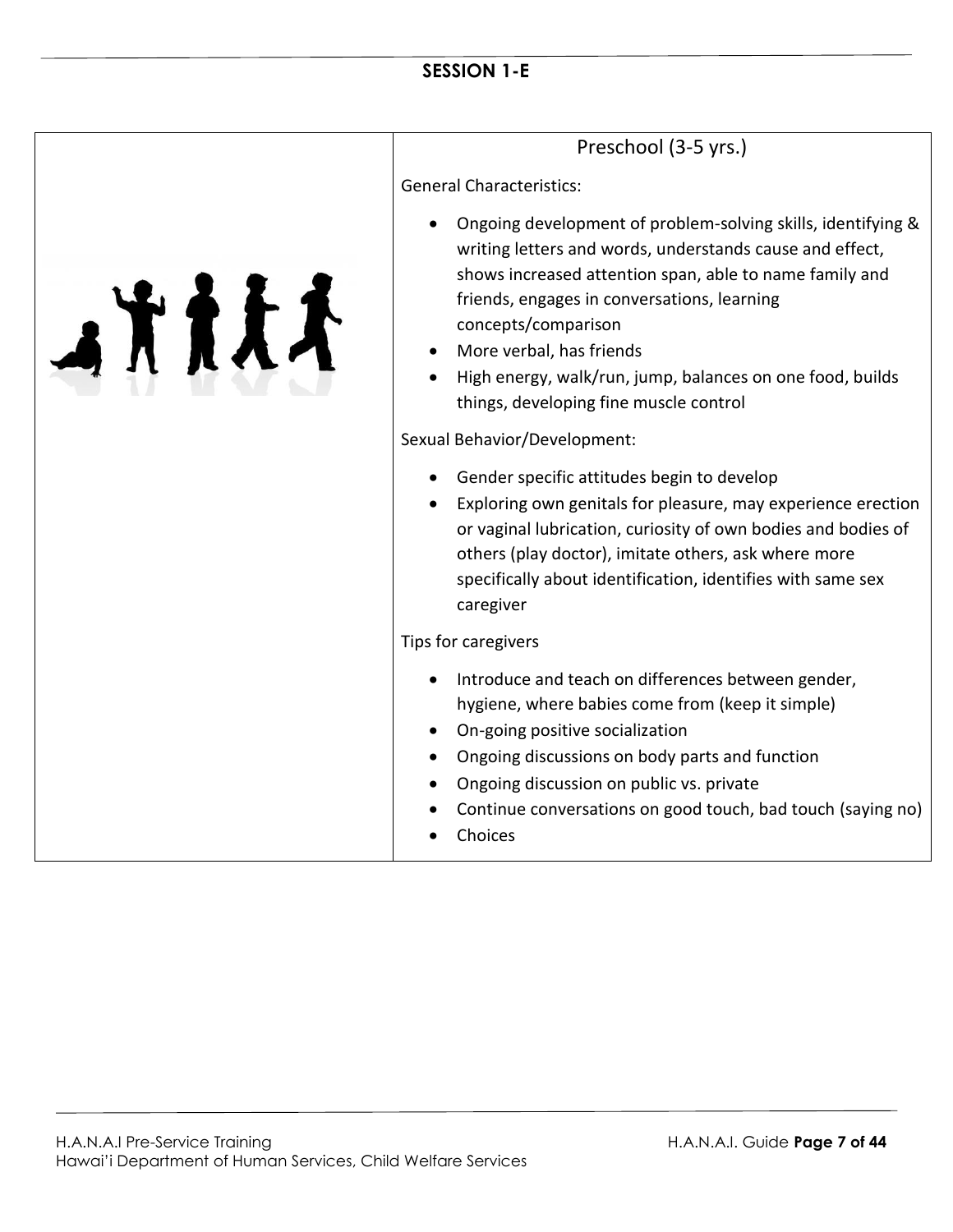|   | School-age children (5-9 years)                                                                                                                                                                                                                                                                                                                                                                                                                                         |
|---|-------------------------------------------------------------------------------------------------------------------------------------------------------------------------------------------------------------------------------------------------------------------------------------------------------------------------------------------------------------------------------------------------------------------------------------------------------------------------|
|   | <b>General Characteristics:</b>                                                                                                                                                                                                                                                                                                                                                                                                                                         |
| T | Learning concepts, comparisons, interest in purpose of<br>things and asks "why", understands concepts of numbers,<br>reasoning<br>Sees self as part of family, refining and developing<br>personality, enjoys playing with both self and others, group<br>identity, independence but childish at times,<br>Refining coordination and skills (holding pencil,<br>catching/throwing, holding scissors, using utensils, brushing<br>teeth<br>Sexual Behaviors/Development: |
|   | Strengthens identification with same sex caregiver, may<br>prefer socializing with same gender, learns about social<br>norms of gender behaviors.                                                                                                                                                                                                                                                                                                                       |
|   | Develops stronger sense of self in terms of gender and body<br>image                                                                                                                                                                                                                                                                                                                                                                                                    |
|   | Body exploration with same sex, sexually oriented dreams<br>and fantasies may begin                                                                                                                                                                                                                                                                                                                                                                                     |
|   | Tips for caregivers                                                                                                                                                                                                                                                                                                                                                                                                                                                     |
|   | Talking about gender differences and similarities<br>Read books on sexuality<br>Social media and television messages<br>Normalizing sexual fantasies and dreams.<br>$\bullet$<br>Talk about puberty changes<br>Discuss inclusive language (recognition of sexual<br>orientation/gender identity)                                                                                                                                                                        |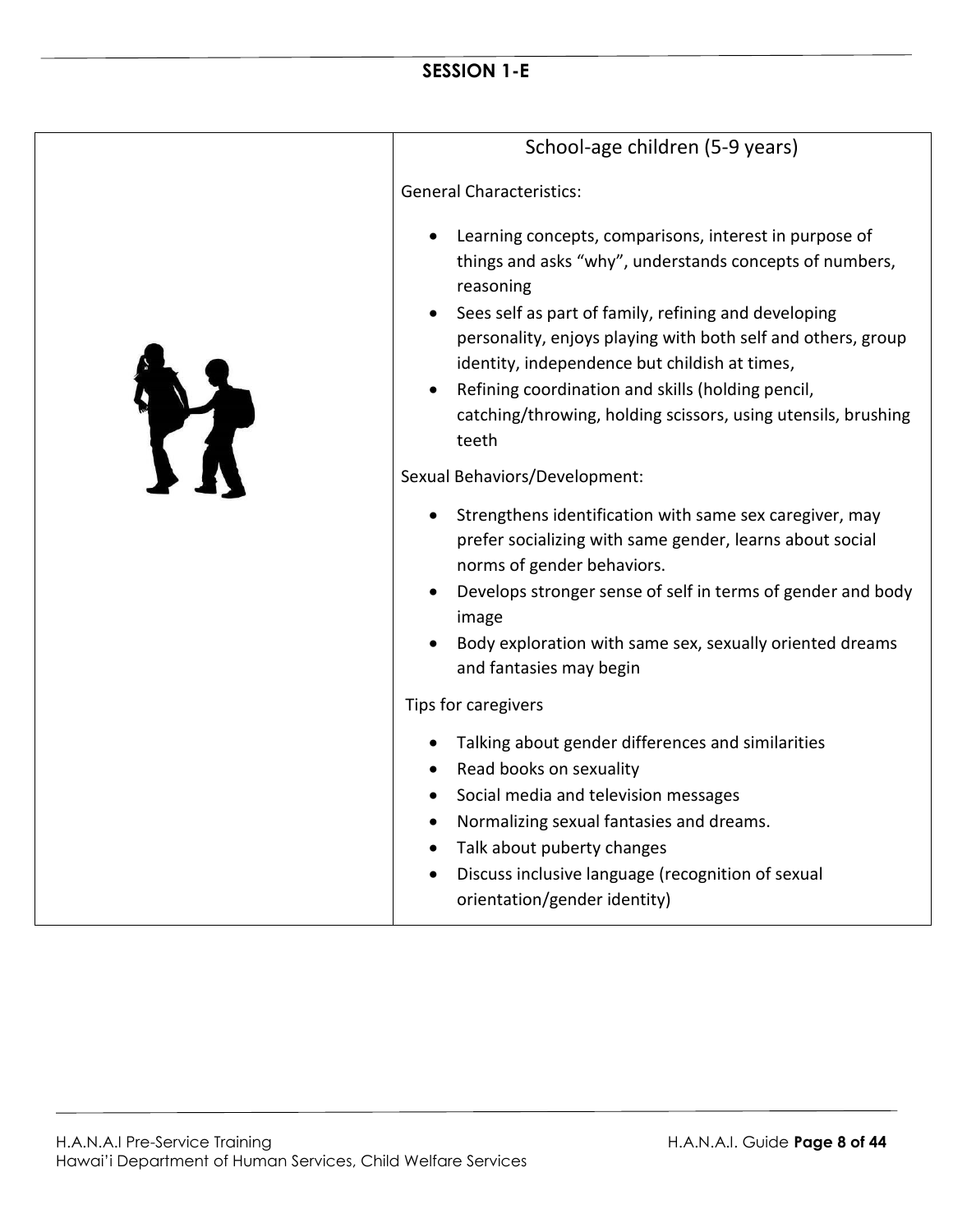|           | School-age children (9-12 years)                                                                                                                                                                                                                                                                                                                                                       |
|-----------|----------------------------------------------------------------------------------------------------------------------------------------------------------------------------------------------------------------------------------------------------------------------------------------------------------------------------------------------------------------------------------------|
|           | <b>General Characteristics:</b>                                                                                                                                                                                                                                                                                                                                                        |
|           | Enjoys working on projects or task, likes to use language<br>creatively, makes up stories, joking<br>Peers play a larger role, judges on success in abilities,<br>increased independence, privacy, feels out of control.<br>Coordination and strength (sports, activities), developing<br>body proportions.                                                                            |
|           | Sexual Behaviors/Development:                                                                                                                                                                                                                                                                                                                                                          |
| <b>TT</b> | May start liking/dating, strong attraction and feelings<br>develop, self-conscious, anxious about puberty.                                                                                                                                                                                                                                                                             |
|           | Tips for caregivers                                                                                                                                                                                                                                                                                                                                                                    |
|           | Teach and explain about puberty (menstruation, emotions,<br>masturbation, wet dreams)<br>Talk about development changes at different times for<br>everyone<br>Discuss physical changes, appropriateness of sexual<br>intercourse<br>Be open to discussions about pregnancy, contraceptives,<br>condoms.<br>Provide messages of self-love, healthy relationships (peer<br>and romantic) |
|           | School-age children (12-18 years)                                                                                                                                                                                                                                                                                                                                                      |
|           | <b>General Characteristics:</b><br>Increase or increased interest in school, able to reason,<br>perceiving differences between things.<br>Influenced by peers, independent (interest in making<br>money), independent, private, finds emotional support<br>outside family, strives for individuality (dress style, hair style,                                                         |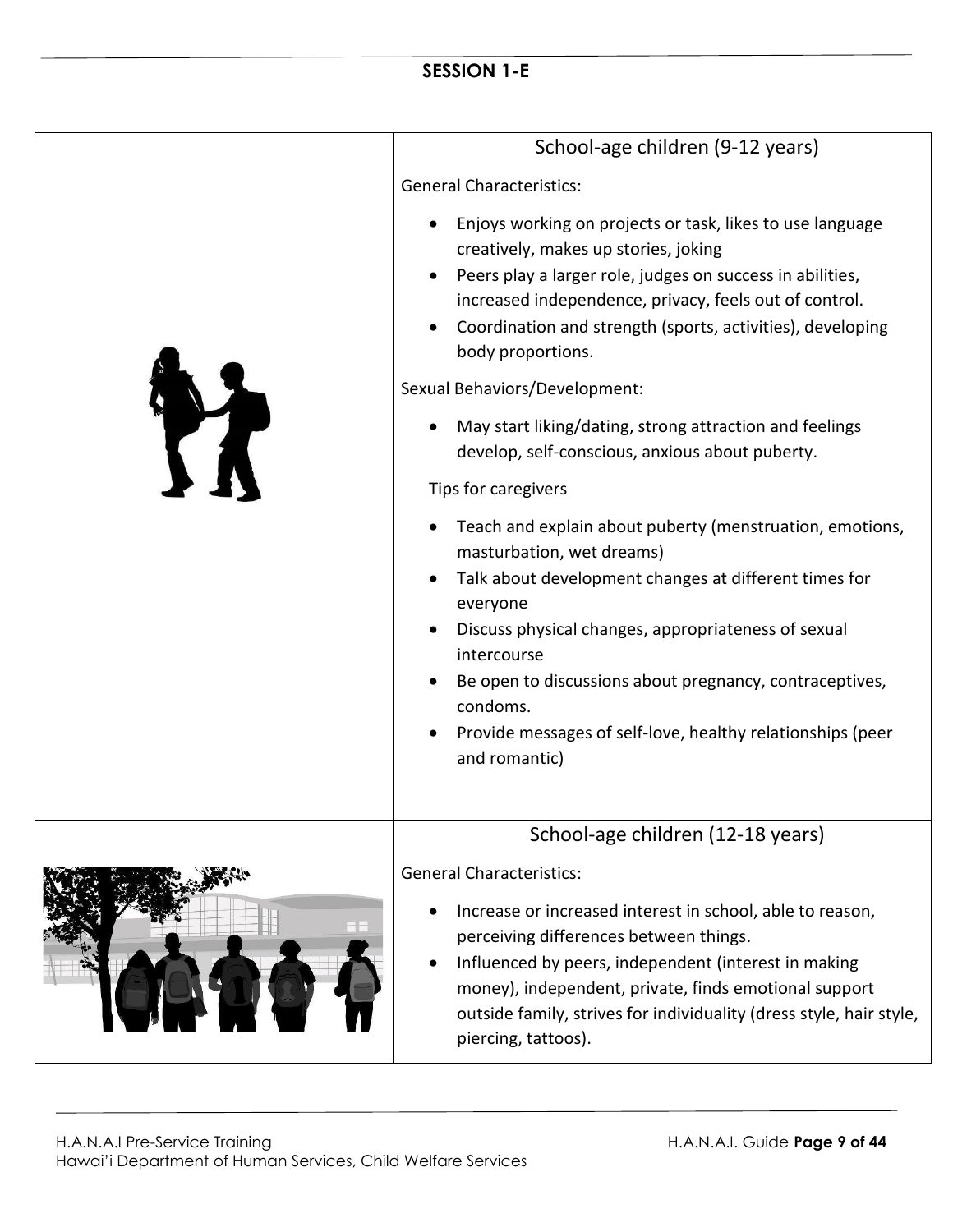| Continued coordination and strength (sports, activities),<br>$\bullet$<br>developing body proportions.                                                                                                                                                                                                                                                                                                                                                                                                                                                                                                                                                |
|-------------------------------------------------------------------------------------------------------------------------------------------------------------------------------------------------------------------------------------------------------------------------------------------------------------------------------------------------------------------------------------------------------------------------------------------------------------------------------------------------------------------------------------------------------------------------------------------------------------------------------------------------------|
| Sexual Behaviors/Development:                                                                                                                                                                                                                                                                                                                                                                                                                                                                                                                                                                                                                         |
| Experiencing growth spurt, puberty, sexual feelings, dating,<br>$\bullet$<br>ongoing physical changes, mood swings, may want or be<br>engaging in sexual activity, recognizes healthy and unhealthy<br>relationships, self-conscious about body changes.                                                                                                                                                                                                                                                                                                                                                                                              |
| Tips for caregivers                                                                                                                                                                                                                                                                                                                                                                                                                                                                                                                                                                                                                                   |
| Provide resources for them to learn about sexuality.<br>Learn and discuss topics being shared at school or between<br>peers.<br>Discuss responsibility in sexual choices and behavior<br>$\bullet$<br>Discuss potential risk of sexual relationships (pregnancy, STI,<br>HIV, AIDS).<br>Discuss family values regarding sexual activity and<br>$\bullet$<br>relationships<br>Teach ways of expressing intimacy and love<br>$\bullet$<br>Discuss how to determine decision on having sexual<br>$\bullet$<br>intercourse (trust, love, age, mutual consent, health,<br>contraception, condoms, etc.)<br>Discuss family values and personal expectations |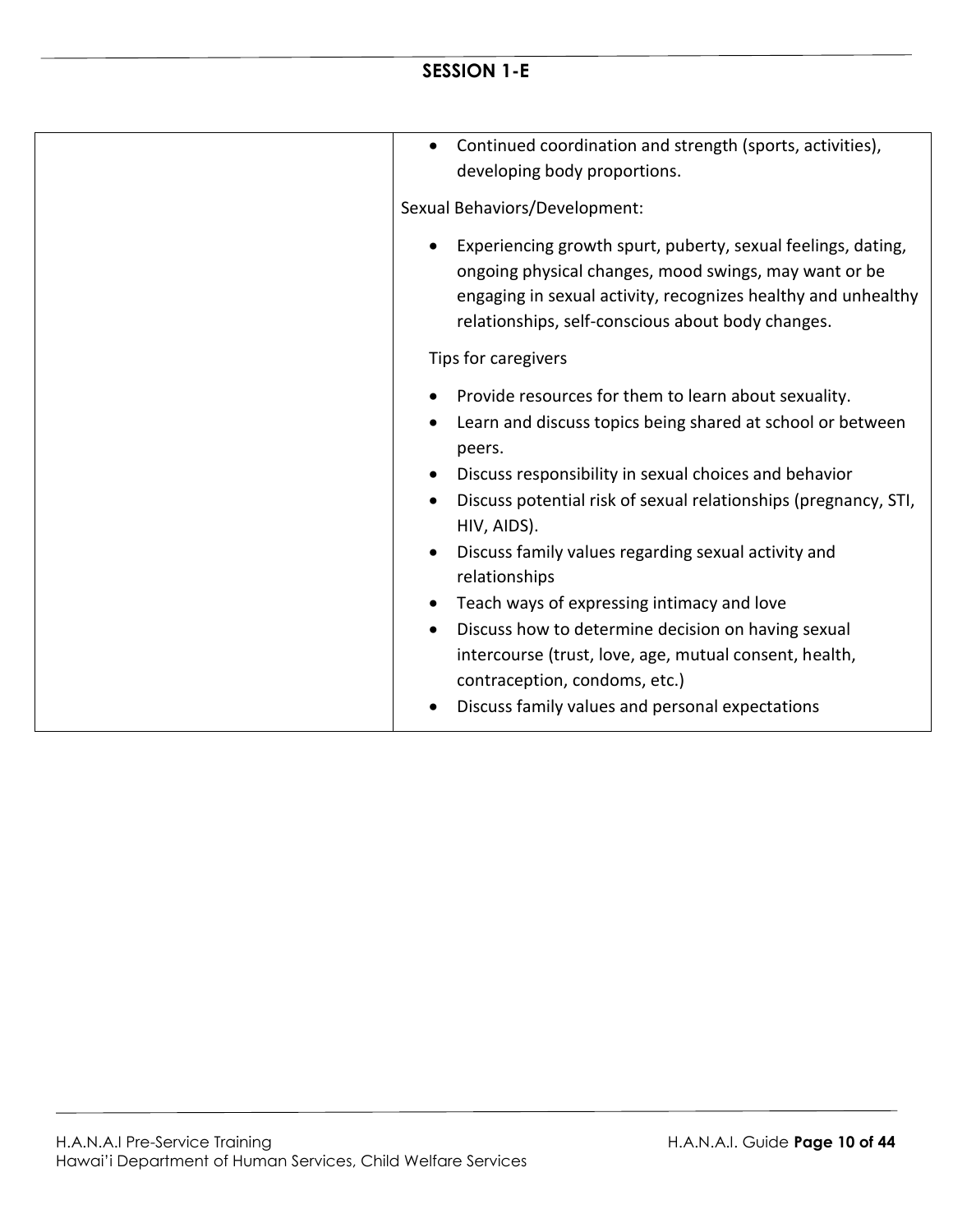Discussion Questions:

What did you learn?

If someone started puberty early and looked older than their biological age, what could be the impact on their life?

Are there ages in our cultures where people are discouraged from talking about sex? How so? What do you think about this?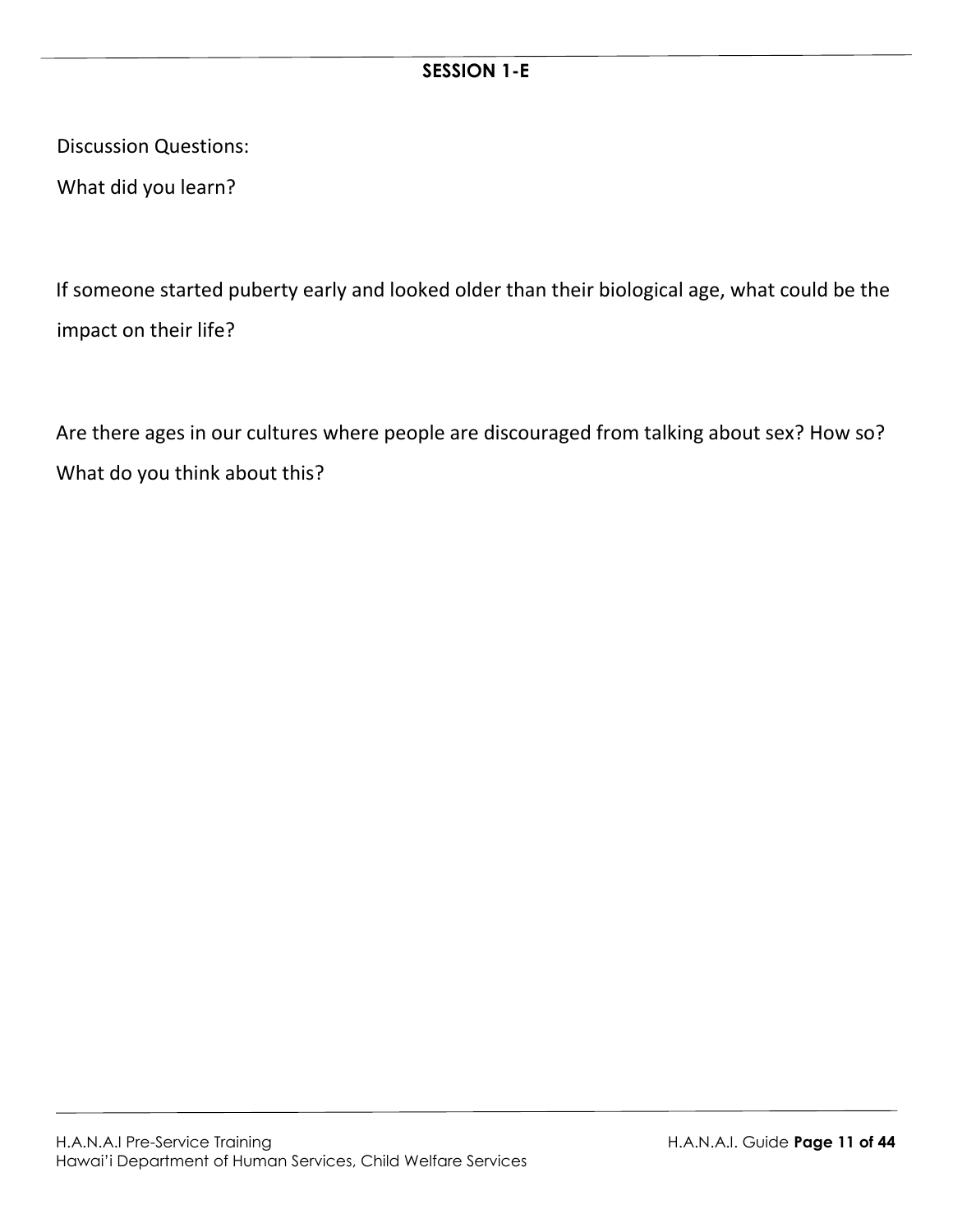#### ACTIVITY: I Believe…

Circle the letter(s) you feel align with your present beliefs the most. If no choice stands out, please write your own beliefs on the line "other".

- 1. Infant children should wear…
	- a. Clothing that is fitting for their assigned gender (pink for girls, blue for boys)
	- b. Clothing in primary colors
	- c. All colors, including those worn by elder siblings and cousins
	- d. Just plain t-shirts and diapers and avoid the issue all together.
	- e. Other

2. Your child is touching their genitals out in public and people notice. You…

- a. Hit their hand
- b. Whisper to them to stop
- c. Ignore their behavior
- d. Say, "I know that feels good, but please only do it in a private place."
- e. Other

3. You are hosting a sleepover at your home for your grandchildren and friends. You notice your tweens playing an online game. The female character in the game is making a sexually suggestive comment to a group of male characters. You…

- a. Do nothing.
- b. You say, "This is not appropriate. You can't play this game anymore."
- c. Wait for the video game to be done and say, "What do you notice happening?" and start a conversation. Discuss rules for safe gaming.
- d. Inform the parents of the children and suggest they address it.
- e. Other

4. You are putting away clothes in your teen's room and notice a text on their cell, it says "I love Chris. With a big heart emoji and a questionable pic. You…

- a. Ignore it. You probably weren't meant to see it anyway.
- b. Ask as soon as you pick up, your child, "Who is Chris?"
- c. Type in the code to your child's phone and look through their social media accounts
- d. As you are doing dishes together say, "I saw your text about Chris today when I was putting away the laundry in your room. I'm wondering and would like to know more."
- e. Other\_\_\_\_\_\_\_\_\_\_\_\_\_\_\_\_\_\_\_\_\_\_\_\_\_\_\_\_\_\_\_\_\_\_\_\_\_\_\_\_\_\_\_\_\_\_\_\_\_\_\_\_\_\_\_\_\_\_\_\_\_\_\_\_\_\_\_\_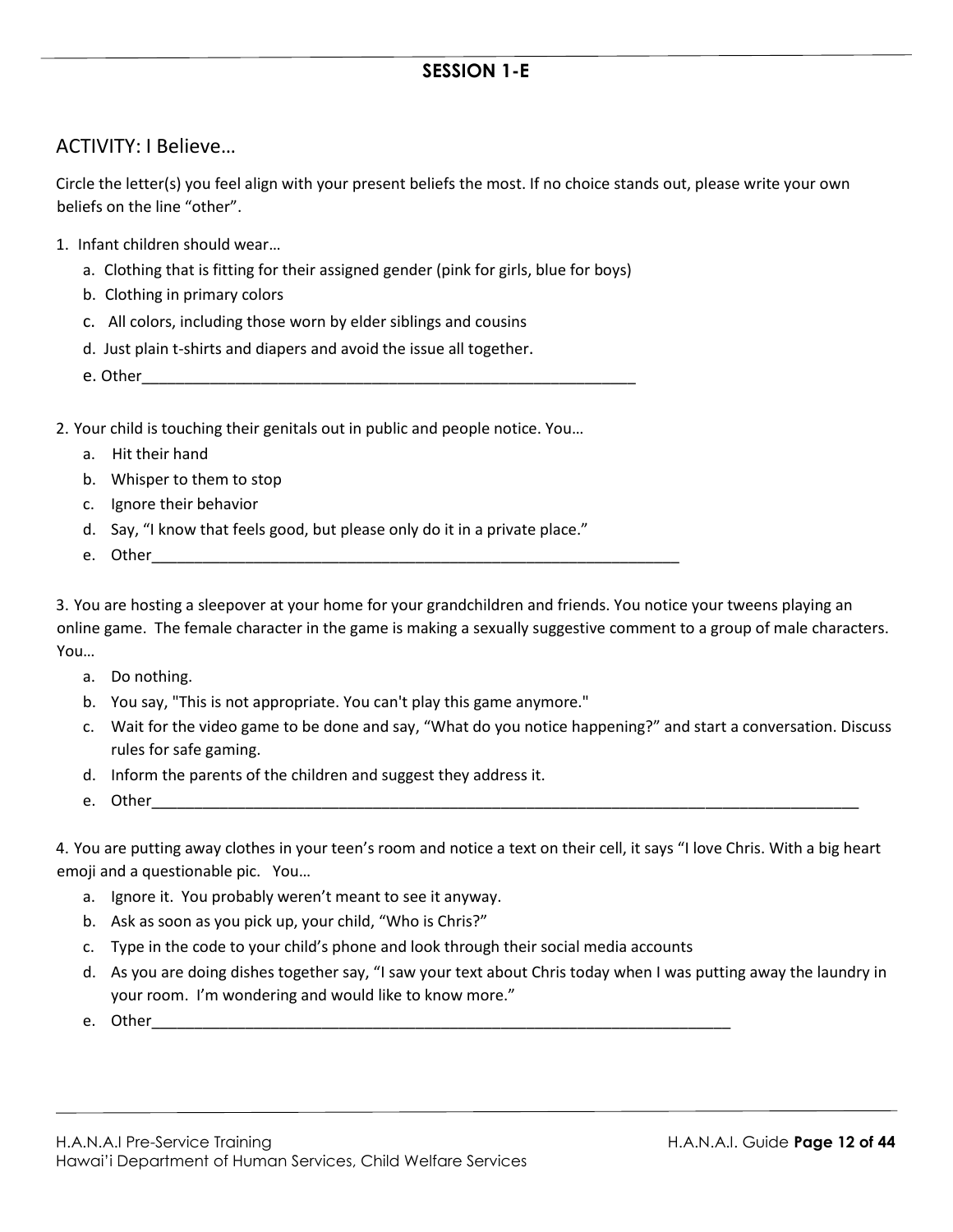5. Your teen comes home upset, crying. "I can't go to the beach after school. I think I just got my period and my breasts feel sore. I hate being a girl." You…

- a. Assure them that this upset feeling can be due to hormones during menstruation. Show them where the menstrual products can be found and show them how to make a personal hygiene kit that can go in their paddling bag.
- b. Give them a pad and ibuprofen and tell them to relax and go to sleep.
- c. Ask what your teen already knows about how to take care of their body during menstruation. Congratulate her and remind her that her body is ready to reproduce!
- d. Ask an auntie, elder cousin, or grandma to check-in and help your teen out.
- e. Other\_\_\_\_\_\_\_\_\_\_\_\_\_\_\_\_\_\_\_\_\_\_\_\_\_\_\_\_\_\_\_\_\_\_\_\_\_\_\_\_\_\_\_\_\_\_\_\_\_\_\_\_\_\_\_\_\_\_\_

6. Your teen brings up the possibility of using hormonal birth control for acne and bad cramps and just in case she decides to take things to the next level with her boyfriend. You….

- a. Agree and discuss her decision making.
- b. Caution, if they are to be sexually active, her partner also needs to wear a condom to prevent STIs.
- c. Talk about abstinence and other ways to be intimate.
- d. Tell the couple your concerns and share your family's values about contraception and premarital sex.
- e. Other

7. Your child brings home an opt-out consent form that announces that age-appropriate, medically accurate puberty, and sex education will be provided in your tween's middle school, grade health class. You…

- a. Share that you are excited that sex ed is part of the school program. Encourage your child to ask you questions.
- b. Sign the form and ask for other arrangements for your child the day that sex ed is being offered.
- c. Sex education is the responsibility of the parents and family only.
- d. Offer resources from your place of worship about sex education and encourage them to talk to their youth pastor and help them decide for themselves if they want to be part of the sex-ed class or not. D. Ask the teacher for the materials, so that you can have a family discussion at home.
- e. Other\_\_\_\_\_\_\_\_\_\_\_\_\_\_\_\_\_\_\_\_\_\_\_\_\_\_\_\_\_\_\_\_\_\_\_\_\_\_\_\_\_\_\_\_\_\_\_\_\_\_\_\_\_\_\_\_\_\_\_\_\_\_\_\_\_\_\_

8. A nephew shares with you that he is afraid that he may have gotten his partner pregnant. They have confirmation from a home pregnancy test, and they both know that they are not ready to parent. You suggest:

- a. That he needs to "man-up" and marry his partner and help raise the baby.
- b. Offer options for pregnancy testing, prenatal care, termination, and/or adoption.
- c. Discussion with all parties and relevant family members involved.

d. Other\_\_\_\_\_\_\_\_\_\_\_\_\_\_\_\_\_\_\_\_\_\_\_\_\_\_\_\_\_\_\_\_\_\_\_\_\_\_\_\_\_\_\_\_\_\_\_\_\_\_\_\_\_\_\_\_\_\_\_\_

### HANDOUT: `Ohana Protocol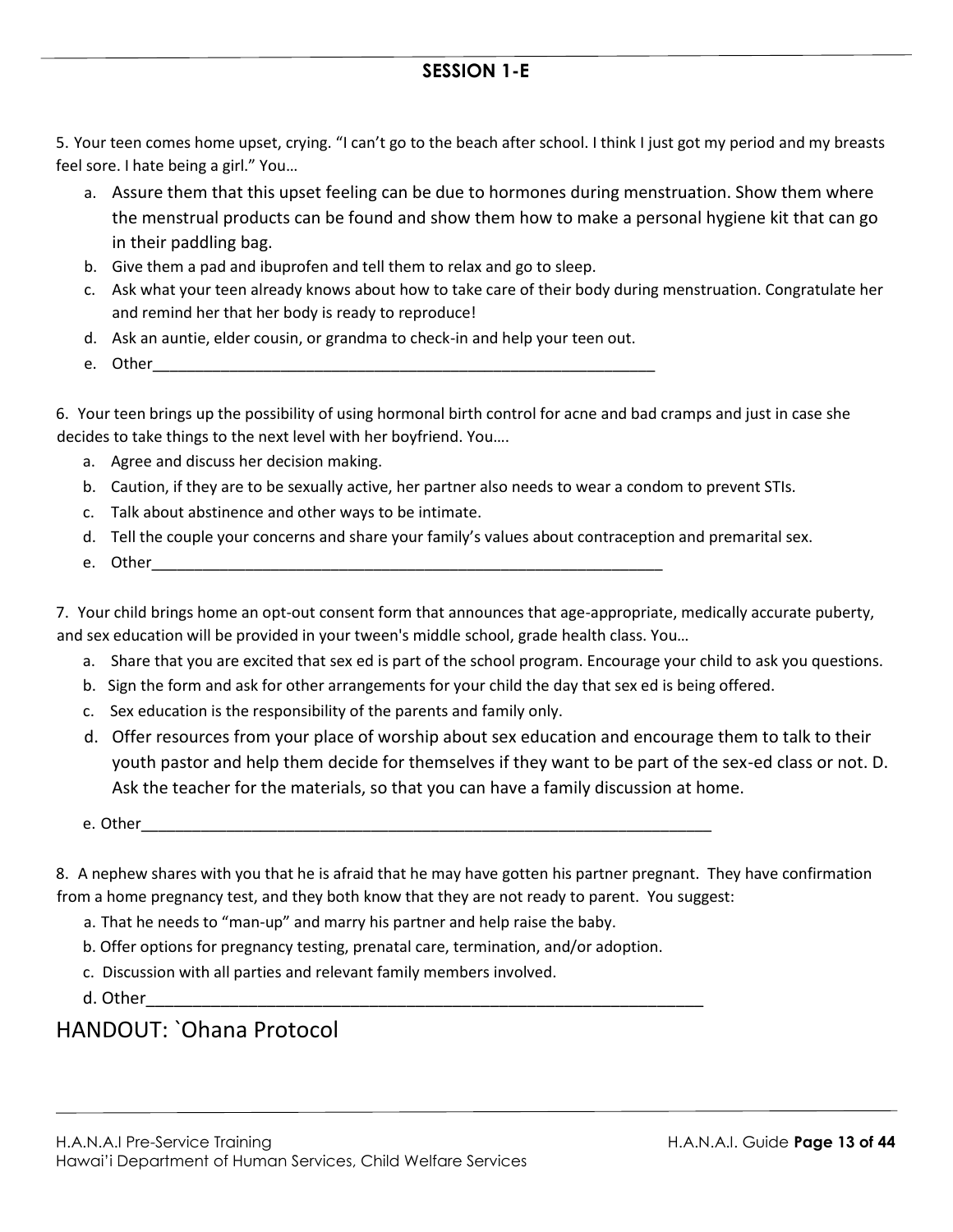Below are teachable moments on sexual health topics through the life course of human development from birth to adolescence that allows you and family members to communicate values about positive sexuality. Every family has its own set of values. It is your right and responsibility to share them. But who can and who will communicate these values?

Reflect for yourself and mark below:

- Who are the most trusted, and most appropriate askable adults that the youth can talk to (Please mark with a checkmark)?
- Who would be the appropriate decision-maker(s) on each issue? (Please also mark with a star.)

| Age                                                              | Parent | Parent | Resource<br>Caregiver |  |  |
|------------------------------------------------------------------|--------|--------|-----------------------|--|--|
| <b>Infants and Toddlers</b>                                      |        |        |                       |  |  |
| Allowing children to witness the<br>birth of a sibling           |        |        |                       |  |  |
| Infant circumcision                                              |        |        |                       |  |  |
| Genital exploration during<br>diapering or bath time             |        |        |                       |  |  |
| Teaching body parts, including<br>sexual and reproductive organs |        |        |                       |  |  |
| Good Touch/Bad touch<br>Safe/Unsafe touch                        |        |        |                       |  |  |
| School-Age (4-7 years)                                           |        |        |                       |  |  |
| Safe adults                                                      |        |        |                       |  |  |
| Sleep-overs                                                      |        |        |                       |  |  |
| Friendships/<br><b>Bullying</b>                                  |        |        |                       |  |  |
| Puberty                                                          |        |        |                       |  |  |
| Menstruation                                                     |        |        |                       |  |  |
|                                                                  |        |        |                       |  |  |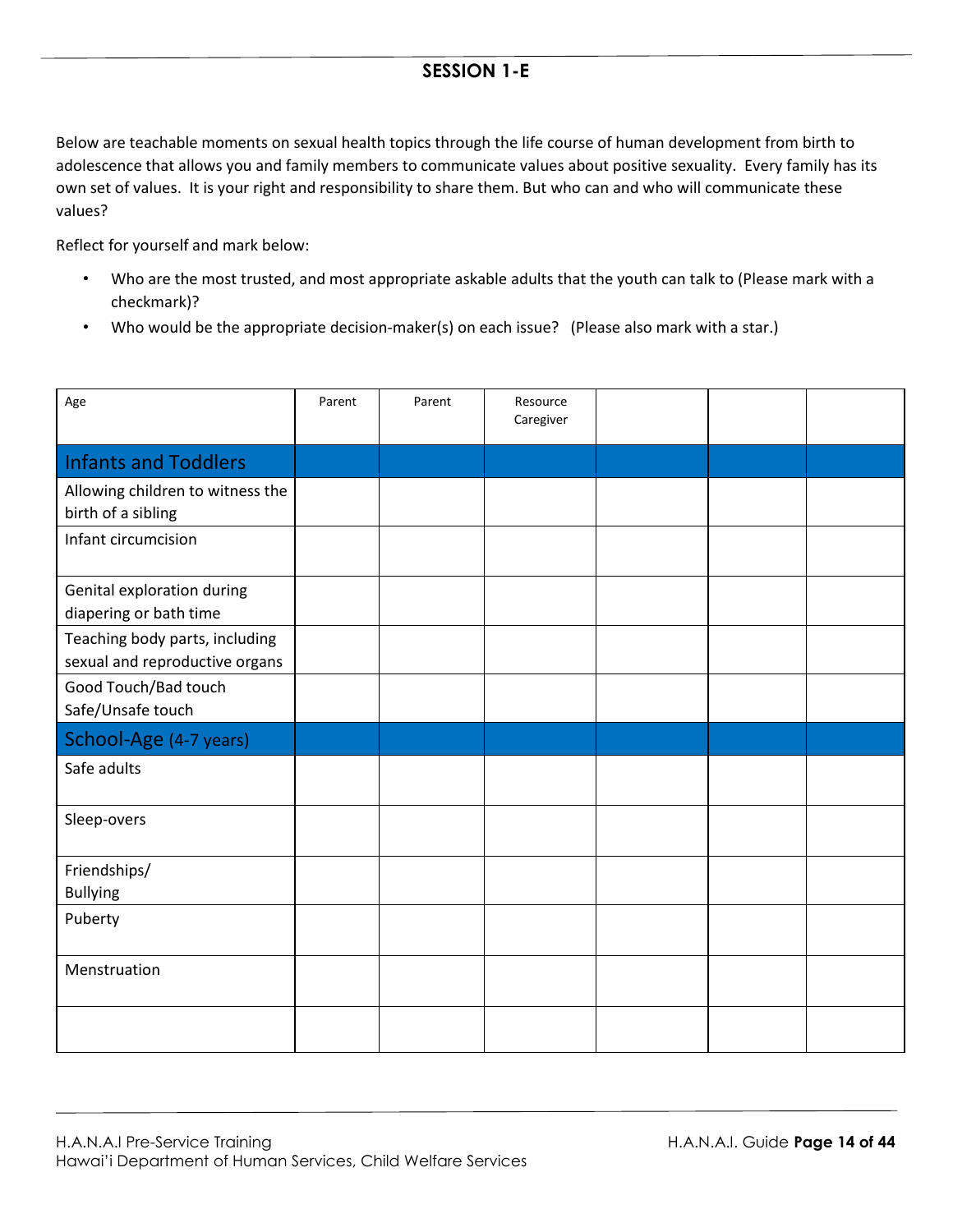| Age                                                            | Parent | Parent | Resource<br>Caregiver |  |  |
|----------------------------------------------------------------|--------|--------|-----------------------|--|--|
| Wet dreams                                                     |        |        |                       |  |  |
| Gender Identity and expression<br>(i.e., toys, clothing, play) |        |        |                       |  |  |
| Sexual orientation                                             |        |        |                       |  |  |
| School-Age (8-12 years)                                        |        |        |                       |  |  |
| Consent and boundaries                                         |        |        |                       |  |  |
| Healthy Body Image                                             |        |        |                       |  |  |
| Social Media and online safety                                 |        |        |                       |  |  |
| Pornography                                                    |        |        |                       |  |  |
| Social Media                                                   |        |        |                       |  |  |
| Love for self and others                                       |        |        |                       |  |  |
| Adolescence (13-17 years)                                      |        |        |                       |  |  |
| <b>Healthy Communication</b>                                   |        |        |                       |  |  |
| Unsupervised activities with<br>friends/curfews                |        |        |                       |  |  |
| Abstinence                                                     |        |        |                       |  |  |
| Romantic affection<br>Relationships and dating                 |        |        |                       |  |  |
| Safer, consensual sex and<br>Intimacy                          |        |        |                       |  |  |
| STIs                                                           |        |        |                       |  |  |
| <b>Birth Control</b>                                           |        |        |                       |  |  |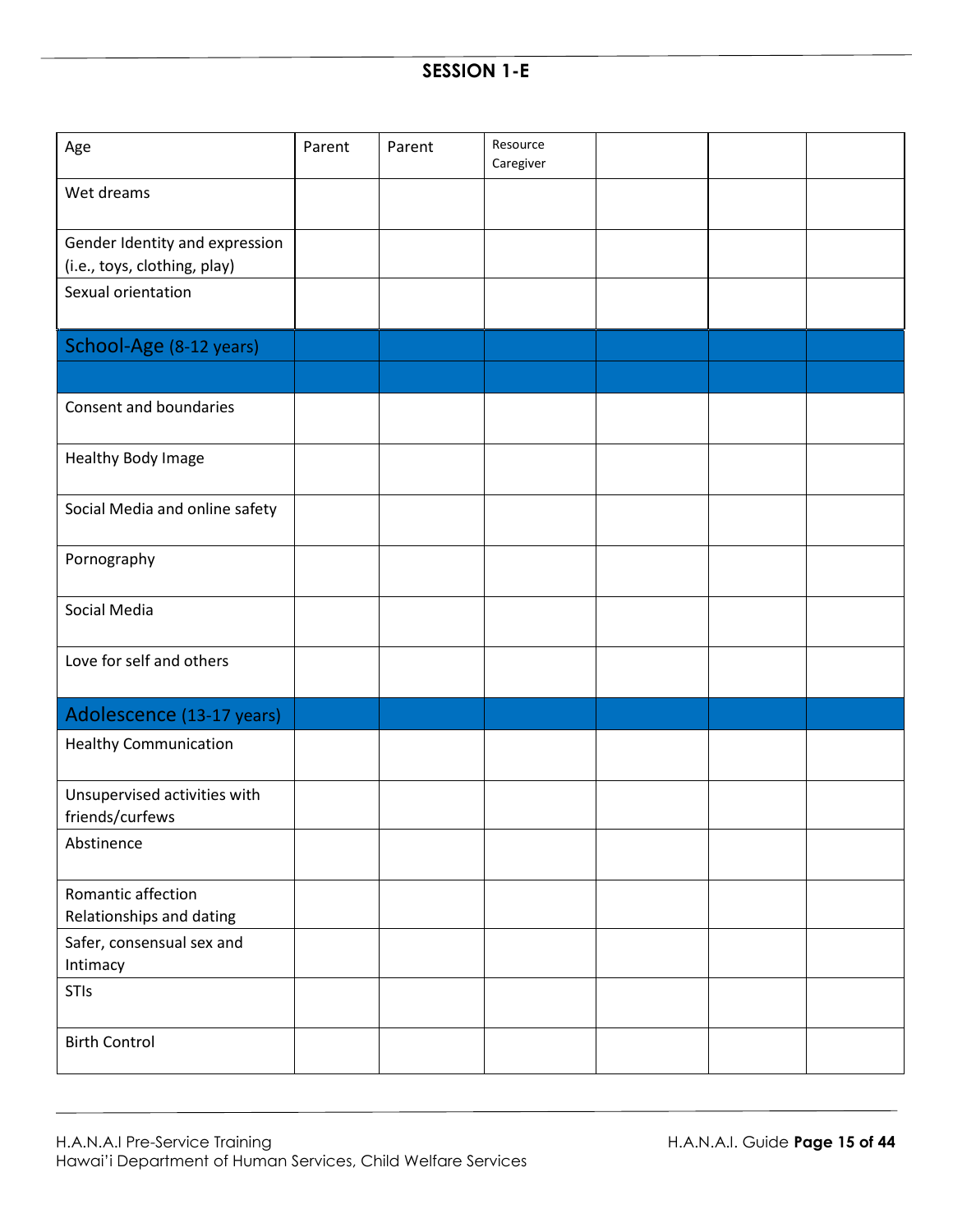| Age                                                          | Parent | Parent | Resource<br>Caregiver |  |  |
|--------------------------------------------------------------|--------|--------|-----------------------|--|--|
| Risky behavior: unprotected sex<br>or underage substance use |        |        |                       |  |  |
| Sexual Health Care: STI testing<br>and OB-GYN exams          |        |        |                       |  |  |
| Intimate partner dating<br>violence and sexual assault       |        |        |                       |  |  |
| Unplanned pregnancy                                          |        |        |                       |  |  |

## After going through the table above, please reflect on the following questions:

- Where might there be agreement or disagreement of values and beliefs?
- How would you talk about the difference of ideas in a respectful way?
- What message do I want my growing youth to receive?

When we use a parenting lens, sometimes it can be easy to make assumptions that are not helpful for intergenerational communication. While adults may believe youth fulfill some stereotypes, we must remember a young person's developmental needs under the behaviors which means we need to think about their developing brain.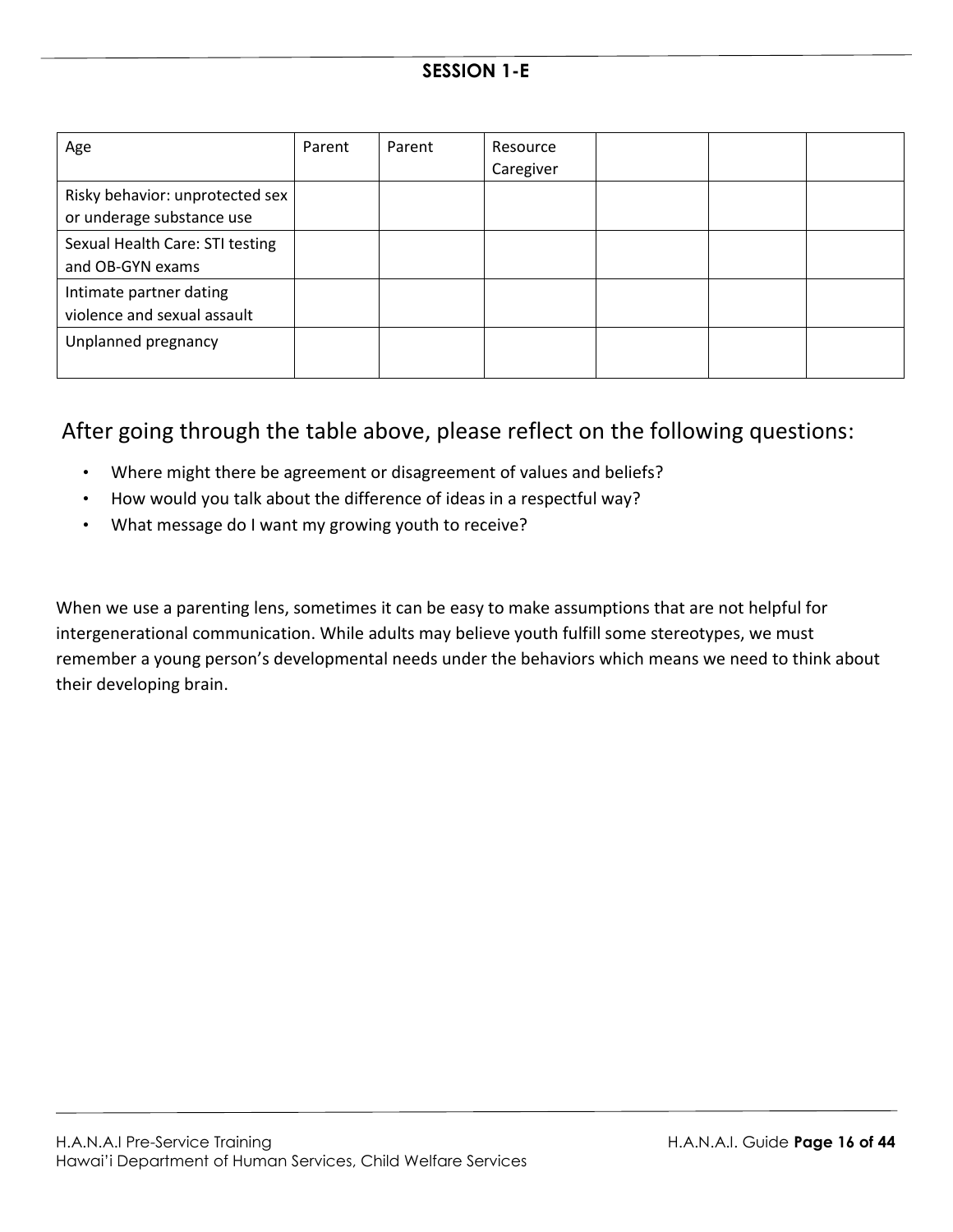# Adolescent Brain Development



As discussed in previous sessions, we learned how trauma can affect brain development. In this session, we want to emphasize that all experiences, including the healthy and traumatic ones, can affect brain development. Understanding how experiences can impact development can inform the way we choose to connect, interact, and share with our youth in care. Emotional responses, such as love, happiness, anger and fear come

from the part of the brain called the amygdala. The cerebral cortex which is more of the thinking, process, and decision-making part of the brain is not fully developed until the age 25 and sometimes older. This means that adolescents can rely on the amygdala part of the brain when making decisions. As recourse caregivers, we can model how to interact and make decisions from the cerebral cortex part of the brain to help build those skills in our youth.

Discussion Questions:

How could understanding brain development help you in your parenting?

How can understanding brain development support conversations around sexual health with youth in your care?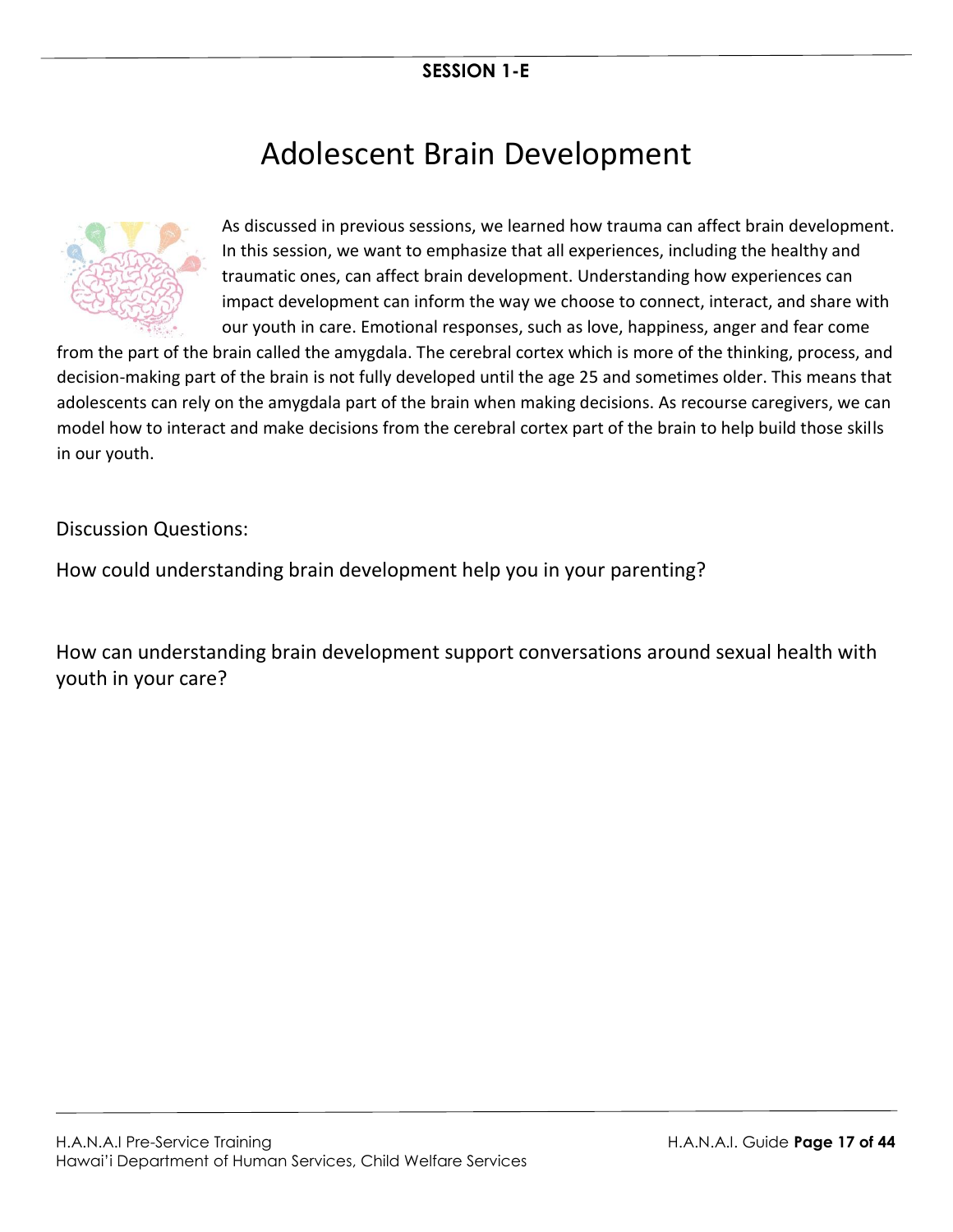# Being an Approachable Caregiver

The goal for parents, caregivers, and adults working with youth is to speak from an open and accepting communication state. When speaking to the youth in care, caregivers are listening to find the answers to their questions, be knowledgeable, and competent. Starting with phrases like, "What are your thoughts?" or "Tell me more about that." are ways to support youth in their learning.

- The skills and abilities needed to have discussions around consent, ask for respect, and set boundaries are cerebral cortex skills. This is the decision-making center that allows youth to make logical choices. Caregivers can help youth develop their decision-making process by teaching about consent, respect, and healthy boundaries.
- By creating safe spaces, we promote understanding and the skills needed to develop healthy relationships. Data shows that control and humiliation tactics may lead to unhealthy relationships and abuse in the future.
- If we want youth to trust themselves, think for themselves, make their own decisions, and express their feelings, we have to model this with our behavior.

Tools for Answering Difficult Questions

| Pause                                               | Ex: "Let me think about that."                                                |                                                                |  |
|-----------------------------------------------------|-------------------------------------------------------------------------------|----------------------------------------------------------------|--|
| Positively affirm                                   |                                                                               | Ex: "That's a great question, I'm glad you asked me."          |  |
| Ask why they are asking $-$ clarification & context |                                                                               |                                                                |  |
|                                                     |                                                                               | Ex: "Did they talk about that in school today? Tell me more.?" |  |
| Ensure you understand the question                  |                                                                               |                                                                |  |
| Ask what they already know about it                 |                                                                               |                                                                |  |
|                                                     | Ex: "Tell me what you learned or the words your teacher used to describe it." |                                                                |  |
| Answer simply and honestly                          |                                                                               | Ex: "I don't know. Let's look it up."                          |  |
| Check for understanding                             |                                                                               | Ex: "Did I answer your question                                |  |
|                                                     |                                                                               |                                                                |  |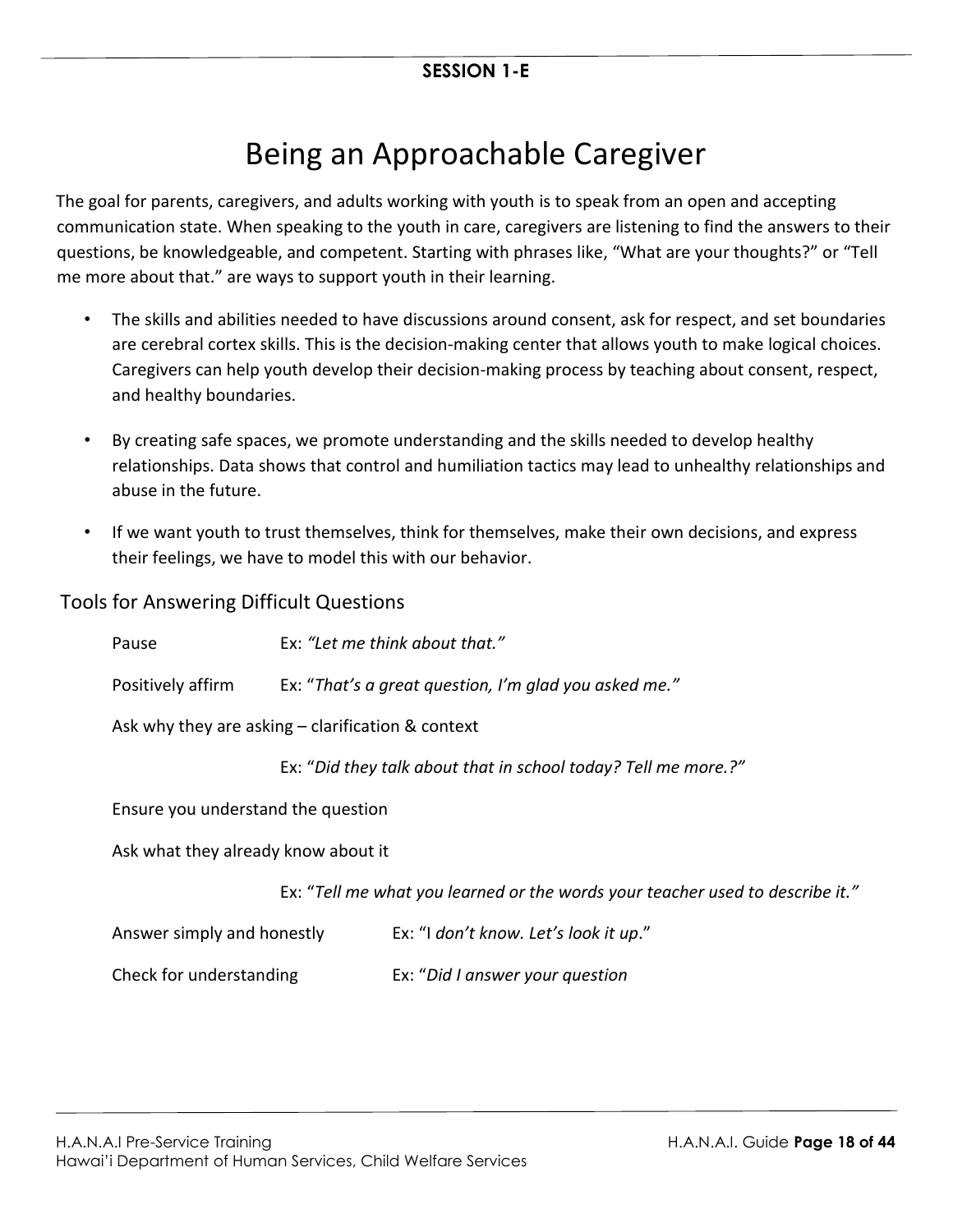Remember – these are ongoing conversations, not just a one-time 'talk'. Look for and create teaching moments to share important information with the youth in care about sexual health and development.

What if your youth isn't asking questions?

- Use teachable moments! media TV, music, movies, news
- Talk in the car
- Use 'what if' scenarios and other examples on slide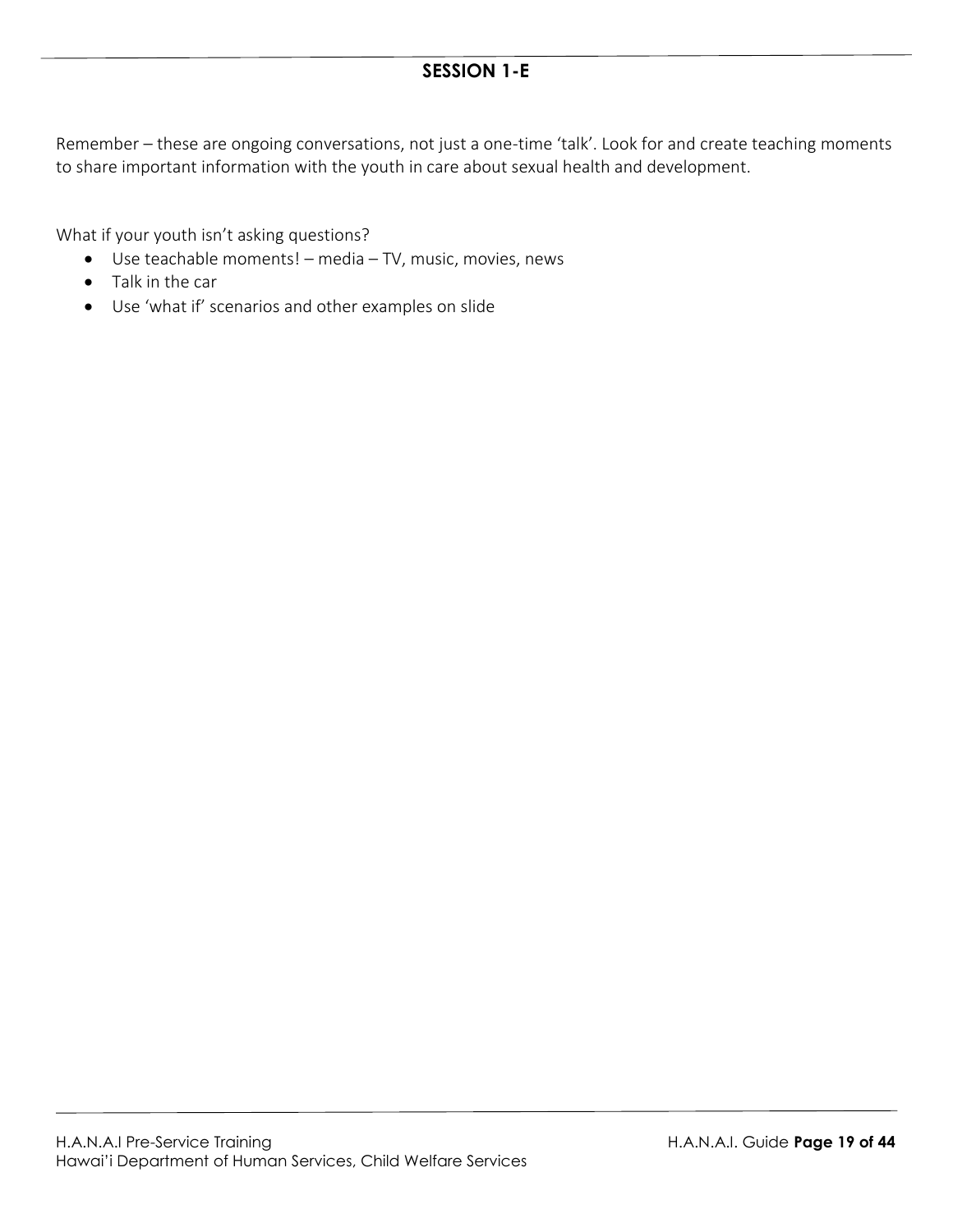# SOGIE/LGBTQIA+ 101

To create a safe environment for youth to heal and thrive, we need to create spaces that are safe and inclusive for all youth. Caregivers that understand sexual orientations, gender identities, and gender expressions can honor and affirm the personal identities of youth in their homes.

# CHILDWELFARE SERVICES VIDEO: LGBTQ+ PANEL (20 min)

Discussion Questions:

What are your thoughts, feelings after hearing from our former youth?

What are some things you heard the young people say they need to feel comfortable and supported?

As resource caregivers remember…

- It's important to support connections between youth and their parents
- Build and be a part of a system or network of support includes friends, school counselors
- Youth want to feel that you are "in this together" with them whether learning more, increasing awareness, exploring their identity
- Little moments of inclusion and kindness cooking, (resource) family trips, inclusion in family photos, etc. – build stronger, long lasting relationships
- Youth remember these moments and interactions long after they exit foster care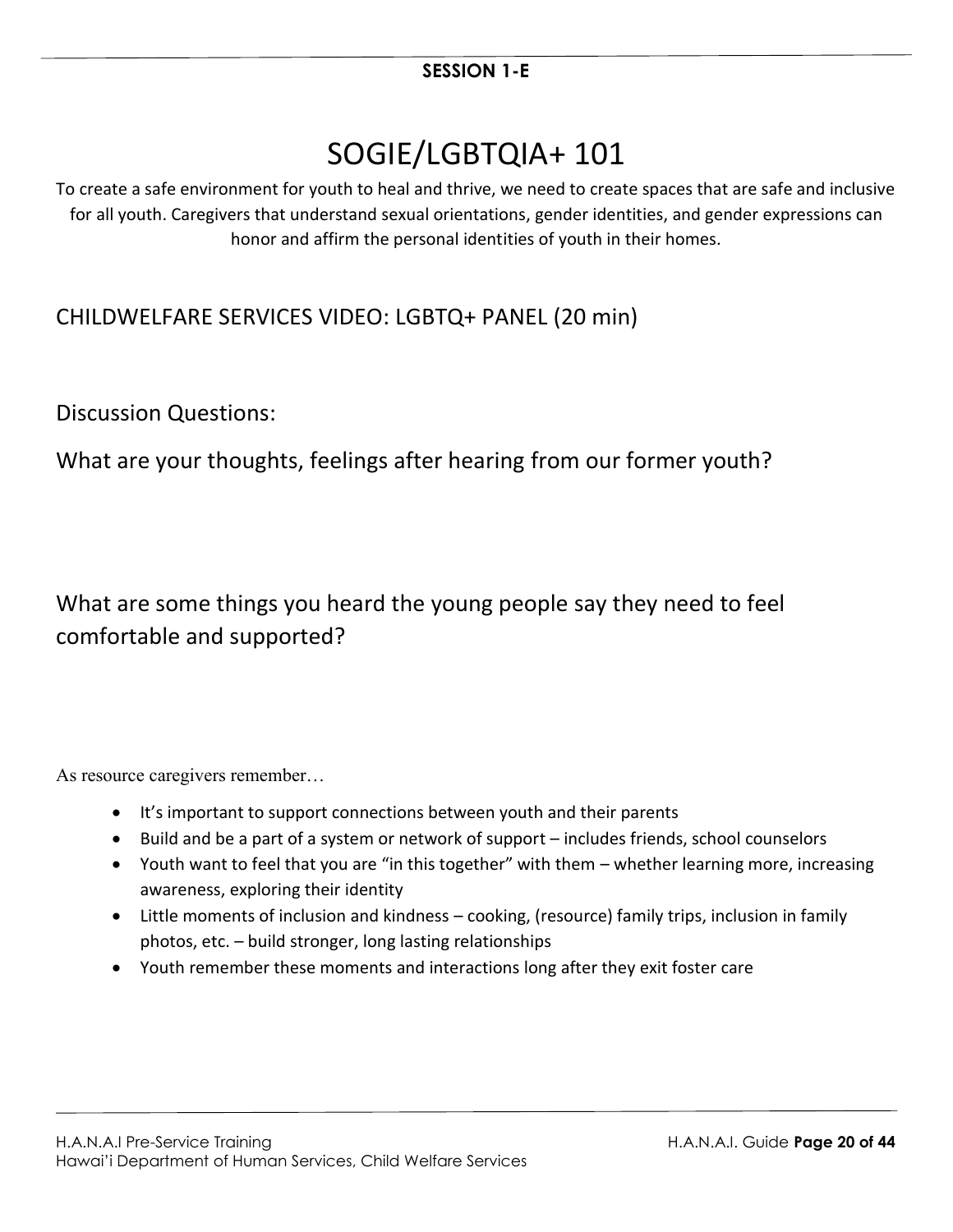# **Understanding Terms: Matching Practice**

| espian |  |
|--------|--|
|--------|--|

- B. Gay
- C. Bisexual
- D. Asexual
- E. Queer
- F. Heterosexual
- G. Intersex
- H. Assigned sex at birth
- I. Transgender or Trans
- J. Gender non-conforming
- K. Cisgender
- L. Bakla
- M. Māhū
- N. Fa'afafine
- O. Two-spirit
- P. Ally
- *1.* \_\_\_P\_\_ (Example) *Someone who is on the same side as you. Often used to describe someone who takes a* stand against oppression or discrimination who is not a member of the oppressed group — for example, a *white person who speaks out against racism or a straight person who speaks out against homophobia.*
- 2. \_\_\_\_\_\_ A sexual orientation primarily characterized by being sexually and romantically attracted to people of the same gender. This term is often used in reference to men; however, it is sometimes used as an inclusive or "umbrella" term.
- 3. \_\_\_\_\_\_ Refers to the sex designation that is given to a person at birth, typically based on a visual examination of their genitalia.
- 4. \_\_\_\_\_\_ A sexual orientation characterized by being sexually and romantically attracted to both men and women.
- 5. \_\_\_\_\_\_ A person whose gender identity or gender presentation aligns with the sex they were assigned at birth, i.e. a person who is assigned female at birth who identifies as a woman.
- 6. \_\_\_\_\_\_ A gender identity characterized by a gender presentation/identity that does not match the sex they were assigned at birth. A person who is transgender may identify as trans woman, trans man, simply woman or man, or any other gender identity.
- 7. \_\_\_\_\_\_ Commonly referred to as "straight," someone who identifies as being sexually and romantically attracted to people of the opposite sex or gender.
- 8. \_\_\_\_\_\_ A person whose gender expression doesn't fit society's traditional gender roles or gender norms for their gender identity.
- 9. \_\_\_\_\_\_ A general term used for a variety of conditions in which a person is born with a reproductive or sexual anatomy, hormones or chromosomes that doesn't align with the typical medical/biological definitions of male or female. Historically, intersex people were called "hermaphrodites," a term which is now considered offensive.

10. \_\_\_\_\_\_ A self-identified woman who is primarily sexually and romantically attracted to other women.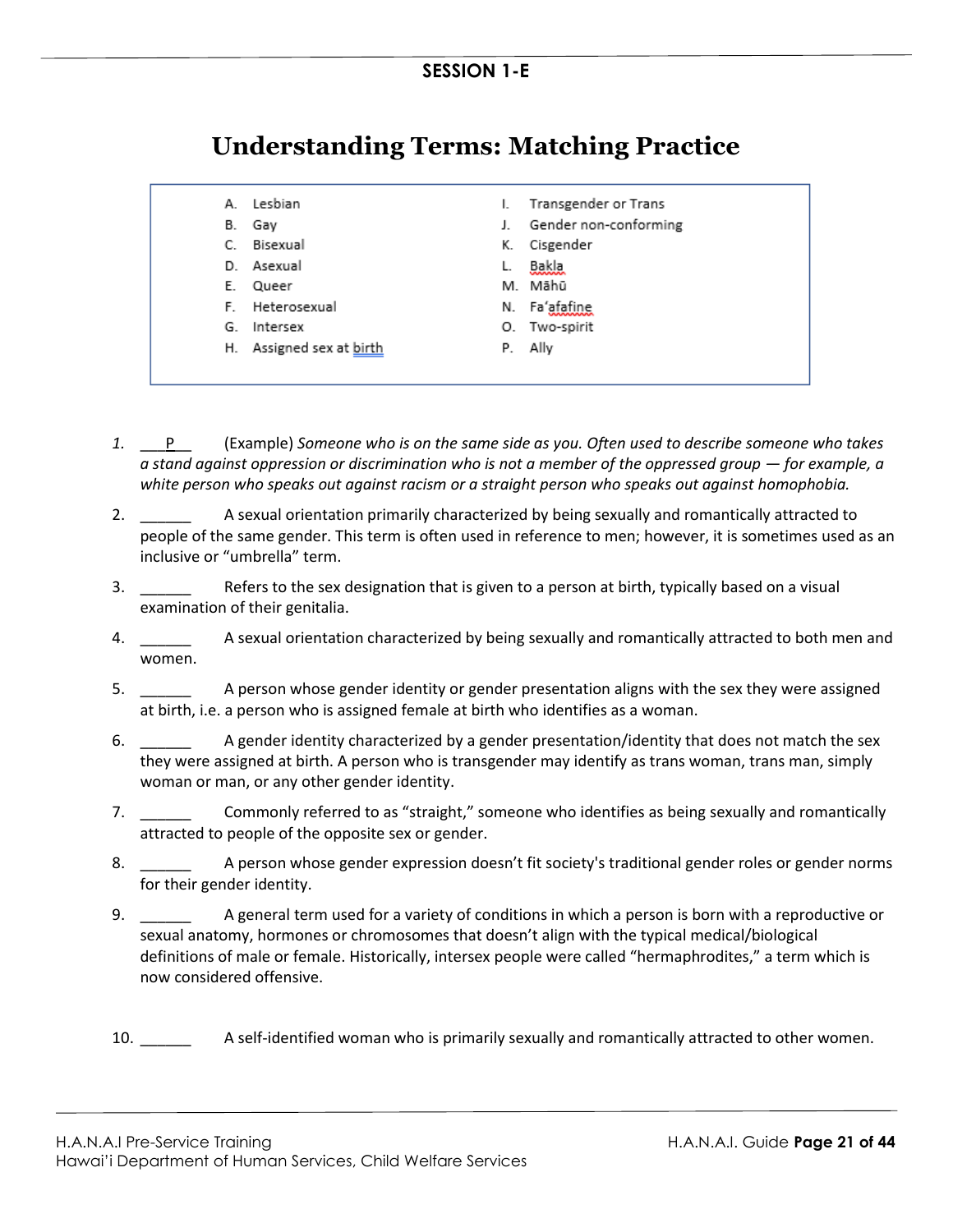- 11. \_\_\_\_\_\_ (Philippines) Tagalog word for a person assigned male at birth who adopts a feminine gender expression. Often considered a third gender.
- 12. \_\_\_\_\_\_ (Native Hawaiian) Those who embody both male and female spirit, and were traditionally respected as caretakers, healers, and keepers of ancient traditions.
- 13. \_\_\_\_\_\_ (Samoa) Means *like a woman.* Fa'a *in the manner of, or like* and fafine, which means woman.
- 14. \_\_\_\_\_\_ An umbrella term for people who identify outside of the heterosexual or cisgender majority and who may or may not identify with other existing identity labels. Historically "queer" was used as a offensive word, and while it is not universally accepted as a positive term, it has been reclaimed by many people who use it to describe their identity with pride.
- 15. \_\_\_\_\_\_ A sexual orientation generally characterized by not feeling sexual attraction or a desire for partnered sexuality.
- 16. \_\_\_\_\_\_ (Native American) Individuals that embody both masculine and feminine traits, transcending or merging gender roles. Traditionally, they were healers, conveyers of oral traditions, religious and judicial leaders, and matchmakers.

Discussion Questions:

What did you notice as you tried to match these terms?

What terms were you familiar with? What was new?

Video: A Place in the Middle (8 mins and 26 sec)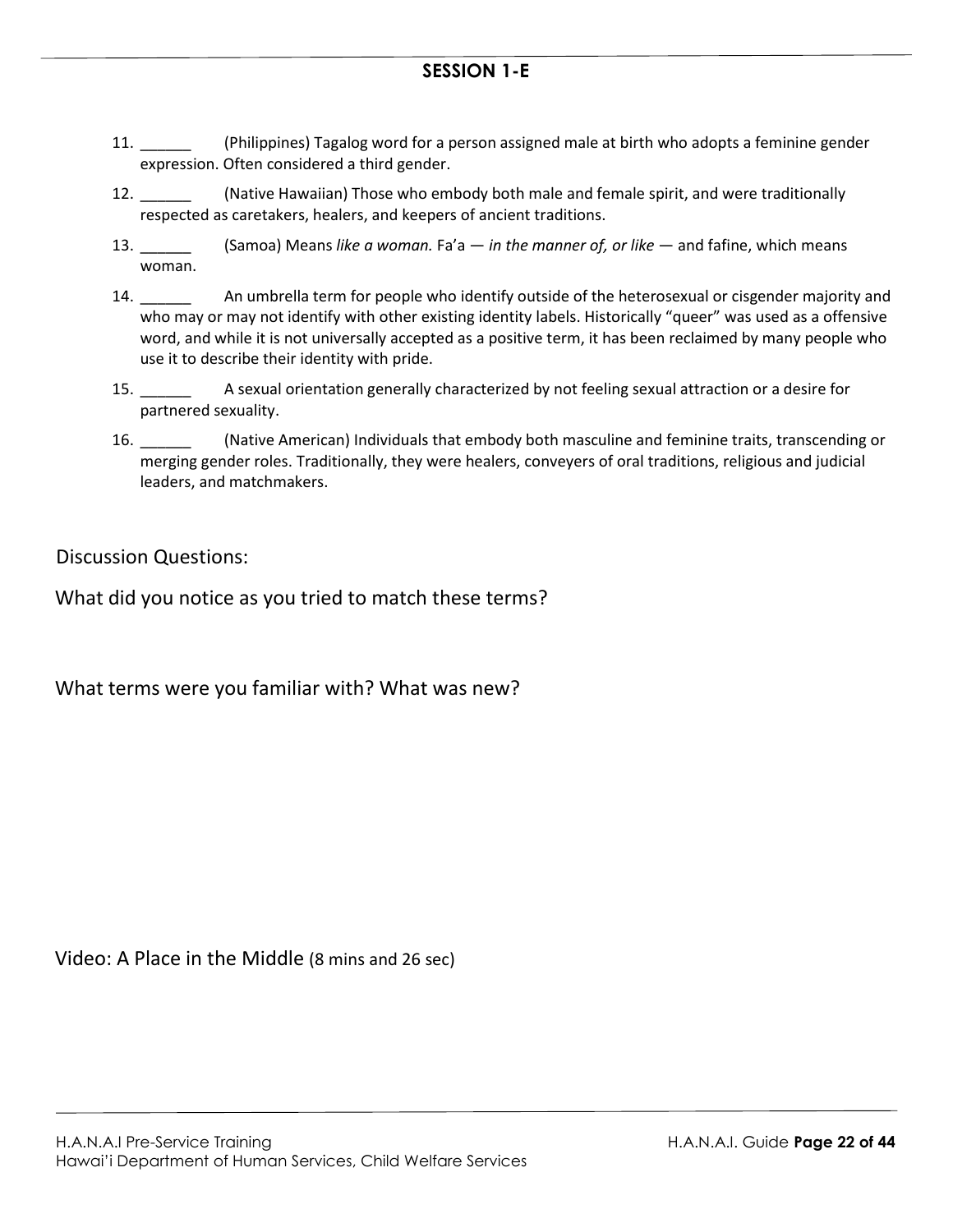One of the simplest ways to create a safe space for youth is through language. Understanding and increasing your comfort level in using (or in some cases not using) these terms helps not only LGBTQIA+ youth whom you may be caring for but can also help all youth know you are a safe person they can talk with about their feelings and go to for support and guidance.

Many children and youth may be experimenting with language to help describe their identities and experiences. Their language will be in flux much like the language and terms used by the larger LGBTQIA+ community are constantly evolving.

Keep in mind that this list is not comprehensive given the evolving nature of language. If you come across a word you don't know, look it up! A little bit of practice and learning can go a long way in demonstrating your support and understanding of LGBTQIA+ youth.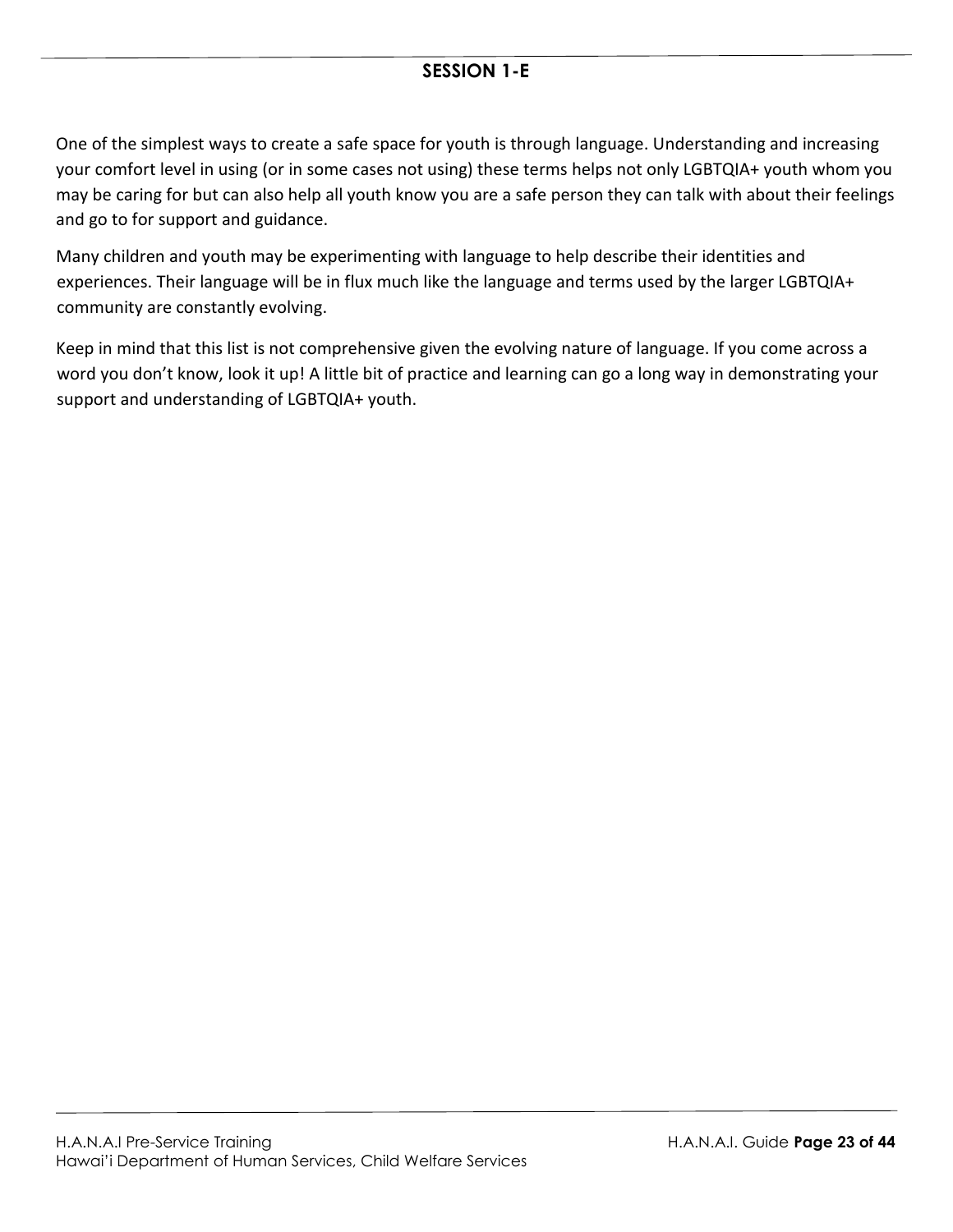# Gender Pronouns FAQs

#### **What is a pronoun?**

A pronoun is any word that can replace a noun. (I, you, them).

#### **What is a gender pronoun?**

Gender pronouns refer specifically to people that are being talked about (he, she, him, his, her, they, them). Pronouns are what an individual identifies with.

#### **What kind of pronouns can be used?**

The list of pronouns being used in the English language is always growing and changing. Below are a few examples of pronouns people may use. We should also point out that some people don't want you to use pronouns at all; they would simply prefer that you just use their name. Additionally, more and more people are using "they", "them", and "their(s)" as singular, gender inclusive pronouns, even though they have been traditionally used as plural pronouns.

#### **Some Common Pronouns:**

| she/her/hers            | he/him/his          | they/them/theirs |
|-------------------------|---------------------|------------------|
| Using their name and no | ze/zir/zirs         | xe/xir/xirs      |
| pronouns                |                     |                  |
| She/her or they/them    | He/him or they/them |                  |

#### **How should I ask what someone's pronouns are?**

You can simply ask "What are your pronouns?" to an individual in private.

This may feel uncomfortable at first, but you do not want to say the wrong pronouns based on assumptions, and the person will most likely appreciate your effort and respect! Sometimes, you can offer your pronouns and then ask what they use. That way it feels like more of a conversation/exchange and less of an awkward question.

#### **What if I mess up?**

That's okay! If you use the wrong pronoun, apologize, correct it, and then move on. Avoid continually talking about how bad you feel for making the mistake, as it makes the person feel like they need to make you feel better. If you forget someone's pronoun, follow this protocol: apologize, correct it, and move on. If you notice other people using the wrong pronoun for a person, try to correct it by saying something like "Actually, Mel uses the pronoun they." If you have a friend who is often mis-pronounced, ask them if they are ok with you correcting people in front of them, or if they prefer that you do it in private away from them.

**\*\*Please do not refer to a person as "it" or "he-she," as this is offensive. \*\***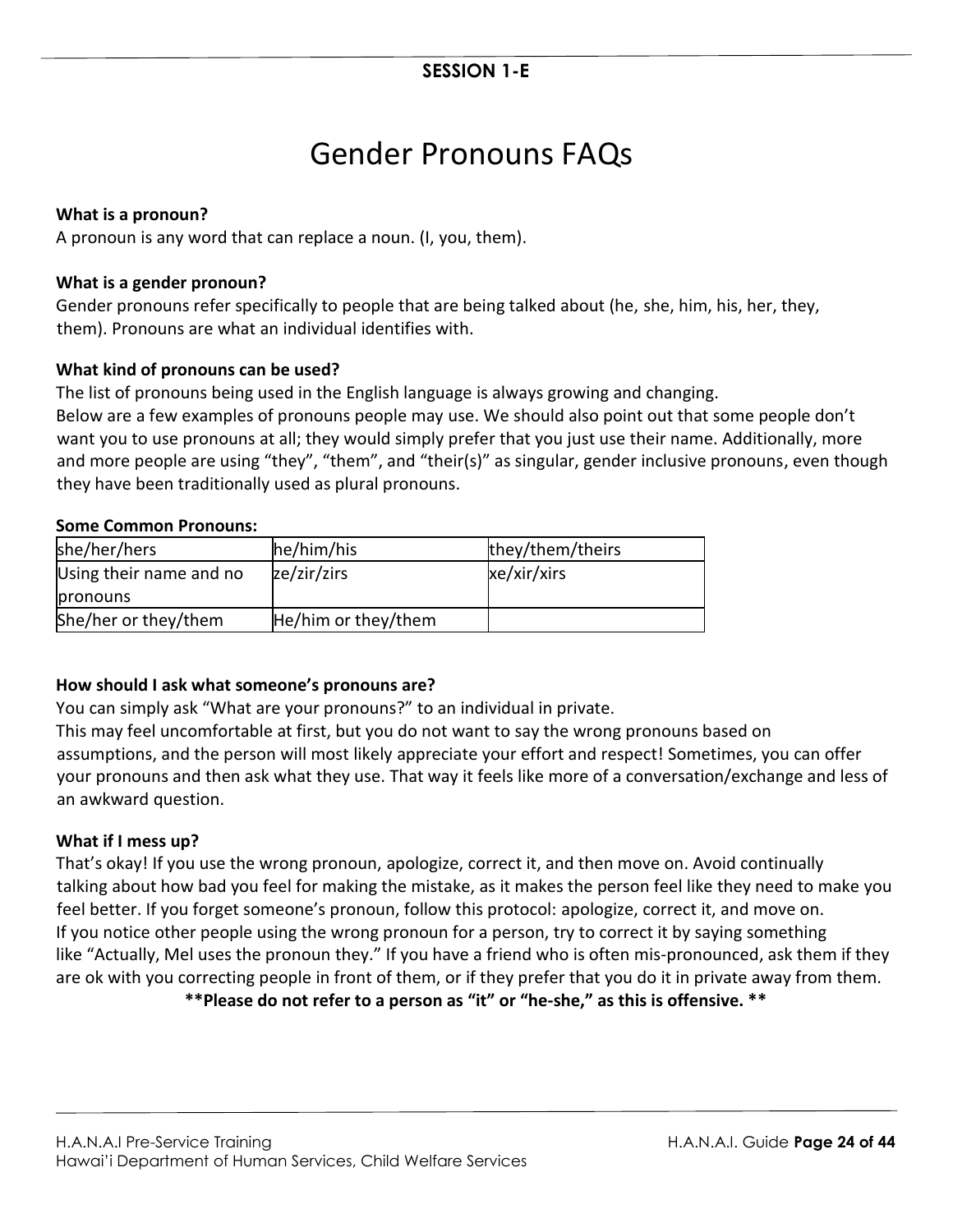#### **What should I do if I don't know what gender pronouns a person uses?**

It is always best to ask what pronouns a person uses before making an assumption. If you don't know and don't want to be rude, use their name, follow their lead, and don't make assumptions! Also, use some of the skills we talked about above: share yours and ask theirs!

#### **Why is it important to respect pronouns?**

You can't tell someone's pronouns by looking at a person. Many people struggle to be seen and respected in their true gender identity and having people acknowledge who they are and use the correct pronouns can support their mental health and self-esteem.

When someone is mis-gendered, it can make them feel disrespected and sometimes

dysphoric. You have the opportunity to demonstrate your amazing commitment to respecting all gender identities! Ignoring people's correct pronouns invalidates their identity. Even if you don't get it right all the time at first, the more you try, the faster you'll catch on, and people really appreciate the effort.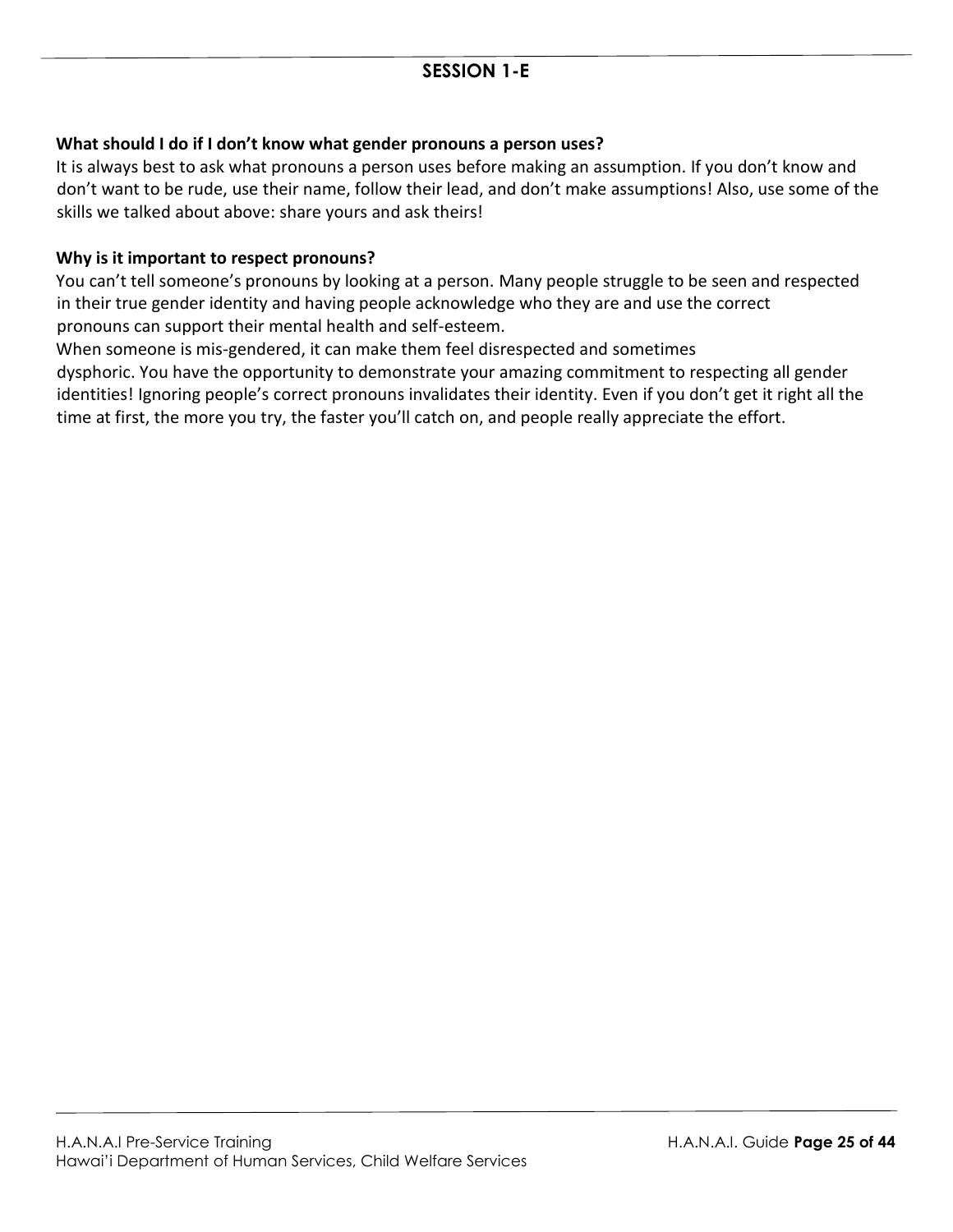## ACTIVITY: Answering Questions and Pronoun Practice

**Scenario 1. Alex has been in your home for over a year and has recently asked that everybody starts using they/them pronouns instead of she/her. Alex wants you to help make sure their new teachers at school are using they/them pronouns as well. They ask, "Can you help me to tell my teacher the pronouns I use now?"** 

How might you help (re)introduce Alex in a way that makes them feel respected and affirmed in their identity at school?

#### **Scenario 2. You are at the doctor's office and the doctor refers to Alex as "she" rather than Alex's pronoun "they."**

How can you support Alex in correcting their doctor?

**Scenario 3: One of Alex's close friends seems more and more like Alex's significant other. You inquire and Alex "comes out" to you.** 

As an askable adult, how could you respond in an affirming way?

#### You can do it

• Just try, even if you don't know or aren't fully comfortable. important to the youth to figure things out together

#### You are important

• Never underestimate your importance to the youth and your unconditional love and commitment to the youth

#### Keep an open mind

• Youth may be waiting for the right person they can confide in – someone who makes them feel comfortable and safe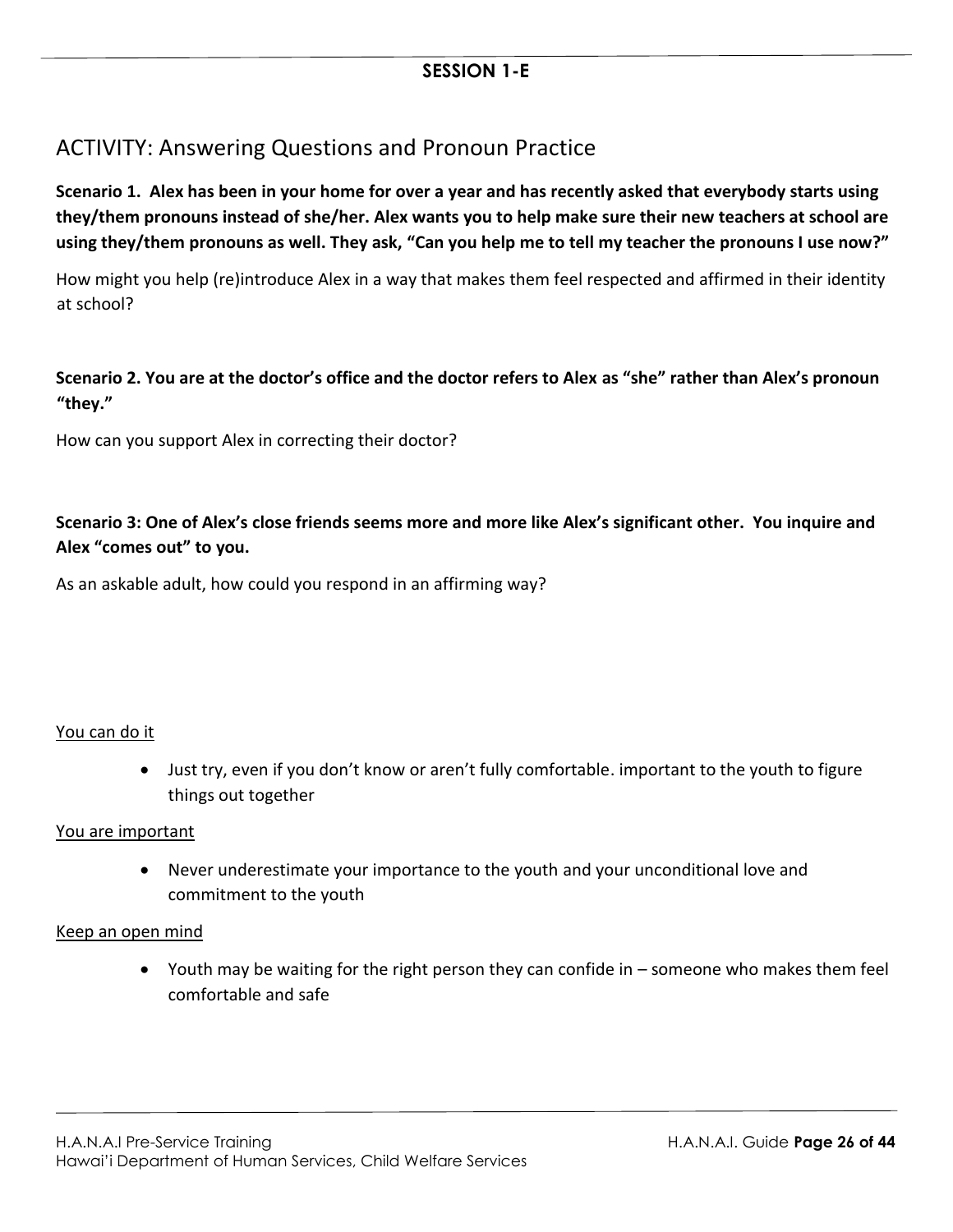#### **Reflection Questions:**

Something I learned to affirm the youth in our care:

Something I will do to provide dignity, belonging, safety, and connection for the youth in my care:

How can you build the support system for youth in your care?

Where can caregivers seek additional resources for support?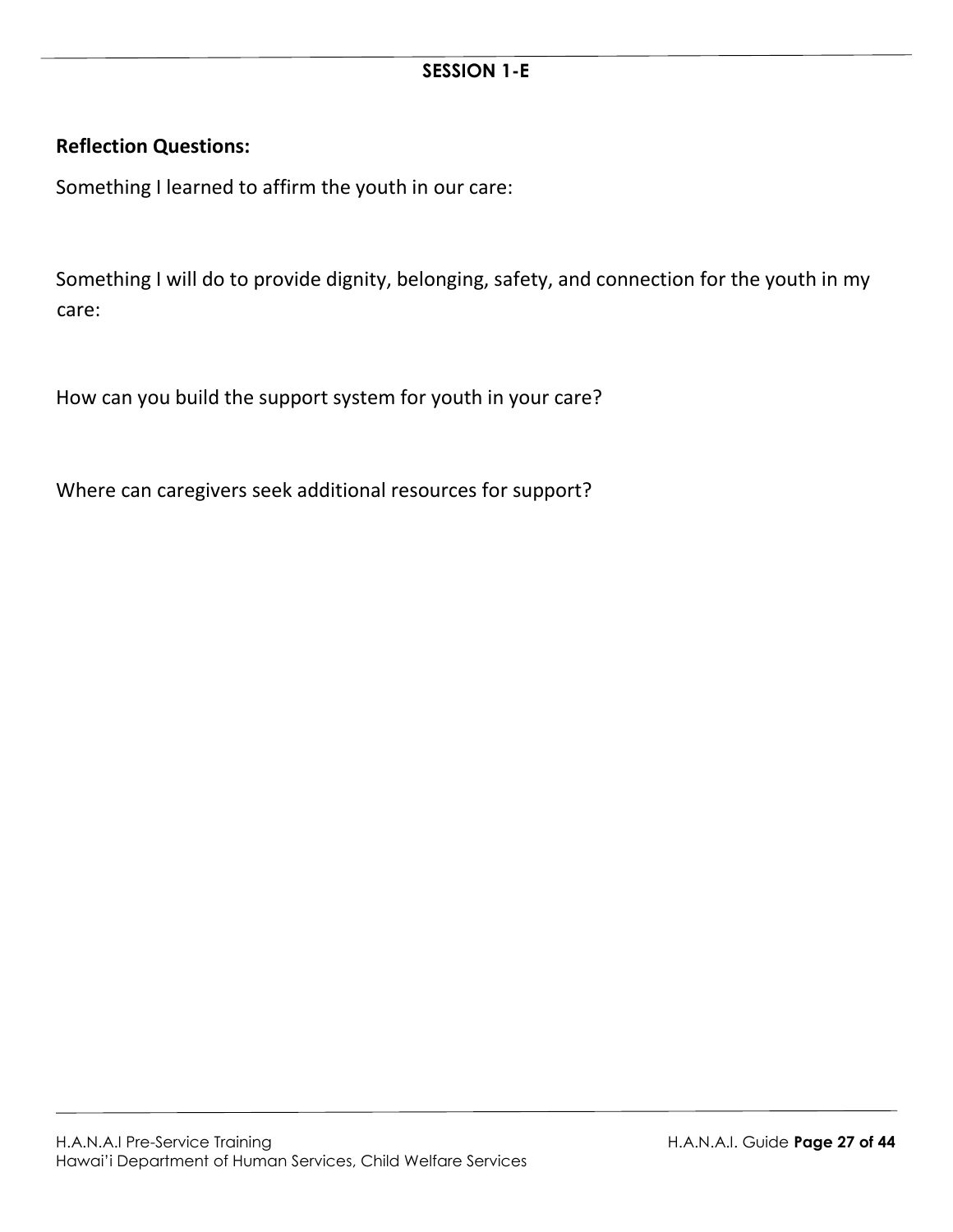# **ADDITIONAL RESOURCES**



# **STATE OF HAWAII**

### **DEPARTMENT OF HUMAN SERVICES SOCIAL SERVICES DIVISION**

### **CHILD WELFARE SERVICES BRANCH**

## **POLICIES AND PROCEDURES**

#### **Anti-Harassment and Non-Discrimination Policy and Procedures Regarding People who are Lesbian, Gay, Bisexual, Transgender and/or Questioning (LGBTQ)**

#### **I. Purpose**

In accordance with State and federal laws, each individual served by Hawaii's Child Welfare Services Branch (CWS) has the right to receive services in an environment free of harassment and discrimination. CWS is committed to providing a healthy and accepting setting for all individuals by training and evaluating staff, instituting policies, and educating individuals to respect each other. CWS does not tolerate harassment or discrimination by or toward employees, volunteers, contracted providers, resource caregivers, families, parents, children, youth, or young adults.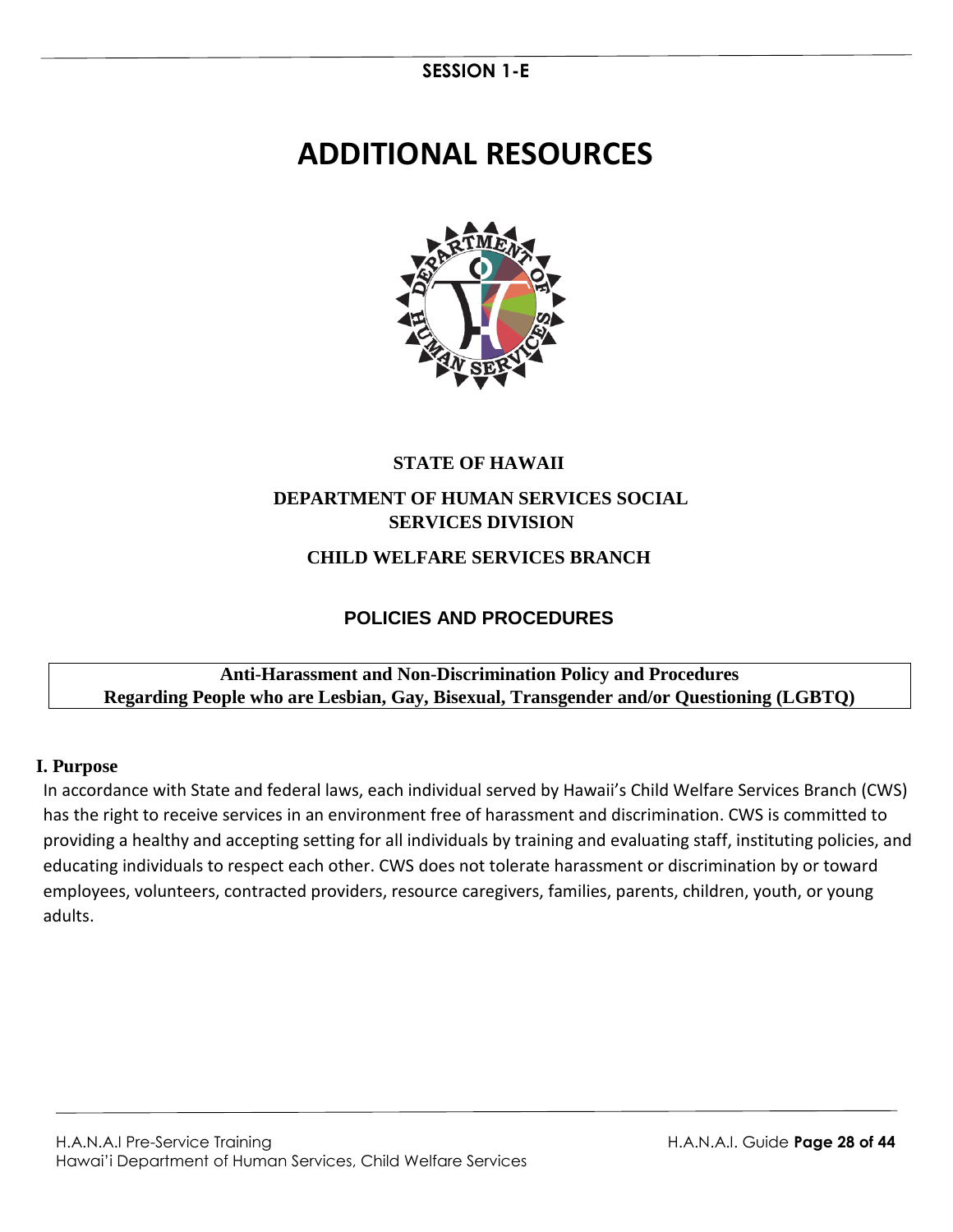The purpose of this policy is to:

- A. Establish operational practices that reinforce our commitment to respect the dignity of lesbian, gay, bisexual, transgender, questioning, intersex, asexual, 2-spirit, and gender nonconforming people (LGBTQIA2S, aka LGBTQ);
- B. Create a safe environment for all members of our CWS community; and to
- C. Ensure that all people have equal access to all available services, placement, care, treatment, and benefits provided by CWS.

#### **I. Definitions**

For purposes of this policy, the definitions below apply.

- **2 Spirit:** A modern [umbrella term](http://en.wikipedia.org/wiki/Umbrella_term) used by some [indigenous North Americans](http://en.wikipedia.org/wiki/Indigenous_peoples_of_the_Americas) to describe or label [gender-variant](http://en.wikipedia.org/wiki/Gender_variance) individuals in their communities.
- **Asexual:** The lack of [sexual attraction](http://en.wikipedia.org/wiki/Sexual_attraction) to anyone, or low or absent interest in [sexual activity.](http://en.wikipedia.org/wiki/Human_sexual_activity) It may be considered the lack of a [sexual orientation,](http://en.wikipedia.org/wiki/Sexual_orientation) or one of the four variations thereof, alongside [heterosexuality,](http://en.wikipedia.org/wiki/Heterosexuality) [homosexuality,](http://en.wikipedia.org/wiki/Homosexuality) and [bisexuality.](http://en.wikipedia.org/wiki/Bisexuality)

**Bisexual:** A person who is emotionally, romantically, and sexually attracted to both males and females.

- **Contractor:** Any person who is employed directly by an agency or organization that has a contract, Memorandum of Understanding, or Memorandum of Agreement with CWS.
- **Employee:** Any person who is employed directly by CWS (i.e., staff, workers, student interns, trainees, and, volunteers).
- **Discrimination:** Any act, policy, or practice that, regardless of intent, has the effect of subjecting any person to differential treatment as a result of the person's actual or perceived race, ethnicity, age, sex, immigration status, disability, national origin, marital status, sexual orientation, gender identity, or gender expression.
- **Family:** Any of various social units, differing from, but regarded as equivalent to, the traditional family, such as birth or biological family, resource (caregiver) family (also known as foster family), extended family, identified family, chosen family, kin, and hanai family.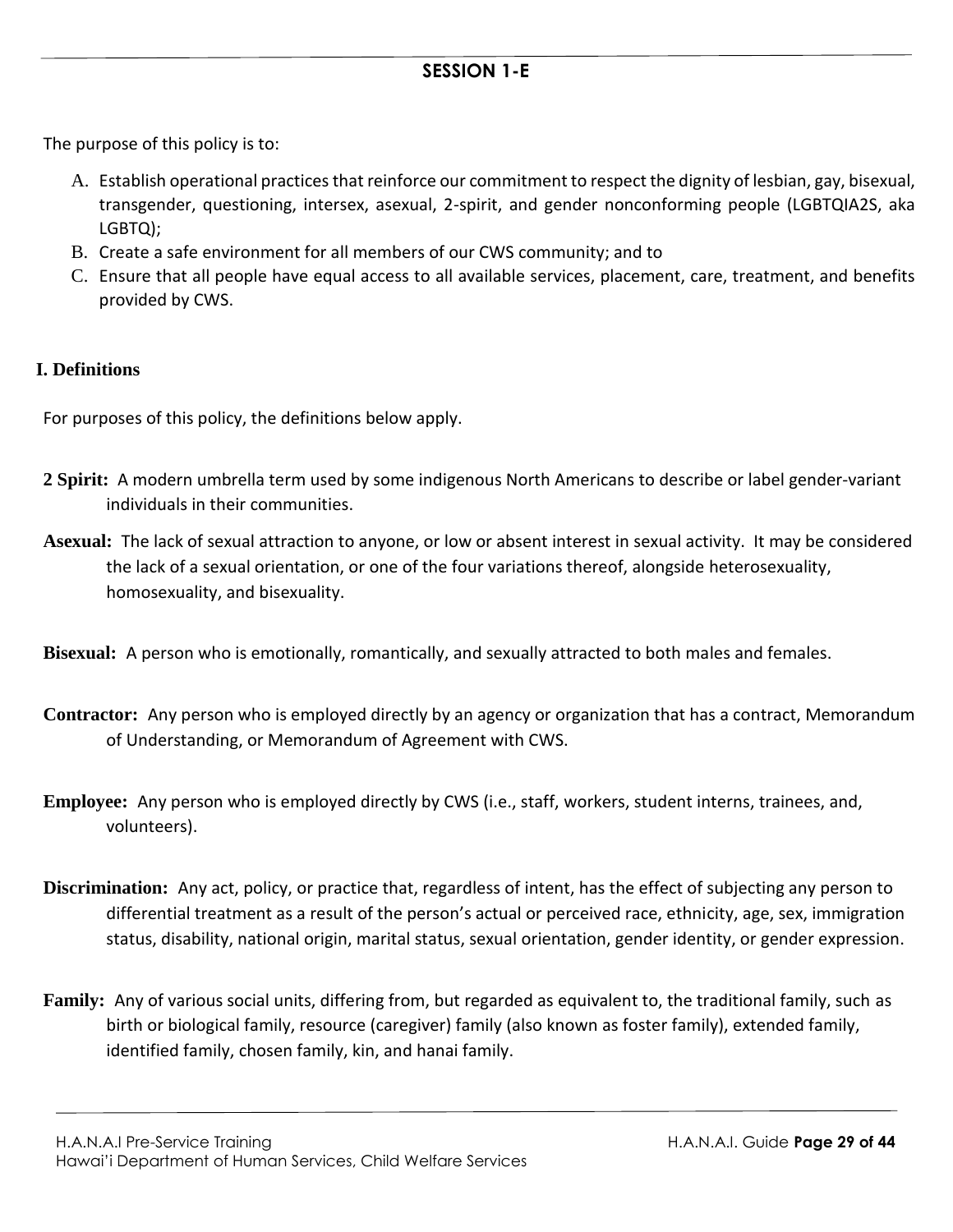- **Gay:** A person who primarily is emotionally, romantically, and sexually attracted to individuals of the same sex, sometimes in reference to boys or men.
- **Gender:** The cultural classification of a species into male and female, as differentiated by social and cultural roles and behavior. It is the range of characteristics pertaining to masculinity and femininity. It is distinct from biological sex.
- **Gender Expression:** The manner in which people express their gender through clothing, appearance, behavior, and speech. Gender expression is a separate concept from sexual orientation and gender identity.
- **Gender Identity:** A person's internal, deeply felt sense of being male, female, both, neither, or other. A person's gender identity may or may not correspond with the person's sex at birth or the person's gender expression.
- **Harassment:** Harassment includes, but is not limited to: name-calling; disrespectful gestures, jokes or comments; inappropriate touching; threats of physical or emotional harm or negative consequences (including religious condemnation); physical abuse; sexual abuse, including unwanted sex acts, touching, pantomime, and threats; emotional abuse, such as shunning or isolation; bullying; and cyber-bullying. Attempting to change a person's sexual orientation or gender identity is also a form of harassment, and could also be considered child abuse, when directed at a minor.
- **Intersex:** A variation in biologica[l sex](http://en.wikipedia.org/wiki/Sex) characteristics including [chromosomes,](http://en.wikipedia.org/wiki/Chromosome) [gonads,](http://en.wikipedia.org/wiki/Gonad) or [genitals](http://en.wikipedia.org/wiki/Genital) [t](http://en.wikipedia.org/wiki/Genital)hat do not allow an individual to be distinctly identified as biologically male or biologically female.
- **Lesbian:** A female person who primarily is emotionally, romantically, and sexually attracted to females.
- **Protected Categories:** A characteristic of a person which, by law and/or policy, cannot be targeted for discrimination. For the purpose of this policy, the following are protected categories: race, ethnicity, sex, immigration status, disability, national origin, sexual orientation, gender identity, and gender expression.
- **Questioning:** A term used to describe those who are in the process of discovery and exploration about their sexual orientation or gender identity.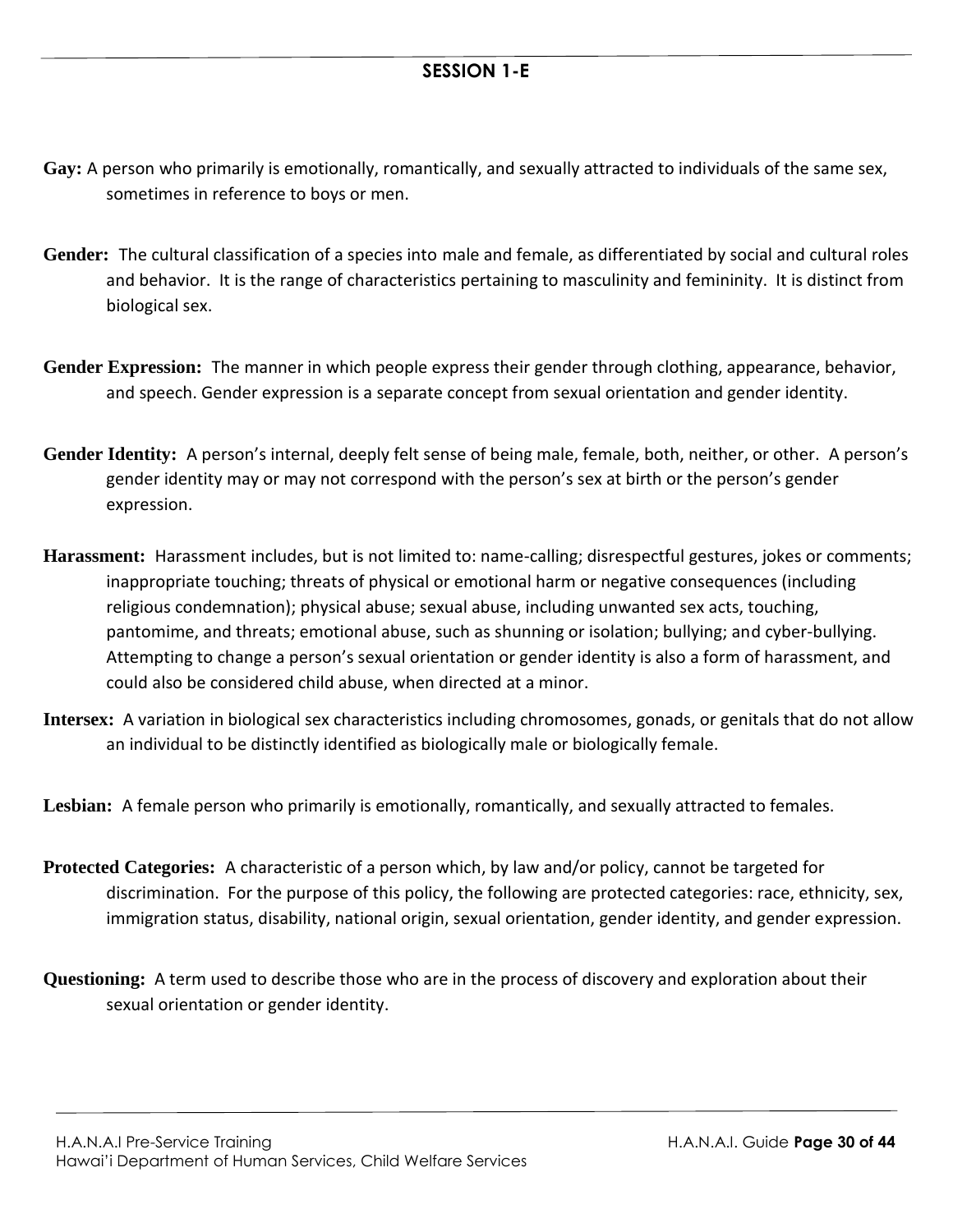- **Sex:** The biological classification of a species into male or female, as differentiated by genitalia and reproductive functions.
- **Sexual Orientation:** A person's emotional, romantic, and sexual attraction, to individuals of the same sex or of a different sex.
- **SOGIE:** An abbreviation for sexual orientation and gender identity and expression.
- **Transgender:** A person whose gender identity (their understanding of themselves as male or female) does not correspond with his/her/their birth sex. A transgender girl is a girl whose birth sex was male but who understands herself to be female. A transgender boy is a boy whose birth sex was female but who understands himself to be male.

#### **III. Policy**

#### **A. General**

- 1. CWS shall provide the highest quality of services to children, youth, adults, and families regardless of their actual or perceived race, ethnicity, sex, immigration status, disability, national origin, sexual orientation, gender identity, or gender expression.
- 2. All who are served by CWS and its contracted providers shall receive fair and equal treatment, without bias, and in a professional and confidential manner, based on principles of sound professional social work practice.
- 3. Employees, volunteers, and contractors that offer services to those served by CWS shall not discriminate against or harass anyone in their care based on their protected class, including a person's actual or perceived sexual orientation, gender identity or gender expression.
- 4. CWS employees and contracted providers shall protect those they serve from discrimination, physical and sexual harassment or assault, and verbal harassment by others, based on the individual's actual or perceived sexual orientation, gender identity, gender expression, or other protected categories.
- 5. CWS will take all reasonable steps within its control to meet the diverse needs of all children, youth, young adults, parents, caregivers, families, employees, and contractors, and provide an environment in which all individuals are treated with respect and dignity, regardless of protected categories, including sexual orientation, gender identity, or gender expression.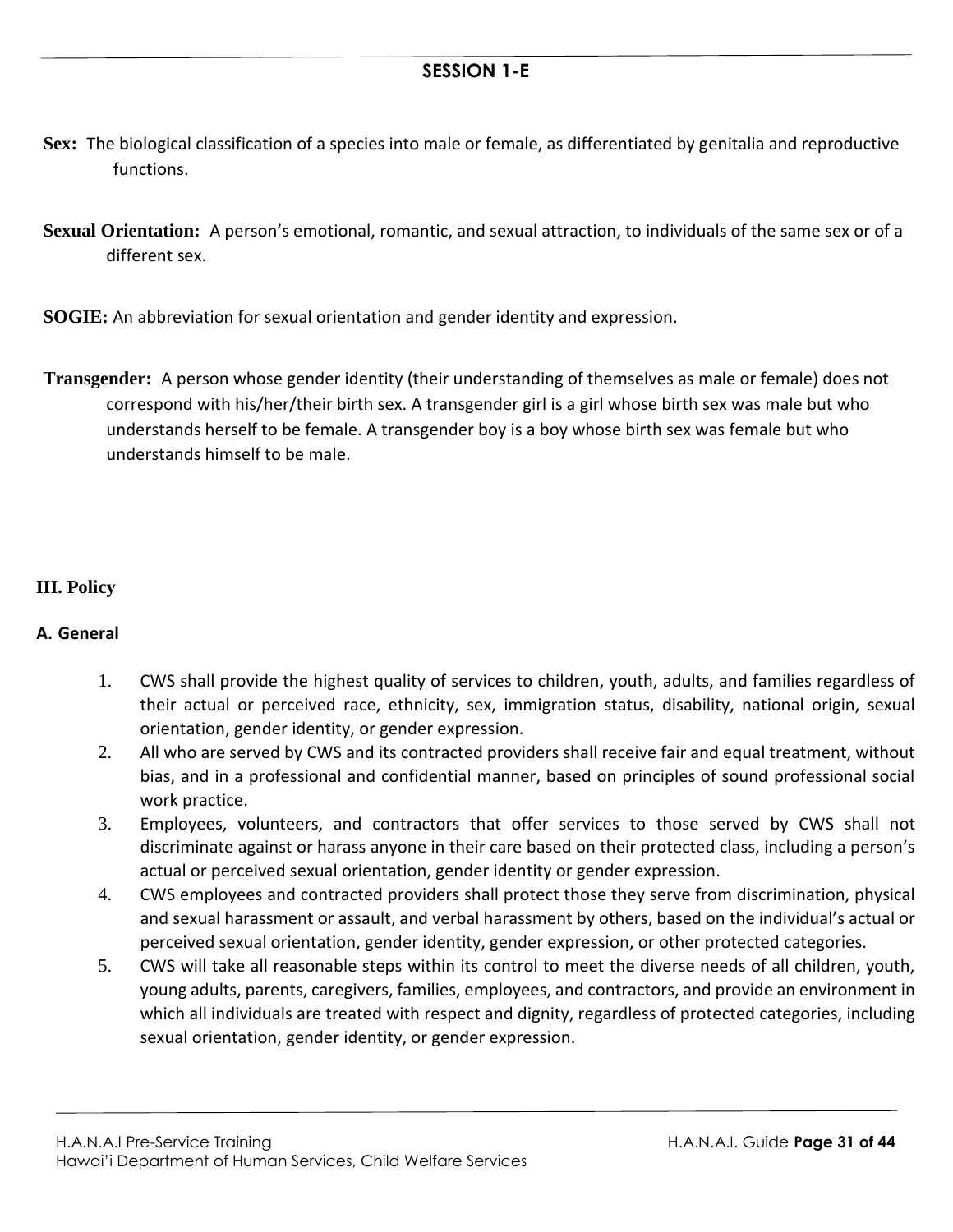#### **B. Operations**

- 1. CWS understands that all people need to feel safe in their surroundings for their overall wellbeing. CWS shall establish and maintain a culture where the dignity of everyone is respected and all children, youth, adults, families, staff, and others feel safe. Employees shall create opportunities for dialogue with children, youth, young adults, families, and staff about all forms of diversity to increase tolerance and respect.
- 2. CWS shall promote the positive child and adolescent development of all children and youth in its care. Actions that support positive child, adolescent, and young adult development include: modeling desired behavior, such as demonstrating respect for all people; reinforcing respect for differences among people; encouraging the development of healthy self-esteem; and helping children, youth, and young adults manage the stigma sometimes associated with difference.
- 3. Employees shall model positive behavior when interacting with LGBTQ individuals and remind everyone that anti-LGBTQ threats of violence, actual violence, or disrespectful or suggestive comments or gestures, will not be tolerated.
- 4. CWS shall provide a safe and non-discriminatory environment where individuals can learn and grow. Expressions of romantic or emotional attraction between children, youth, and young adults of the same sex (excluding sexual activity) are not prohibited and shall not result in punishment.
- 5. CWS shall provide LGBTQ children, youth, and young adults with access to educational, rehabilitative, recreational, and other programming on the same basis as other children, youth, and young adults. Individuals shall not be denied qualification for or access to programming based on sexual orientation, gender identity, or gender expression.

#### **C. Confidentiality**

- 1. Employees shall not disclose an individual's sexual orientation or gender identity to any outside parties, individuals, or agencies, such as health care or social service providers or an individual's family and friends, without the person's permission, unless such disclosure is necessary for safety or to comply with State or federal law. Any disclosure of information related to an individual's LGBTQ identity shall be limited to information necessary to achieve the specific beneficial purpose of the disclosure.
- 2. This confidentiality restriction does not prevent individuals working at CWS from discussing an individual's needs or services with other staff members or when resolving a grievance.

#### **D. Intake and Assessment**

1. CWS understands that LGBTQ individuals are in various stages of awareness and comfort with their sexual orientation and gender identity. CWS Intake and Assessment workers shall sensitively inquire about fears the child, youth, or young adult may have. Some people will disclose that they are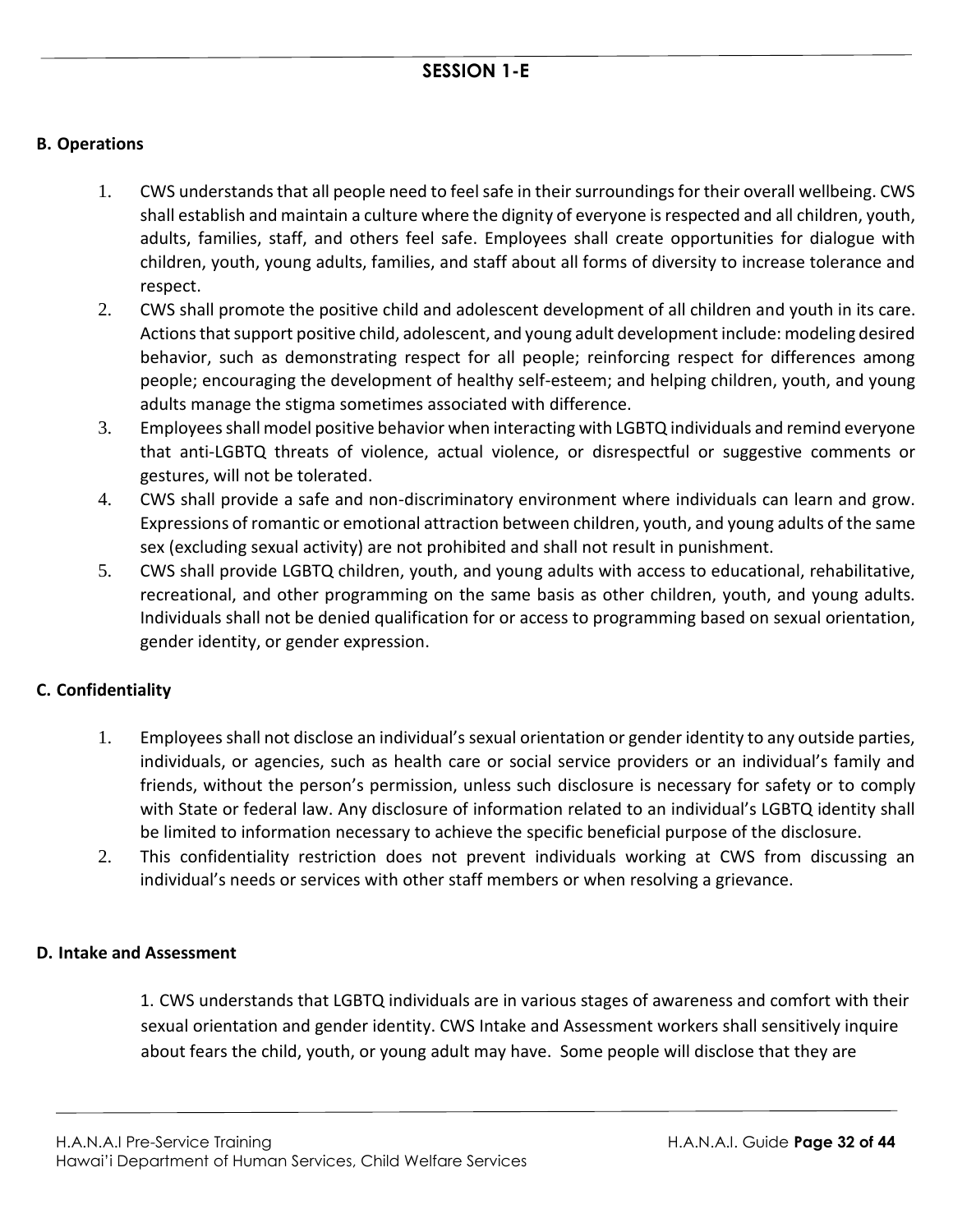LGBTQ. If an individual discloses his/her/their sexual orientation or gender identity, the worker shall talk with the person about it in an open and non-judgmental fashion and determine if this person has particular concerns or needs related to being LGBTQ.

#### **E. Child and Youth Placement**

- 1. Placement decisions for LGBTQ children and youth shall occur as soon as possible after intake. All classification and placement decisions for children and youth shall be individualized, based on best practices, and shall prioritize the children's and youth's physical and emotional well-being.
- 2. An LGBTQ child's or youth's emotional and physical safety are CWS' priority in placement.
- 3. CWS caseworkers shall engage with youth and support any potential disclosures of mistreatment, bullying, or lack of acceptance.
- 4. If a child or youth expresses that his/her/their home is not accepting of his/her/their gender identity, gender expression, or sexual orientation, or if information about potential non-accepting homes comes to CWS from another source, an inquiry will be initiated within five business days.
- 5. There will be a change in placement for any child who is in a home that has been determined to be unwelcoming of his/her/their sexual orientation, gender identity, or gender expression.
- 6. Education and training on LGBTQ-related issues shall be made available to all caregivers and parents in order to promote the wellbeing of children in their home.
- 7. For foster placements with identified LGBTQ youth, additional education, resources, training, and support shall be provided, as needed.
- 8. Statewide, CWS Resource Caregiver Licensing units and workers shall work to identify placements (i.e., resource homes, on-call shelters, and potential adoptive homes) that are particularly welcoming and embracing of LGBTQ youth.

#### **F. Names and Language**

- 1. CWS employees, volunteers, and contractors shall use respectful language and terminology that promotes healthy LGBTQ-identity and does not stereotype LGBTQ people. CWS staff, volunteers, and contracted providers shall not speak to or about children, youth, or young adults with derogatory language or in a manner that conveys negative bias or hatred of LGBTQ people. In particular, CWS staff and its contractors shall not imply to or tell LGBTQ children, youth, or young adults that they are abnormal, deviant, or sinful, or that they can or should change their sexual orientation or gender identity.
- 2. A transgender child, youth, or young adult shall be referred to by his/her/their preferred name and pronouns, even if his/her/their name has not been legally changed. Written documentation about a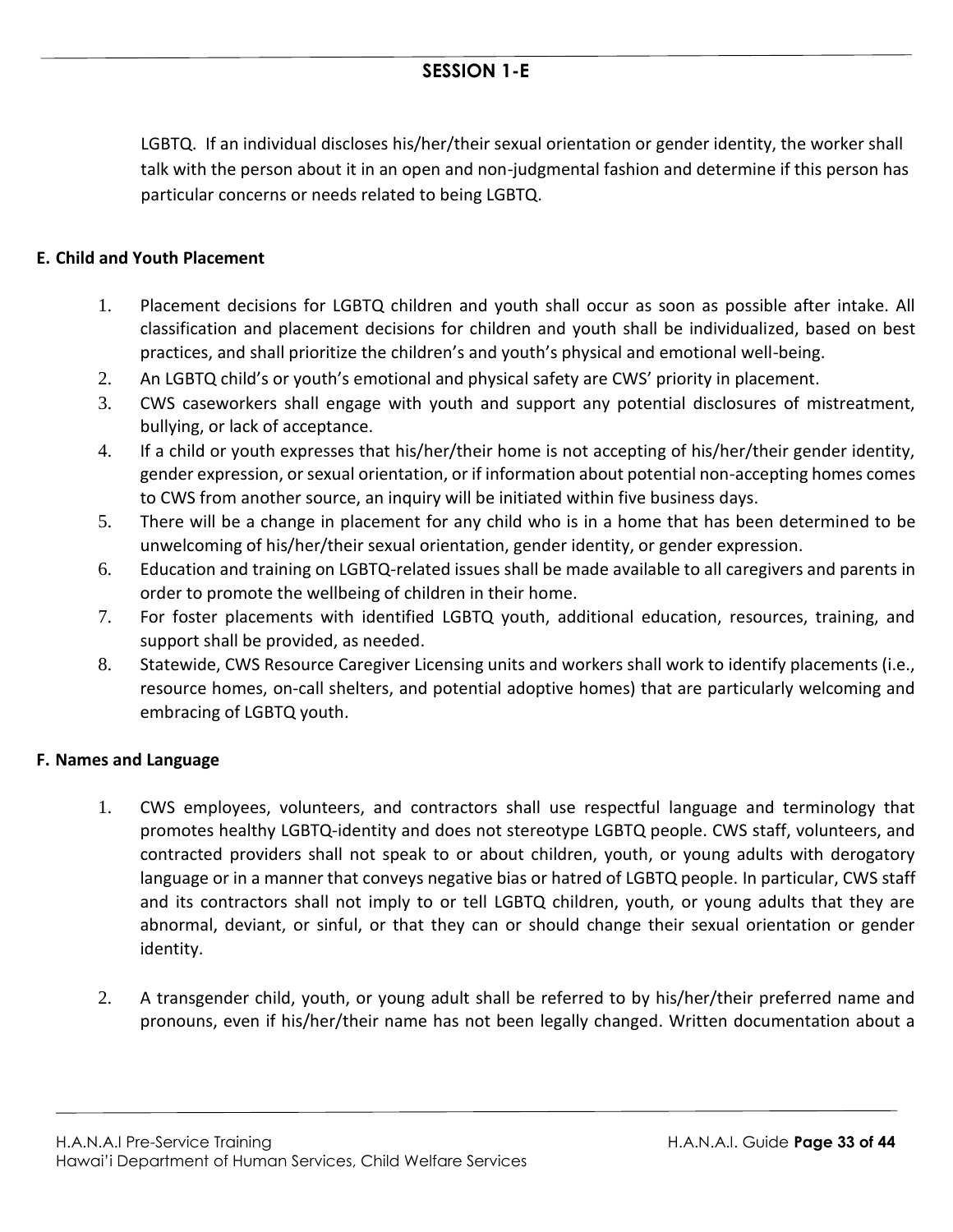transgender child, youth, or young adult shall use his/her/their preferred name, and also note the child's, youth's, or young adult's legal name.

#### **G. Clothing and Gender Expression**

- 1. Children, youth, and young adults shall be allowed to express their gender through clothing, appearance, behavior, and speech. To express this more broadly, all children, youth, and young adults shall be encouraged to dress and present themselves in a manner that promotes their physical and psychological comfort and wellbeing.
- 2. Any grooming rules and restrictions, including rules regarding hair, make-up, shaving, etc., shall be the same for males and females. Transgender girls shall not be required to have a male haircut, or to wear masculine clothing. Transgender boys shall not be required to maintain a female hairstyle, to wear make-up, or to wear feminine clothing.
- 3. CWS staff and contracted providers shall advocate for our young people as needed with clothing stores and others, so that they may purchase and wear the clothing of their choice, regardless of the gender of the wearer.

#### **H. Medical and Mental Health Care**

- 1. All medical and mental health care offered to LGBTQ youth shall be provided by practitioners who are knowledgeable and experienced in serving this population.
- 2. When making referrals for adult clients receiving services from CWS, the referring staff shall ensure that LGBTQ individuals receive referrals to agencies and providers who are knowledgeable and experienced in serving this population.
- 3. If a transgender child, youth, or young adult needs or requests assessment or treatment, CWS shall provide him/her/them with access to medical and mental health care providers who are knowledgeable about the health care needs of transgender children, youth, and young adults. CWS shall provide all recommended transgenderrelated treatments in accordance with the medical and mental health assessments performed by the child's, youth's, or young adult's health care provider and will provide transportation for the child, youth, or young adult to receive such treatments, if necessary.
- 4. In accordance with accepted health care practices, which recognize that attempting to change a person's sexual orientation or gender identity is harmful, CWS and its contracted providers shall not employ or contract with mental health providers who attempt to change a person's sexual orientation or gender identity.
- 5. All sex offender treatment shall not discriminate based on sexual orientation and gender identity and shall not criminalize or pathologize (i.e., regard or treat as psychologically abnormal) an individual's LGBTQ identity.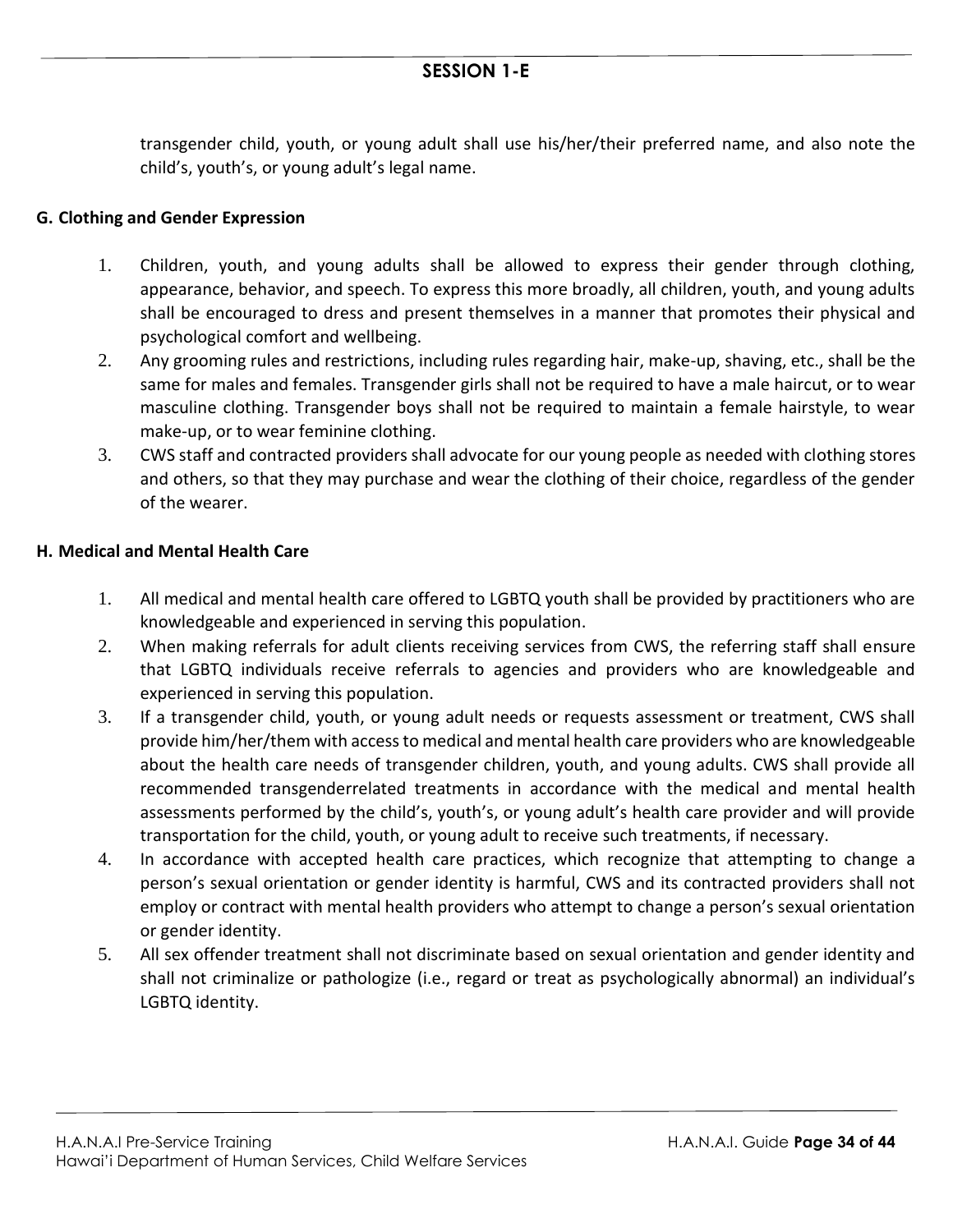#### **IV. Procedures IV. Procedures**

#### **A. Training of Employees, Volunteers, Contractors, Resource Caregivers, and Families**

- 1. For employees, volunteers, contractors, resource caregivers, and families to have the awareness and capacity to effectively work with and/or care for LGBTQ individuals and families, all CWS administrators, employees, volunteers, contractors, resource caregivers, and families are required to attend training on working with and/or caring for LGBTQ individuals. This training shall teach participants:
	- a. the goals and requirements of these *Anti-Harassment and Non-Discrimination*

*Policy and Procedures Regarding People who are LGBTQ*;

- b. how to work with and or care for LGBTQ individuals in a respectful and nondiscriminatory manner; and
- c. how to recognize, prevent, and respond to harassment against LGBTQ individuals.
- 2. All employees and administrators of CWS shall receive training about LGBTQ people during their orientation (i.e., New Hire or Core Training) and as part of their in-service training requirements. These trainings shall be taught by qualified trainers with expertise in working with LGBTQ people.
- 3. All new administrators, employees, volunteers, contracted providers, resource caregivers, and families shall receive a copy of these *Policy and Procedures* with their orientation materials. These *Policy and Procedures* have been distributed to current administrators, employees, volunteers, contractors, resource caregivers, and families and/or made available to them on-line as part of the *Hawaii Department of Human Services Child Welfare Services Procedures Manual*.

#### **B. Responding to and Reporting Policy Violations**

- 1. Contractors and resource caregivers shall promptly and appropriately intervene when a child, youth, or young adult physically, verbally, or sexually abuses or harasses another child, youth, or young adult, based on the child's, youth's, or young adult's actual or perceived sexual orientation or gender identity, when a child, youth, or young adult is in the contractor's and/or resource caregiver's custody or care.
- 2. Resource caregivers shall report all incidents to the caseworker and their assigned licensing worker.
- 3. CWS employees and contracted providers shall report conduct by other employees and contractors that may be in violation of this policy to the other individual's supervisor and CWS.
- 4. CWS staff shall report all violations of this policy to their supervisors. Supervisors shall report any violations that they are made aware of to their Section Administrators, to CWS Program Development, and to CWS Branch.

#### **C. Reporting Procedures for CWS Clients**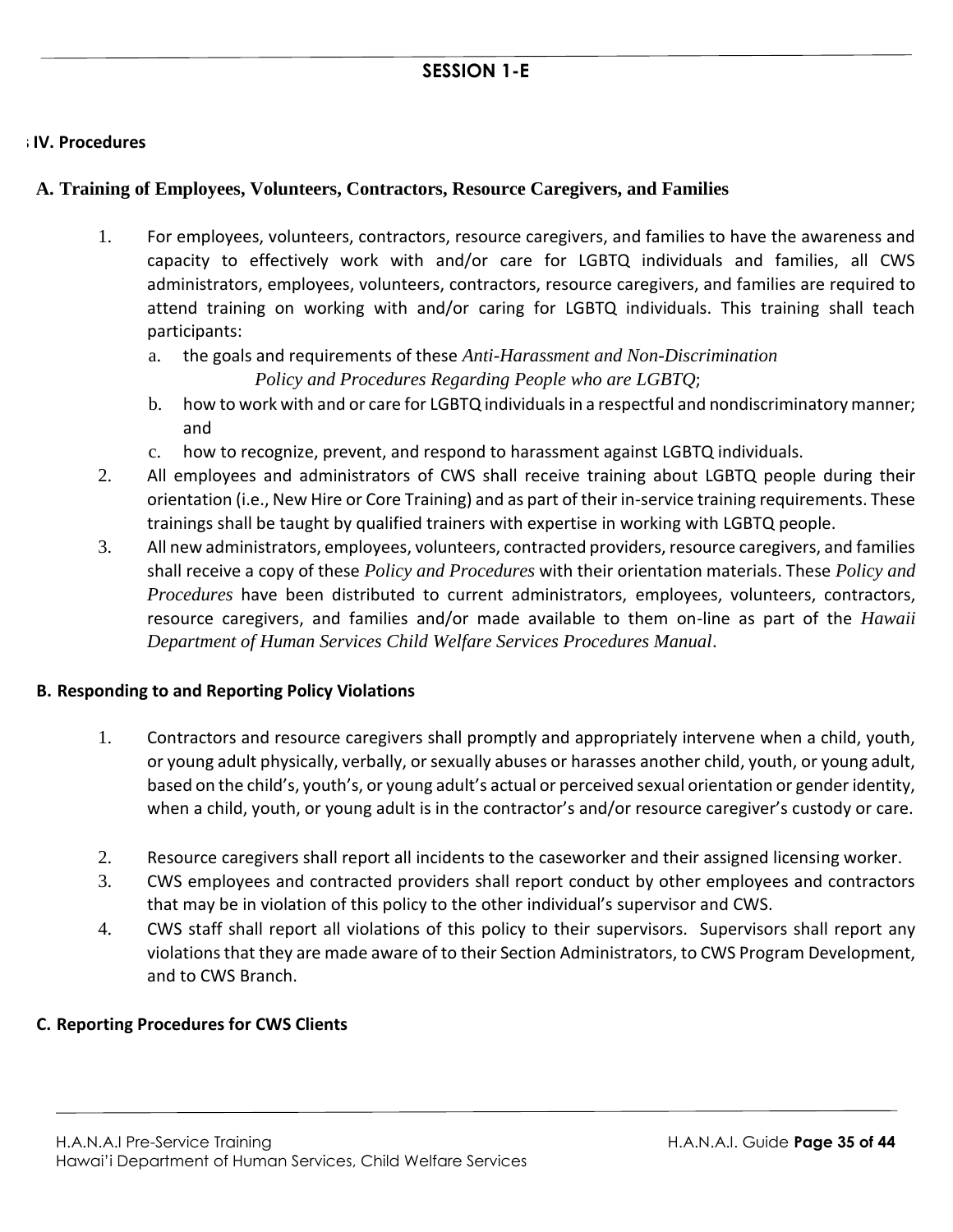Individual clients shall be able to report violations of this policy following established agency and/or CWS grievance procedures. Grievance procedures shall protect confidentiality of reporting individuals and contain other measures to prevent retaliation. CWS administration shall promptly and effectively respond to grievances filed by individuals.

#### **D. Enforcement**

Supervisory and administrative staff shall treat all reports of violation of this policy seriously. CWS administration shall promptly and effectively respond to any reports of policy violation. All reported violations of this policy that are found to be credible shall result in action.

CWS staff found to be in violation of this policy shall be subject to disciplinary action, which may include: mandated individual or group education by a qualified individual on LGBTQ issues, reassignment of work duties, being placed on probation, or termination from employment.

Agencies contracted by CWS whose staff has been found to be in violation of this policy shall be subject to contractual remedies, which may include financial penalties and/or contract termination.

Resource caregivers found to be in violation of this policy may have children removed from their home and/or their licenses terminated.

When an individual employee, contracted agency, or resource caregiver is repeatedly found to be in violation of this policy, the disciplinary action shall be more severe with each infraction. A single violation of this policy, however, may result in termination of employment, contract, or license.

#### **V. Scope**

#### **A. Application**

This policy shall apply to all CWS employees, resource caregivers, and employees or representatives of any agency providing services on behalf of CWS children, youth, and young adults, including but not limited to the Department of Health, Department of Human Services, Department of Education, their contractors, volunteers, and any other relevant agencies or departments which have contact with individuals served by CWS.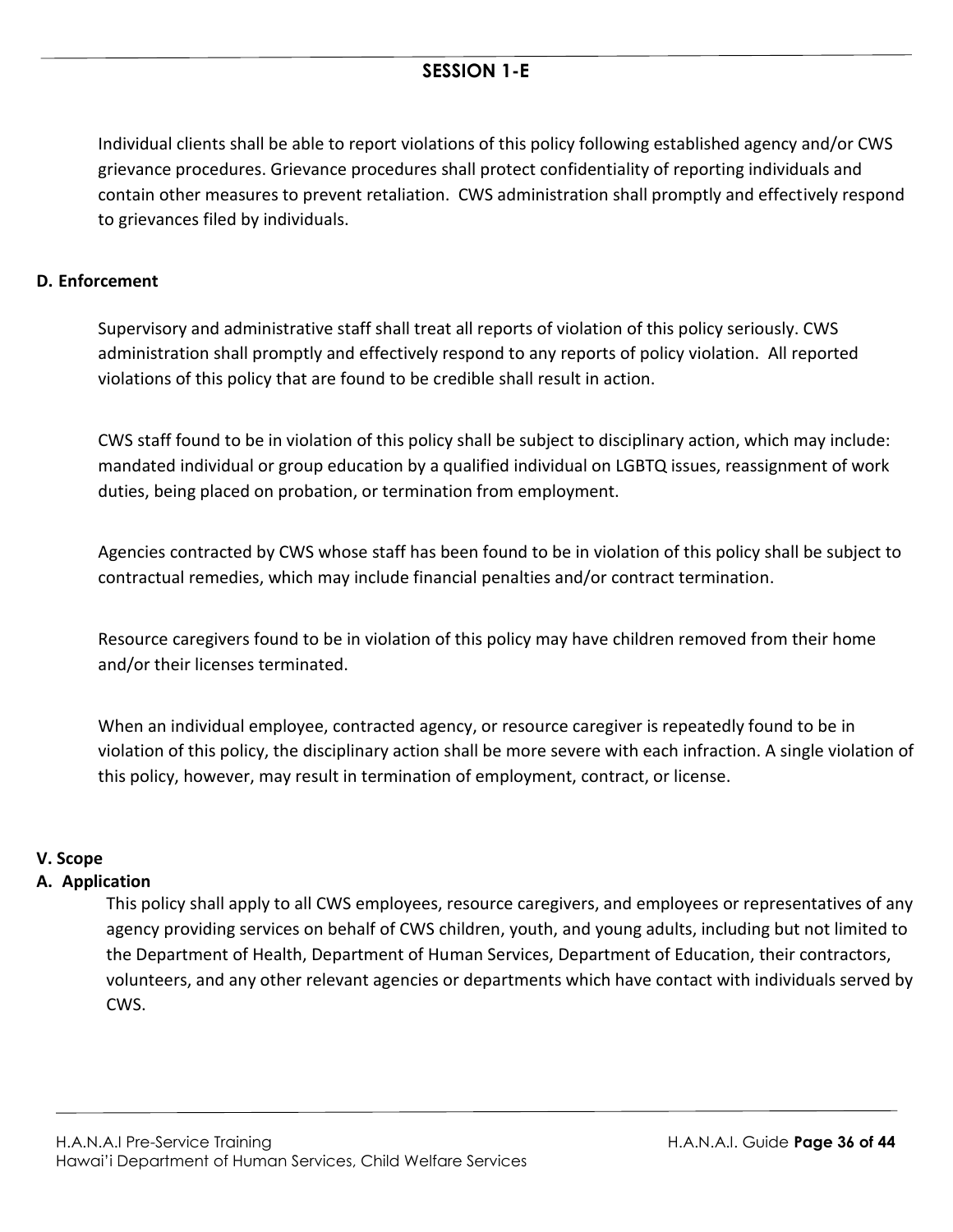#### **B. Severability**

The provisions of these *Policy and Procedures* shall be severable (i.e. capable of being divided into legally independent rights or obligations). If any provision or portion of this policy or its application to any person or circumstance is held invalid, the remainder of this policy or the application of the provision to other persons or circumstances is not affected.

#### VI. References **IV. References**

#### **A. Federal Legislation**

- **1.** The First Amendment of the United States Constitution
- **2.** The Fourteenth Amendment of the United States Constitution, Equal Protection Clause
- **3.** The Fourteenth Amendment of the United States Constitution, Due Process Clause
- **4.** Americans with Disabilities Act of 1990, Title II
- **5.** Civil Rights Act of 1964, Title VI
- **6.** Civil Rights Act of 1968, Title VII

Protects from discrimination based on "gender stereotypes."

- **7.** Civil Rights Act of 1964, Education Amendments of 1972, Title IX Prohibits discrimination based on sex in schools, and has been applied to protect transgender students from discrimination in schools.
- **8.** Matthew Shepard and James Byrd, Jr. Hate Crimes Prevention Act (2009)

#### **B. State of Hawaii**

- 1. Discrimination/Harassment-Free Workplace Policy, State of Hawaii, Department of Human Resources Development Policies and Procedures, Policy number 601.001, October 15, 2013.
- 2. Nondiscrimination Notice. In accordance with federal and state laws, U.S. Department of Agriculture (USDA), and U.S. Department of Health and Human Services (USHHS) policy, this institution is prohibited from discriminating on the basis of race, color, national origin, sex/gender (expression or identity), age or disability.
- 3. **HRS §489-2, 3 Discriminatory practices prohibition.** Unfair discriminatory practices that deny, or attempt to deny, a person the full and equal enjoyment of the goods, services, facilities, privileges, advantages, and accommodations of a place of public accommodation on the basis of race, sex, including gender identity or expression, sexual orientation, color, religion, ancestry, or disability are prohibited**.**
- 4. **HAR § 17-1625-42, Discipline and guidance.** "Discipline and guidance shall be carried out with kindness and understanding. No child shall be subjected to any physical punishment or action which would endanger the child's physical, mental, or emotional well-being."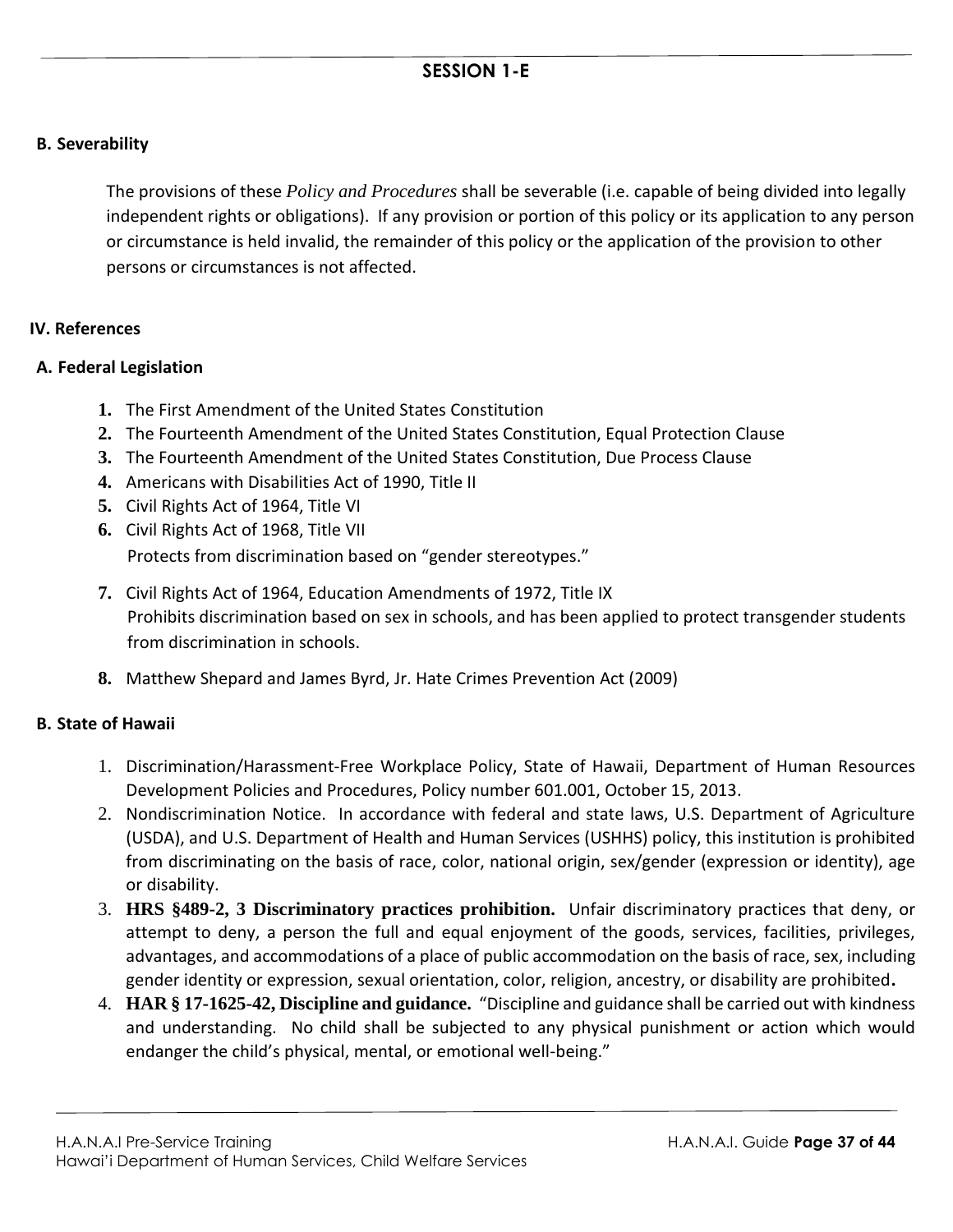5. **R.G. v. Koller, 415 F.Supp.2d 1129 (D. Haw. 2006)** Hawaii case brought by LGBTQ youth in a juvenile detention facility who claimed that staff violated their equal protection rights by tolerating harassment. Plaintiffs made accusations of "a relentless campaign of harassment based on their sexual orientation that included threats of violence, physical and sexual assault, imposed social isolation, and near constant use of homophobic slurs." The court held that "This level of harassment and abuse in a juvenile facility, where the wards have not been convicted of crimes and are committed to the care of the state, falls below the minimum level of care required by the abuse plaintiffs faced from staff and other wards, supervisory defendants' failure to take any minimally adequate remedial measures constitutes deliberate indifference."

#### **C. Department of Human Services**

The Department of Human Services nondiscrimination policy does not include sexual orientation or gender identity; this policy attempts to address this.

- **1. HAR § 17-1610-43, Adoption Services.** The Department of Human Services is not specifically prohibited from delaying or denying adoption services on the basis of sexual orientation or gender identity.
- **2. HAR § 17-1625-40, Clothing and personal belongings.** A foster child's clothing shall be clean, of the right size and appropriate for the child's age, sex, and individual needs.
- **3. HAR § 17-1625-42 Discipline and guidance.** "Discipline and guidance shall be carried out with kindness and understanding". No child shall be subjected to any physical punishment or action which would endanger the child's physical, mental, or emotional well-being.

#### **D. Resources**

LGBTQ Resources can be on SHAKA and at**: [https://shakatown.com](https://shakatown.com/)** 

Organizations should strive to provide all individuals with information about local social services that are LGBTQinclusive, including health and mental health services, community groups, family supportive services, and peersupport groups.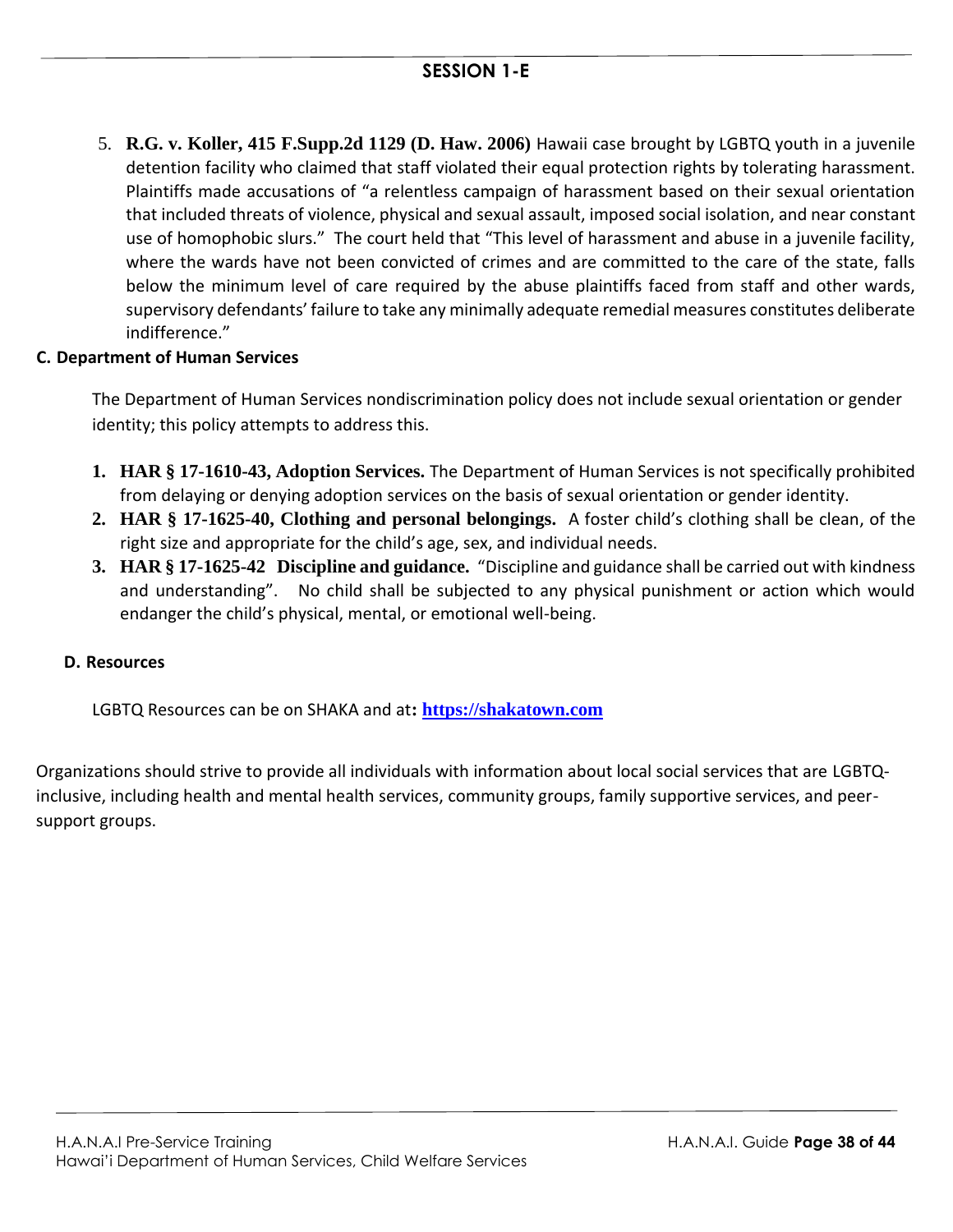# **Sexual Development Timeline**

| <b>STAGE</b>                                   | <b>INFANT</b>                                                                                                                                                                                                                                                               | <b>TODDLER</b>                                                                                                                                                                                                                                                                                                                                                                                                                                                                                                                                                                                                                                                               |
|------------------------------------------------|-----------------------------------------------------------------------------------------------------------------------------------------------------------------------------------------------------------------------------------------------------------------------------|------------------------------------------------------------------------------------------------------------------------------------------------------------------------------------------------------------------------------------------------------------------------------------------------------------------------------------------------------------------------------------------------------------------------------------------------------------------------------------------------------------------------------------------------------------------------------------------------------------------------------------------------------------------------------|
| <b>AGE</b>                                     | 0-15 months                                                                                                                                                                                                                                                                 | 15 months $-$ 3 years                                                                                                                                                                                                                                                                                                                                                                                                                                                                                                                                                                                                                                                        |
| <b>GENERAL</b><br><b>CHARACTERISTICS</b>       | Hungry<br>$\bullet$<br>Cries/coos to communicate<br>$\bullet$<br>Always moving<br>$\bullet$<br>Interested in new things<br>Exploring world by mouth<br>$\bullet$<br>Stranger anxiety<br>$\bullet$<br>Separation anxiety<br>$\bullet$<br>Curious about own body<br>$\bullet$ | Mobile<br>$\bullet$<br>High energy<br>$\bullet$<br>Increasingly independent<br>$\bullet$<br>Curious<br>$\bullet$<br>Starting to talk<br>$\bullet$<br><b>Toilet training</b><br>$\bullet$<br>Trouble learning to share<br>$\bullet$<br>Loves to say "no"<br>$\bullet$                                                                                                                                                                                                                                                                                                                                                                                                         |
| <b>SEXUAL BEHAVIOR /</b><br><b>DEVELOPMENT</b> | May find and explore own genitals<br>$\bullet$<br>May like to be naked and will take off<br>$\bullet$<br>clothes<br>May experience erection or vaginal<br>$\bullet$<br>lubrication                                                                                          | May play with genitals for pleasure<br>$\bullet$<br>May experience erection or vaginal<br>$\bullet$<br>lubrication<br>Curiosity about everything, and ask about<br>$\bullet$<br>where babies come from and how they<br>were born<br>May feel curiosity about their own bodies<br>$\bullet$<br>and bodies of others; may engage in games<br>like doctor<br>Beginning to develop gender identification<br>٠<br>Developing attitudes toward body image<br>$\bullet$<br>Establishing self-esteem and trust in others<br>$\bullet$                                                                                                                                                |
| <b>IDEAS FOR</b><br><b>TEACHING</b>            | Naming all body parts equally including<br>$\bullet$<br>sexual ones<br>Being positive when changing diapers<br>Positive masturbation messages<br>(consistent with family values)                                                                                            | Give words for all parts of body<br>$\bullet$<br>Talk to them about what you're doing<br>$\bullet$<br>when you wash them<br>Use correct names for anatomy and body<br>functions<br>Nakedness okay but wear clothes with<br>$\bullet$<br>company and outside<br>Teach the concept of sexuality and that talk<br>$\bullet$<br>about sexuality is private and occurs at<br>home<br>Teach children that they have the right to<br>$\bullet$<br>say no to unwanted touch, regardless of<br>who is attempting to touch them, and that<br>they have the right to be respected when<br>they say no<br>Positive masturbation messages (consistent<br>$\bullet$<br>with family values) |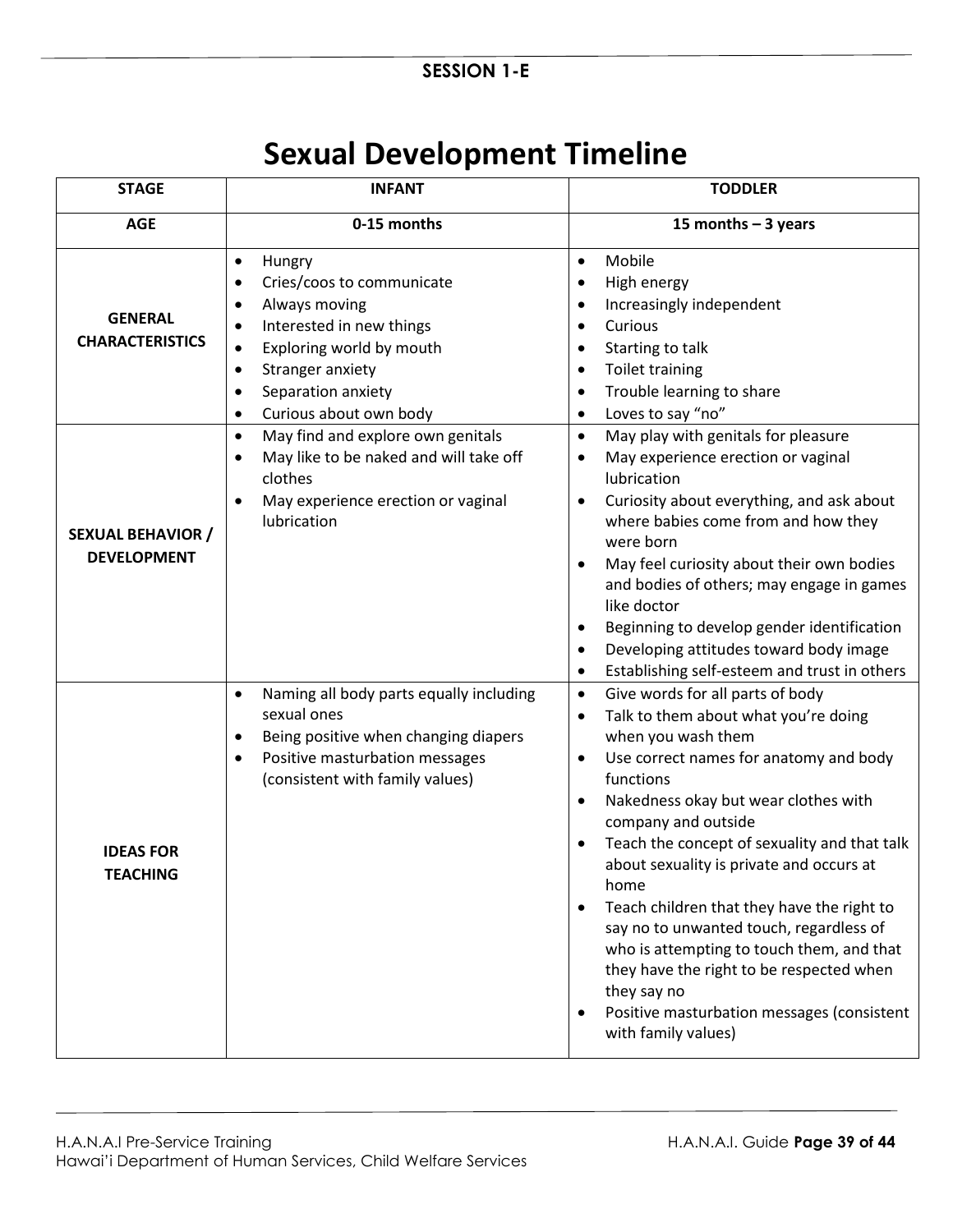| <b>STAGE</b>                                   | <b>PRESCHOOL</b>                                                                                                                                                                                                                                                                                                                                                                                                                                                                                                                | <b>EARLY MIDDLE YEARS</b>                                                                                                                                                                                                                                                                                                                                                                                                                                                                                                                                                                                                                                                 |
|------------------------------------------------|---------------------------------------------------------------------------------------------------------------------------------------------------------------------------------------------------------------------------------------------------------------------------------------------------------------------------------------------------------------------------------------------------------------------------------------------------------------------------------------------------------------------------------|---------------------------------------------------------------------------------------------------------------------------------------------------------------------------------------------------------------------------------------------------------------------------------------------------------------------------------------------------------------------------------------------------------------------------------------------------------------------------------------------------------------------------------------------------------------------------------------------------------------------------------------------------------------------------|
| <b>AGE</b>                                     | 3-5 years                                                                                                                                                                                                                                                                                                                                                                                                                                                                                                                       | 6-9 years                                                                                                                                                                                                                                                                                                                                                                                                                                                                                                                                                                                                                                                                 |
| <b>GENERAL</b><br><b>CHARACTERISTICS</b>       | High energy<br>$\bullet$<br><b>Toilet trained</b><br>$\bullet$<br>Starting to be quite verbal<br>$\bullet$<br>Rudimentary social skills<br>$\bullet$<br>Interested in differences between boys<br>$\bullet$<br>and girls<br>Works out concepts through play<br>$\bullet$<br>Curious about where babies come from<br>$\bullet$                                                                                                                                                                                                   | Learning skills of the culture, for example,<br>reading and writing<br><b>Taking lessons</b><br>$\bullet$<br>Losing teeth<br>$\bullet$<br>Ambivalent about other sex<br>٠<br>May have learned social norms of<br>$\bullet$<br>male/female behavior<br>Cliques of friends<br>$\bullet$                                                                                                                                                                                                                                                                                                                                                                                     |
| <b>SEXUAL BEHAVIOR /</b><br><b>DEVELOPMENT</b> | Gender specific attitudes begin to develop<br>$\bullet$<br>Identification with the same sex parent<br>٠<br>established<br>May feel curiosity about their own bodies<br>$\bullet$<br>and bodies of others; may engage in<br>games like doctor<br>May play with genitals for pleasure<br>$\bullet$<br>May experience erection or vaginal<br>$\bullet$<br>lubrication<br>May ask many questions about "Where<br>$\bullet$<br>did I come from", for example, "Where<br>was I when"                                                  | Boys/girls may chase each other and<br>$\bullet$<br>intimidate each other for attention<br>Identification with same sex parent<br>$\bullet$<br>strengthens<br>May prefer to socialize with same gender<br>$\bullet$<br>Recognition of social stigmas as taboos<br>$\bullet$<br>surrounding sexuality may be less open to<br>asking questions about sexuality issues<br>Developing stronger sense of self in terms<br>٠<br>of gender and body image<br>Mutual body exploration with same sex is<br>$\bullet$<br>common<br>Sexually oriented day dreams and<br>$\bullet$<br>fantasies begin<br>Starting to use and be fascinated by 'dirty'<br>$\bullet$<br>words and jokes |
| <b>IDEAS FOR</b><br><b>TEACHING</b>            | Begin talking about the differences<br>$\bullet$<br>between genders<br>Begin simple explanations of where babies<br>come from<br>Begin to teach hygiene<br>Assertiveness training - saying no to<br>$\bullet$<br>unwanted touch and respecting<br>someone's no<br>Relationship issues - acceptable and<br>$\bullet$<br>unacceptable behavior, respect<br>Choices<br>$\bullet$<br>Love should make people feel good, safe,<br>$\bullet$<br>and wanted<br>People's bodies are different sizes, shapes,<br>$\bullet$<br>and colors | Talk more about boys/girls: how alike and<br>$\bullet$<br>different<br>Get books on sexuality and read together<br>$\bullet$<br>Let him/her/them know you will answer<br>$\bullet$<br>any question<br>More depth on "Where did I come from?"<br>Can start to talk about TV messages<br>٠<br>More assertiveness training<br>$\bullet$<br>Talk about the fact that all living things<br>$\bullet$<br>reproduce<br>That everyone has sexual thoughts and<br>$\bullet$<br>fantasies and that having them is normal<br>That families are structured in different<br>$\bullet$<br>ways<br>Talk about the basic facts of HIV and AIDS<br>$\bullet$                               |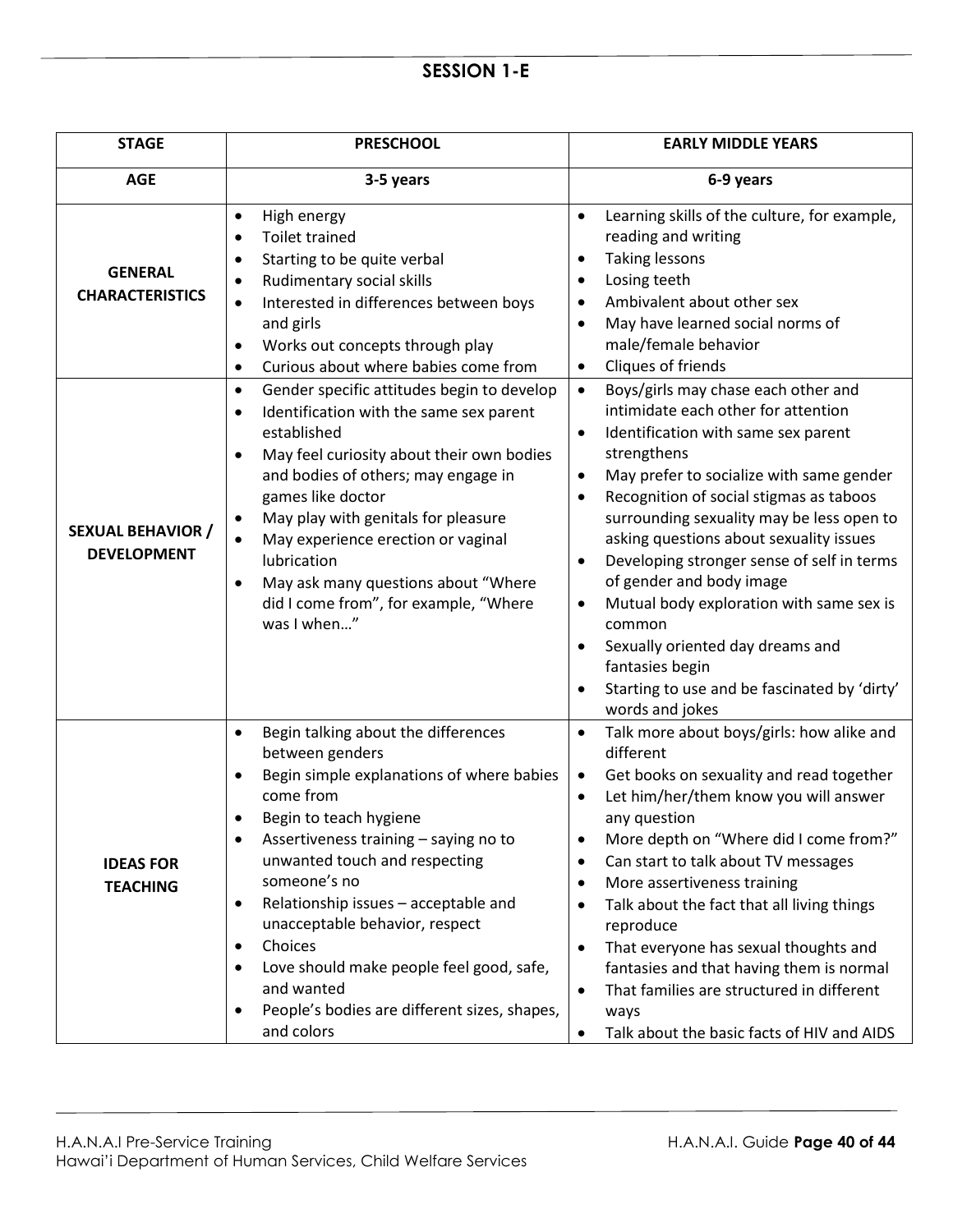| How to talk with trusted adults about<br>sexual issues, questions, and concerns | Talk about puberty changes that will be<br>occurring soon<br>Recognize that not all people have the<br>same sexual orientation or gender identity |
|---------------------------------------------------------------------------------|---------------------------------------------------------------------------------------------------------------------------------------------------|
|                                                                                 |                                                                                                                                                   |

| <b>STAGE</b>                                   | <b>PREADOLESCENT</b>                                                                                                                                                                                                                                                                                                                                                                                                                                                                                                                                                                                                                                                               | <b>ADOLESCENT</b>                                                                                                                                                                                                                                                                                                                                                                                                                                                                                                                                                                                                                                                                                                                                            |
|------------------------------------------------|------------------------------------------------------------------------------------------------------------------------------------------------------------------------------------------------------------------------------------------------------------------------------------------------------------------------------------------------------------------------------------------------------------------------------------------------------------------------------------------------------------------------------------------------------------------------------------------------------------------------------------------------------------------------------------|--------------------------------------------------------------------------------------------------------------------------------------------------------------------------------------------------------------------------------------------------------------------------------------------------------------------------------------------------------------------------------------------------------------------------------------------------------------------------------------------------------------------------------------------------------------------------------------------------------------------------------------------------------------------------------------------------------------------------------------------------------------|
| <b>AGE</b>                                     | 9-12 years                                                                                                                                                                                                                                                                                                                                                                                                                                                                                                                                                                                                                                                                         | 13-16 years                                                                                                                                                                                                                                                                                                                                                                                                                                                                                                                                                                                                                                                                                                                                                  |
| <b>GENERAL</b><br><b>CHARACTERISTICS</b>       | Peers become increasingly more important<br>$\bullet$<br>Increasingly want more independence<br>$\bullet$<br>Private<br>Feel out of control                                                                                                                                                                                                                                                                                                                                                                                                                                                                                                                                        | Independent/rebellious<br>$\bullet$<br>Private<br>$\bullet$<br>Learning sophisticated social behavior from<br>$\bullet$<br>peers<br>Peers can be especially influential during this<br>$\bullet$<br>stage<br>Don't want to be with adults<br>$\bullet$                                                                                                                                                                                                                                                                                                                                                                                                                                                                                                       |
| <b>SEXUAL BEHAVIOR /</b><br><b>DEVELOPMENT</b> | May start having girlfriends/<br>$\bullet$<br>boyfriends/partners<br>Awareness of sexual attraction emerges<br>$\bullet$<br>Early menstruation begins in some people<br>$\bullet$<br>with uteruses<br>Strong feelings of modesty begin to be<br>$\bullet$<br>expressed and value personal privacy<br>Are embarrassed by new body<br>$\bullet$<br>May be worried whether they are 'normal'<br>$\bullet$<br>People with testicles may mature later<br>$\bullet$<br>Feelings of consciousness about their<br>$\bullet$<br>sexuality and how they choose to express it<br>Anxiousness about puberty and when they<br>$\bullet$<br>will experience it<br>Shyness about asking questions | Sexual feelings are powerful<br>$\bullet$<br>Body changes proceed in youth<br>$\bullet$<br>Menstruation occurs in almost all people<br>$\bullet$<br>with uteruses by age 16<br>Ovulation establishes 18-24 months after<br>$\bullet$<br>menarche in people with uteruses<br>Mood swings<br>$\bullet$<br>More attention paid to personal appearance<br>$\bullet$<br>and dress.<br>Sex role expectations begin to be acted out<br>$\bullet$<br>according to culturally established patterns.<br>May begin to engage in sexual activity,<br>$\bullet$<br>which may or may not include sexual<br>intercourse<br>Recognize the components of healthy and<br>$\bullet$<br>unhealthy relationships<br>Sexual orientation more concretely<br>$\bullet$<br>identified |
| <b>IDEAS FOR</b><br><b>TEACHING</b>            | Explain puberty, including information about<br>$\bullet$<br>menstruation, emotional changes, wet<br>dreams, etc.<br>People develop and change at different<br>$\bullet$<br>rates<br>Address that physical changes are<br>$\bullet$<br>happening quickly, but that their emotional<br>and cognitive development still has a long                                                                                                                                                                                                                                                                                                                                                   | Buy them their own books to read<br>$\bullet$<br>Find out what is being taught at school and<br>$\bullet$<br>engage in dialog about topics and themes<br>Answer all questions<br>$\bullet$<br>Comment on music videos, TV, movies -<br>$\bullet$<br>identify the influence that media can have<br>on sexual decision making<br>Discuss how to take responsibility for sexual<br>$\bullet$<br>choices and behavior                                                                                                                                                                                                                                                                                                                                            |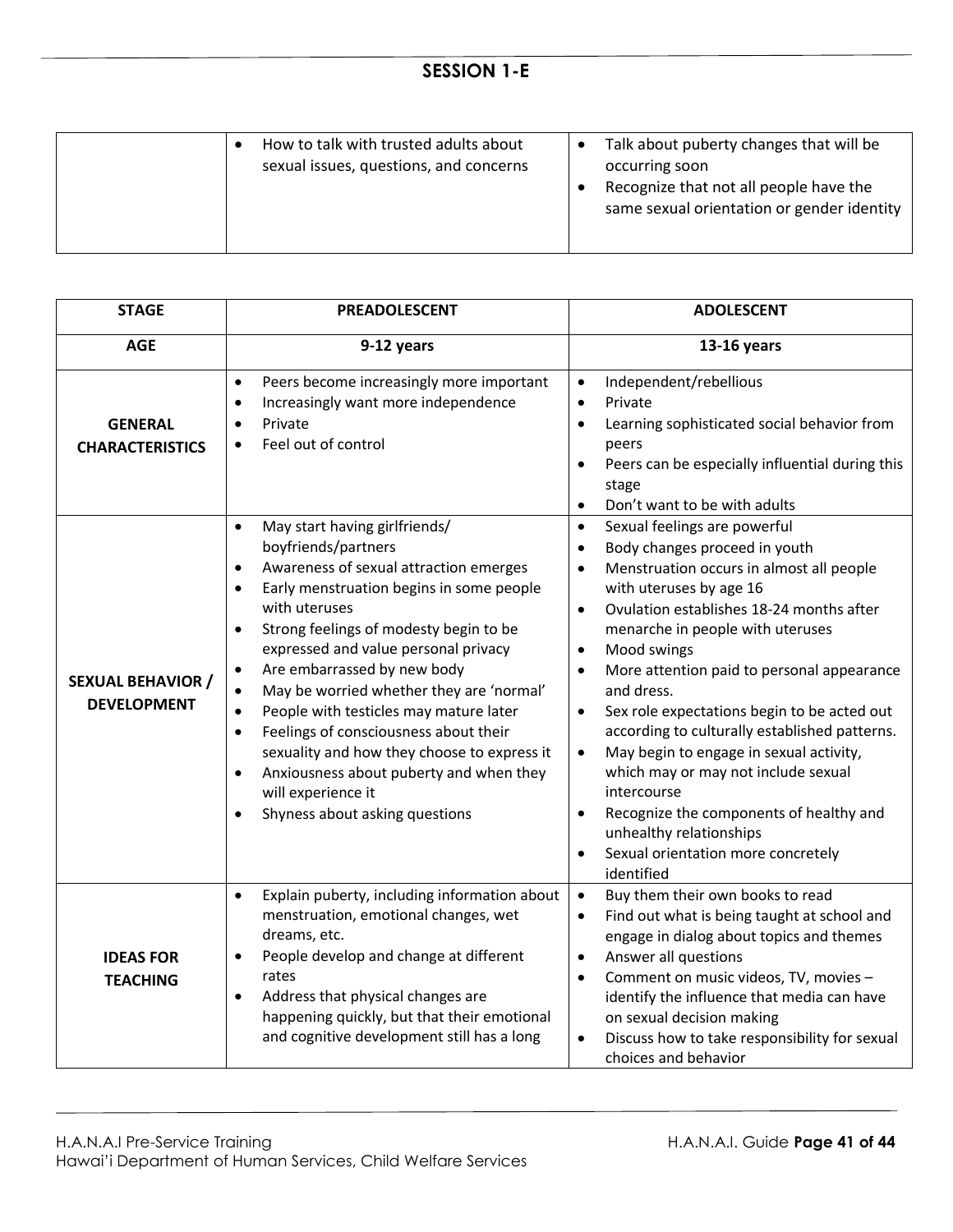# **Simple Grounding Techniques**

As resource caregivers there are times when you may feel anxious or that you may have flipped your own lid. In those times, bring your attention back by doing this simple grounding exercise:

Notice around you:

- 5 things you can see
- 4 things you can feel
- 3 things you can hear
- 2 things you can smell
- 1 thing you can taste

Other grounding things that may help:

• Take a walk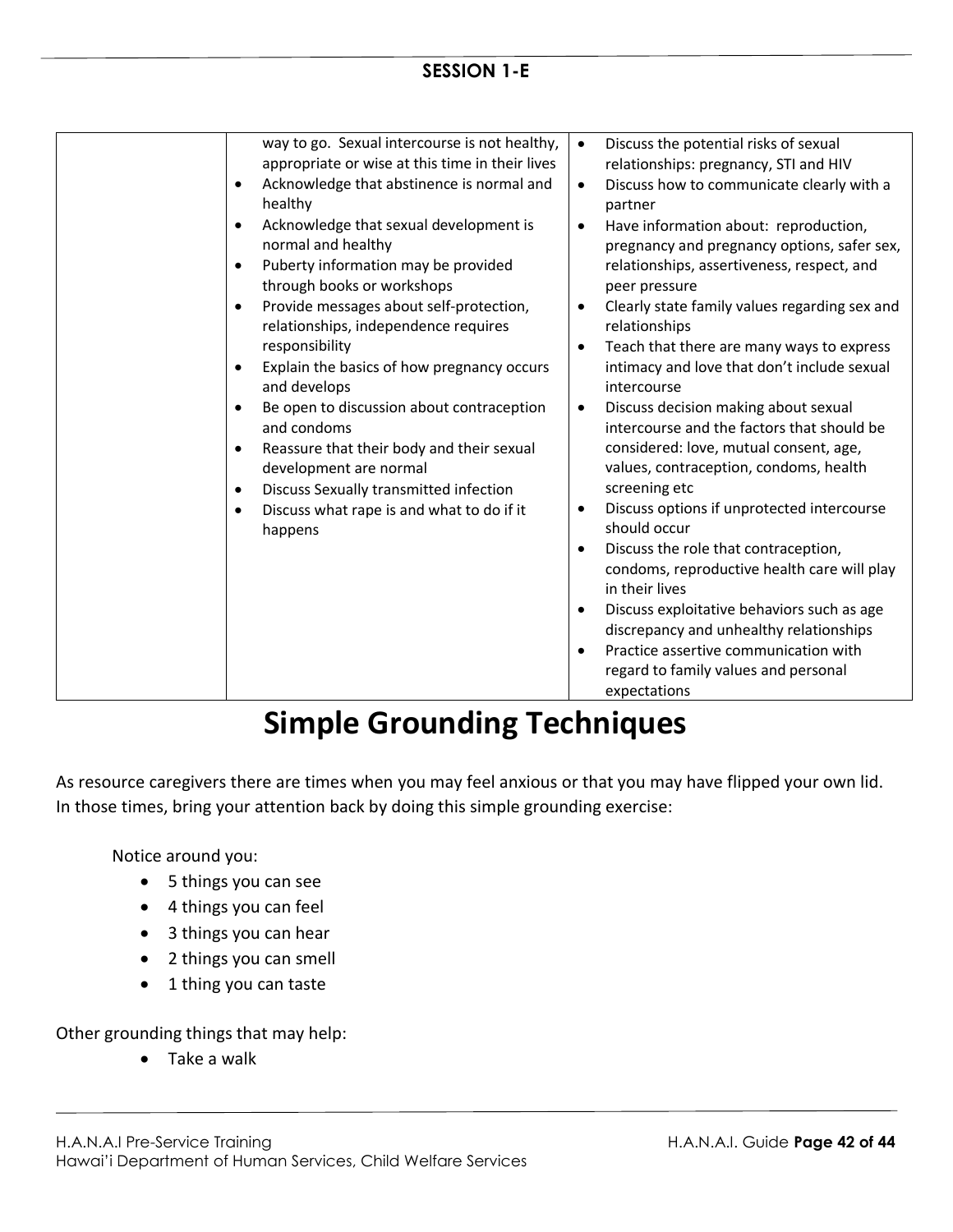- Make a gratitude list
- Play a favorite music
- Lay on the ground
- Journal/Write a letter
- Reflect
- Take a break

Animated video shorts on Sexual Orientation<https://amaze.org/?topic=sexual-orientation>

Animated video shorts on Gender Identity<https://amaze.org/?topic=gender-identity>

Animated video shorts on Personal Safety<https://amaze.org/?topic=personal-safety>

Department of Human Services LGBTQ ShakaTown - [LGBTQ HOME](https://shakatown.com/lgbtq)

Department of Health [Harm Reduction Services Branch | Safe Spaces \(hawaii.gov\)](https://health.hawaii.gov/harmreduction/sexual-gender-minority/safe-spaces/)

GLSEN| Pronouns: A Resource

<https://www.glsen.org/sites/default/files/GLSEN%20Pronouns%20Resource.pdf>

Rogow, F. & Insighters Educational Consulting. *A Place in the Middle: Classroom Discussion Guide.* [https://aplaceinthemiddle.org/uploads/websites/675/wysiwyg/A\\_Place\\_in\\_the\\_Middle\\_Guide\\_Classroom\\_Di](https://linkprotect.cudasvc.com/url?a=https%3a%2f%2faplaceinthemiddle.org%2fuploads%2fwebsites%2f675%2fwysiwyg%2fA_Place_in_the_Middle_Guide_Classroom_Discussion_Guide.pdf&c=E,1,n7z7iexQBXbJWF78LmhfJbZ510Ga5OyjSMs62_oqUR6ssbpRB9XJrDmBuJ-ekN_OWB3z4WTAbL-xq2T51m_vDLryjMKjNxlGIeoiEIKKM_-mHCkDQpQ2we7AUUU,&typo=1) scussion Guide.pdf